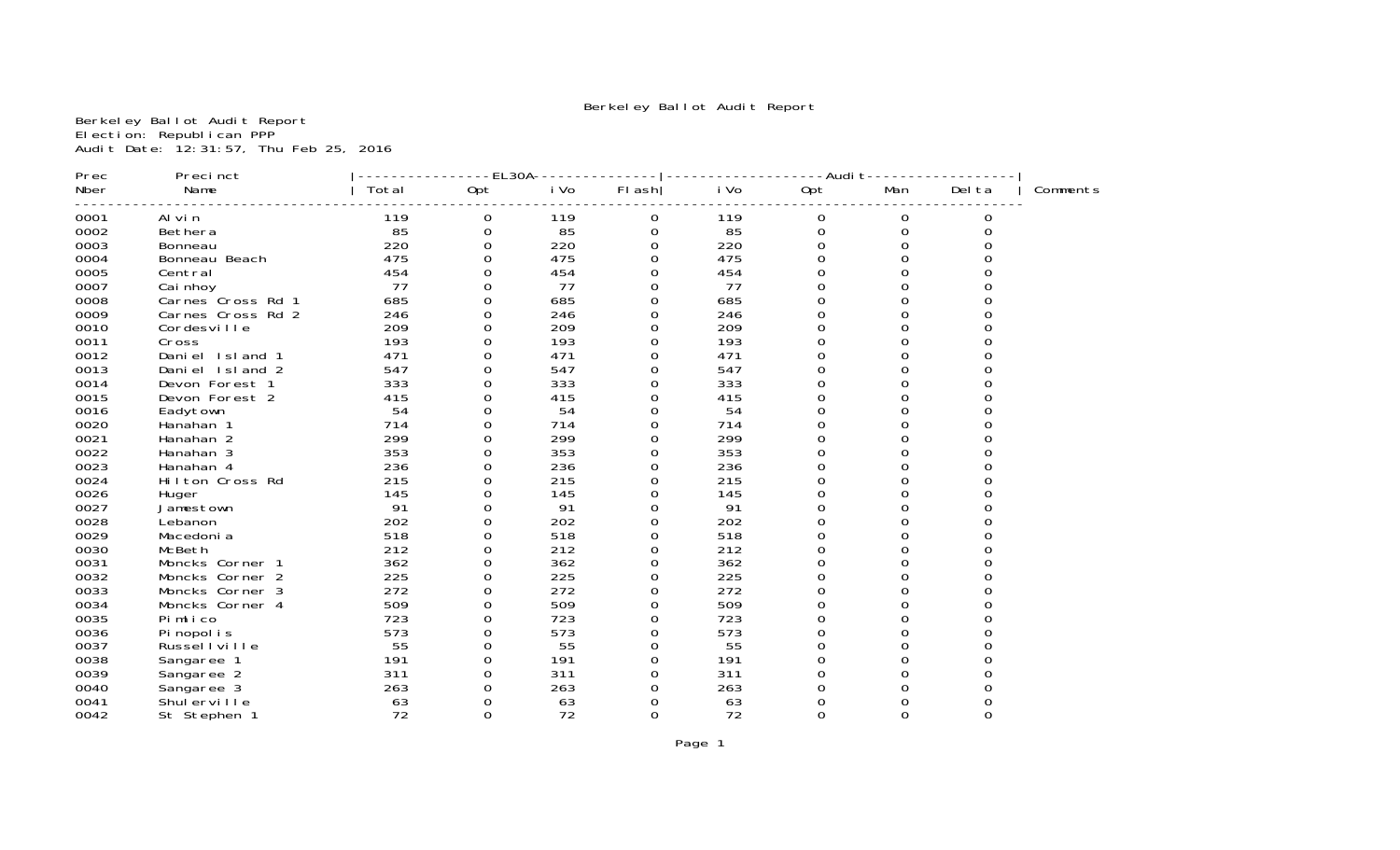|           |                   |       |          |       |   | Berkeley Ballot Audit Report |     |          |   |
|-----------|-------------------|-------|----------|-------|---|------------------------------|-----|----------|---|
| 0043      | St Stephen 2      | 184   | 0        | 184   |   | 184                          | O   | 0        |   |
| 0044      | Stratford 1       | 216   | 0        | 216   | 0 | 216                          | O   | 0        | Ω |
| 0045      | Stratford 2       | 670   | 0        | 670   | 0 | 670                          | 0   | 0        | Ω |
| 0046      | Stratford 3       | 401   | 0        | 401   | 0 | 401                          | 0   | 0        |   |
| 0047      | Stratford 4       | 364   | 0        | 364   | 0 | 364                          | 0   | 0        |   |
| 0048      | Wassamassaw<br>-1 | 101   | 0        | 101   | 0 | 101                          | 0   | 0        | 0 |
| 0049      | Wassamassaw 2     | 542   | 0        | 542   | O | 542                          | 0   | 0        |   |
| 0050      | Westview 1        | 476   | 0        | 476   | 0 | 476                          | 0   | 0        |   |
| 0051      | Westview 2        | 498   | O        | 498   | 0 | 498                          | 0   | $\Omega$ | Ω |
| 0052      | Westview 3        | 409   | 0        | 409   | 0 | 409                          | 0   | $\Omega$ |   |
| 0054      | Beverly Hills     | 191   | 0        | 191   | 0 | 191                          | 0   | 0        |   |
| 0055      | Howe Hall 1       | 297   | 0        | 297   | 0 | 297                          | 0   | 0        | O |
| 0056      | Howe Hall 2       | 213   | 0        | 213   | 0 | 213                          | 0   | 0        |   |
| 0057      | Liberty Hall      | 353   | 0        | 353   | 0 | 353                          | 0   | 0        |   |
| 0058      | Medway            | 517   | 0        | 517   | 0 | 517                          | 0   | 0        |   |
| 0059      | Whitesville       | 346   | 0        | 346   | 0 | 346                          | 0   | 0        |   |
| 0060      | Whitesville 2     | 333   | 0        | 333   | 0 | 333                          | 0   | 0        | Ω |
| 0061      | Daniel Island 3   | 449   | 0        | 449   | 0 | 449                          | 0   | 0        |   |
| 0062      | Daniel Island 4   | 642   | 0        | 642   | 0 | 642                          | 0   | $\Omega$ |   |
| 0063      | The Village       | 605   | 0        | 605   | O | 605                          | 0   | 0        | O |
| 0064      | Yellow House      | 359   | 0        | 359   | 0 | 359                          | 0   | 0        |   |
| 0065      | Cane Bay          | 1184  | 0        | 1184  | 0 | 1184                         | 0   | 0        | Ω |
| 0066      | Di scovery        | 258   | 0        | 258   | 0 | 258                          | 0   | 0        | Ω |
| 0067      | Fox Bank          | 369   | 0        | 369   | 0 | 369                          | 0   | 0        |   |
| 0068      | Hanahan 5         | 463   | 0        | 463   | 0 | 463                          | 0   | 0        |   |
| 0069      | Moul trie         | 42    | 0        | 42    | 0 | 42                           | 0   | 0        | Ω |
| 0070      | 0 d 52            | 229   | 0        | 229   | 0 | 229                          | 0   | $\Omega$ |   |
| 0071      | Royl e            | 285   | 0        | 285   | 0 | 285                          | 0   | 0        |   |
| 0072      | Seventy Eight     | 256   | 0        | 256   | 0 | 256                          | 0   | 0        | Ω |
| 0073      | Stone Lake        | 389   | O        | 389   | O | 389                          | 0   | $\Omega$ |   |
| 0074      | Stratford 5       | 203   | 0        | 203   | 0 | 203                          | 0   | 0        |   |
| 0075      | Westview 4        | 460   | 0        | 460   | O | 460                          | 0   | $\Omega$ | Ω |
| 0076      | Foster Creek 1    | 270   | 0        | 270   | O | 270                          | 0   | $\Omega$ |   |
| 0077      | Foster Creek 2    | 502   | 0        | 502   | 0 | 502                          | 0   | 0        |   |
| 0078      | Foster Creek 3    | 339   | 0        | 339   | 0 | 339                          | 0   | 0        | Ω |
| 0079      | Harbour Lake      | 161   | 0        | 161   | 0 | 161                          | 0   | 0        |   |
| 0080      | St. James         | 318   | 0        | 318   | 0 | 318                          | 0   | 0        |   |
| 0081      | Sedgefi el d 1    | 225   | 0        | 225   | 0 | 225                          | 0   | 0        | Ω |
| 0082      | Sedgefield 2      | 175   | 0        | 175   | 0 | 175                          | 0   | 0        |   |
| 0083      | Tramway           | 353   | 0        | 353   | 0 | 353                          | 0   | 0        | Ω |
| 0084      | Weatherstone      | 263   | 0        | 263   | 0 | 263                          | 0   | 0        | O |
| Precincts | Total:            | 26097 | $\Omega$ | 26097 | 0 | 26097                        | 0   | $\Omega$ | Ω |
| 0750      | Absentee          | 1666  | 598      | 1068  | 0 | 1068                         | 598 | $\Omega$ | 0 |
|           |                   |       |          |       |   |                              |     |          |   |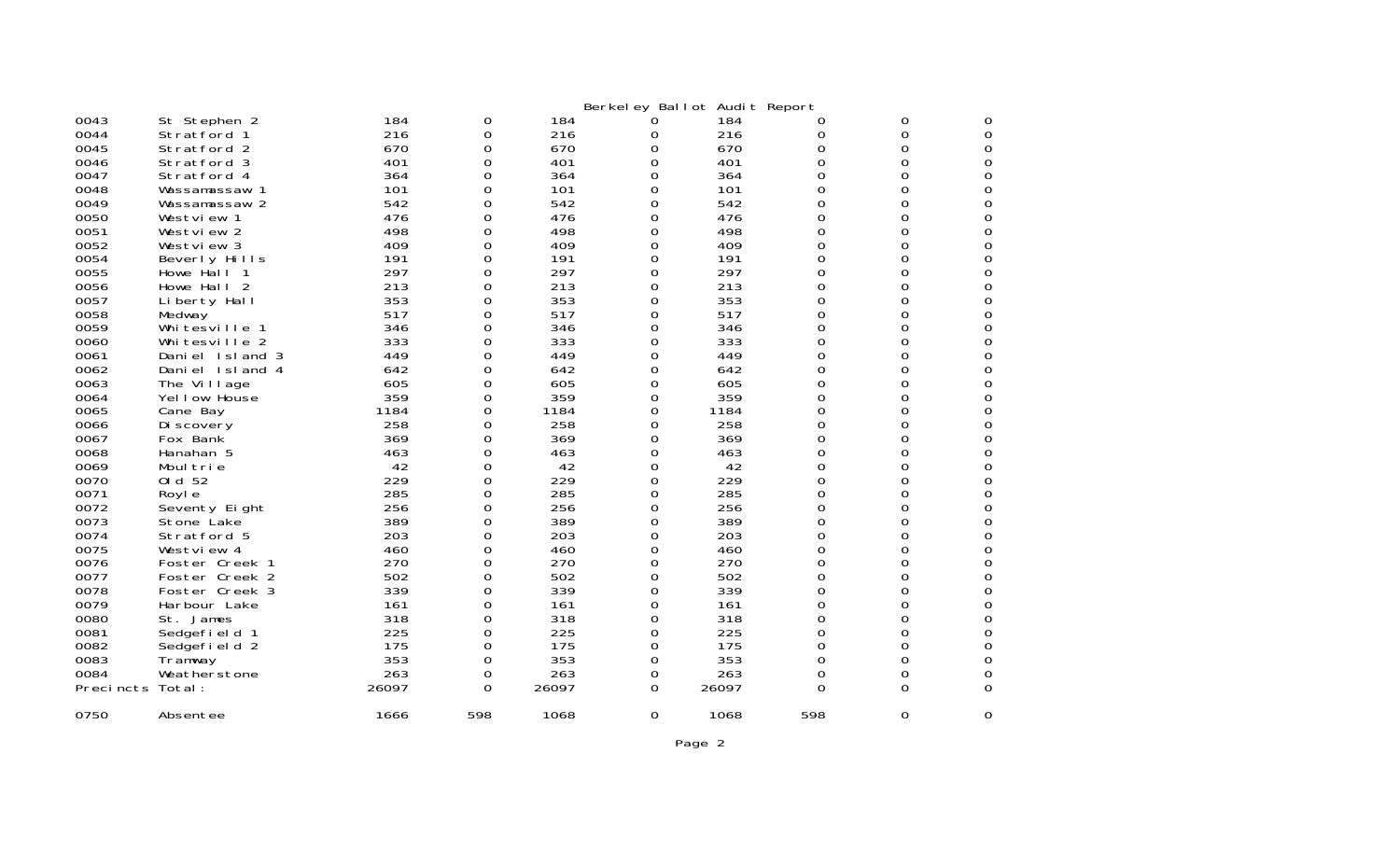|                              | Berkeley Ballot Audit Report |     |       |  |       |     |  |   |  |
|------------------------------|------------------------------|-----|-------|--|-------|-----|--|---|--|
| 0800<br>Emergency            | 64                           | 64  |       |  |       | 64  |  | 0 |  |
| 0850<br>Failsafe             | 10                           |     | 10    |  | 10    |     |  | 0 |  |
| 0900<br>Provi si onal        | 12                           | 1 つ |       |  |       | 12  |  | 0 |  |
| 0950<br>Failsafe Provisional |                              |     |       |  |       |     |  | 0 |  |
| Virtual<br>Precincts Total:  | 1754                         | 676 | 1078  |  | 1078  | 676 |  | 0 |  |
| Grand Total:                 | 27851                        | 676 | 27175 |  | 27175 | 676 |  | 0 |  |

NOTE: Any manual entries shown on this report are supported by the Manual Entry log (EL68).

#### Auditor's Comments:

 Total number of iVotronic ballots cast containg no votes: 56 This audit is complete and has no exceptions.

EL30A iVo to EL155 to EL152 Cross Check and Cancelled Ballots.

| EL30A Ivo Ballots                                      | EL155 Ballots   EL152 Ballots                                                                                          |                                      |                                                                                                 |
|--------------------------------------------------------|------------------------------------------------------------------------------------------------------------------------|--------------------------------------|-------------------------------------------------------------------------------------------------|
| 27175<br>Delta from EL30A                              | 27175<br>Delta from EL155                                                                                              | 27175<br>0<br>0                      |                                                                                                 |
|                                                        | Cast By Voter<br>Cast By Poll Wkr<br>Blank Cast by PW                                                                  | 27161<br>14<br>0                     |                                                                                                 |
|                                                        | Cancelled Ballots                                                                                                      | 241                                  |                                                                                                 |
|                                                        | Wrong Ballot<br>Voter Left AB<br>Voter Left BB<br>Voter Request<br>Printer Problem<br>Terminal Problem<br>Other Reason | 38<br>4<br>18<br>51<br>5<br>38<br>87 | $(AB = After ballot selected by poll worker.)$<br>(BB = Before ballot selected by poll worker.) |
| Number of ADA audio enabled events in this election: 2 | Precinct Number and Name                                                                                               | Machine Date                         | Ti me                                                                                           |
| 0032 Moncks Corner 2<br>0750<br>Absentee               |                                                                                                                        | 5124822                              | 5125917 02/01/2016 14: 27: 06<br>01/19/2016 15:25:16                                            |
|                                                        |                                                                                                                        |                                      |                                                                                                 |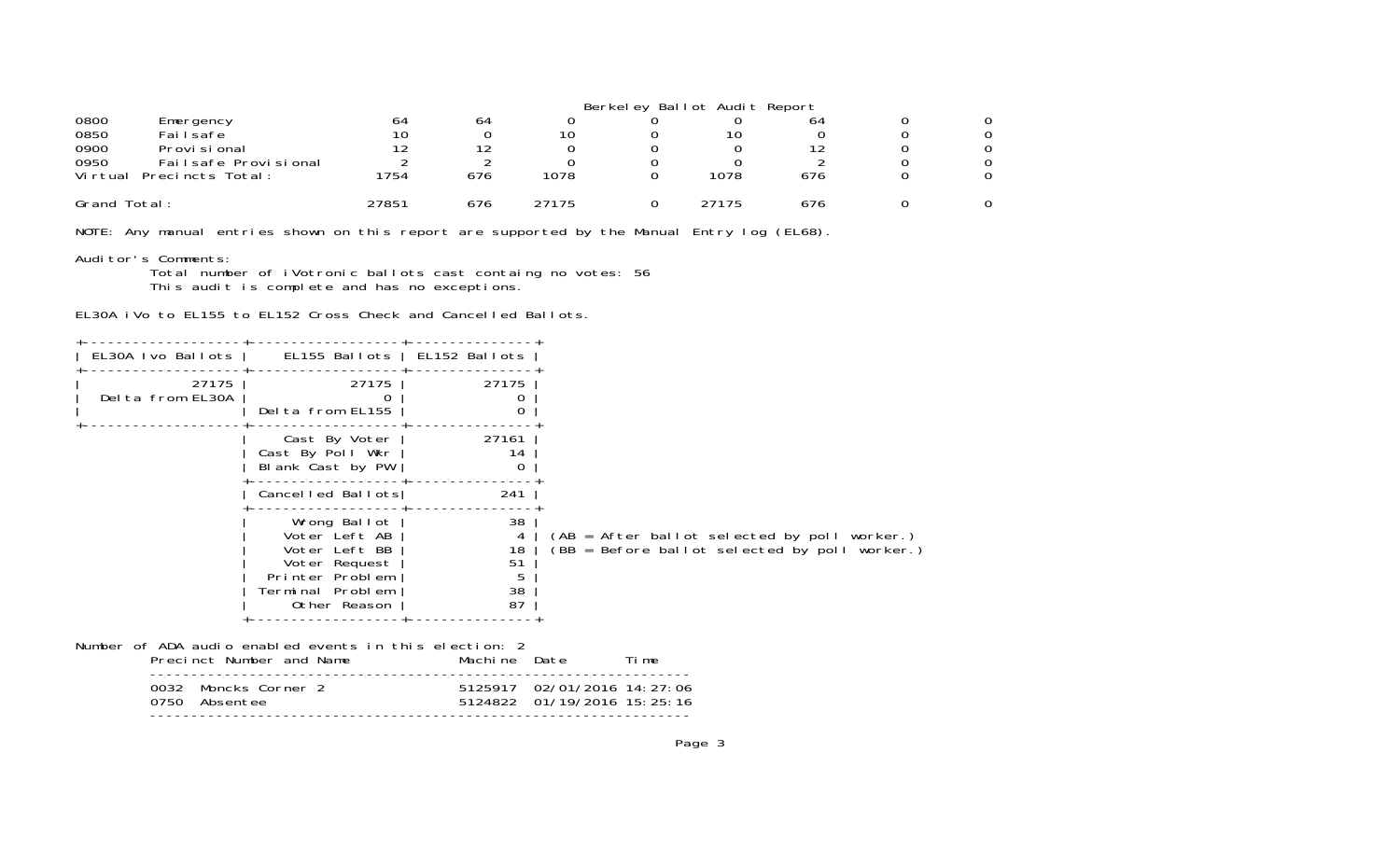Berkeley Ballot Audit Report

 Election Date: 02/20/2016 In all but the Absentee Precicnt events reported before election day are due to testing. Machines reported with precinct unknown had ADA Audio Enabled Events but no ballots were cast on them.

Note: The following machines(s) have audit records but no ballots were cast on them: 5127604 Because they do not have ballots cast, they cannot be matched to a precinct. This is not an issue as long as the EL30A Ivo Ballots, the EL155 Ballots and the EL152 Ballots match in the table immdiately above.

How to read this report.

This is the ballot level report. It compares the number of ballots cast in the tabulation report, the EL30A with the number of ballots cast in the audit data.

The values read from the EL30A report are reported in four categories; Total, Optical (Opt), iVotronic (iVo) and Flash. None of these values on each line are calculated but parsed from the actual report. The total lines are the calculated sums of the individual precince line values.

The Opt totals are the total number of ballots cast on paper ballots that were scanned into the optical scanner and transferred to the tabulation computer via memory stick or ZipDisk (depending on the type of device, M100 or M650 used to scan the ballots.) Optical totals should exist only in some but not all of the Virtual Precincts at the bottom of the table.

The iVo totals are the results gathered from the PEBs (Personal Electronic Ballot) which are used to open and close an iVotronic voting machine and, after the polls have closed, gather the ballots cast for transmission to the tabulation system.

The Flash totals are the totals that are read from the flash cards in the rare event that the ballots cannot be copied from the machine to the PEB or from the PEB to the tabulating machine.

The values on the Audit side come from the iVotronic audit data that is read from the flash cards as part of the audit process. That process combines the individual machine data into two master audit files, the EL155 Vote image log and the EL152 iVotronic event log. The EL155 contains a record of all the votes cast on a ballot. The vote images indicate the machine 0counting the number of asterisks in a precint we get the number of ballots cast in that precinct. That number should always match the number in the iVo column on the EL30A side of the report.

Optical ballots do not have electonically readable audit files. So if the audit data iVotronic total does not match the EL30A Total value, the auditor is prompted to read the paper report from the optical scanner and enter the total ballots cast into the auditing program.

If the sum of the audit iVotronic and Optical ballots cast still do not match the EL30A total value, then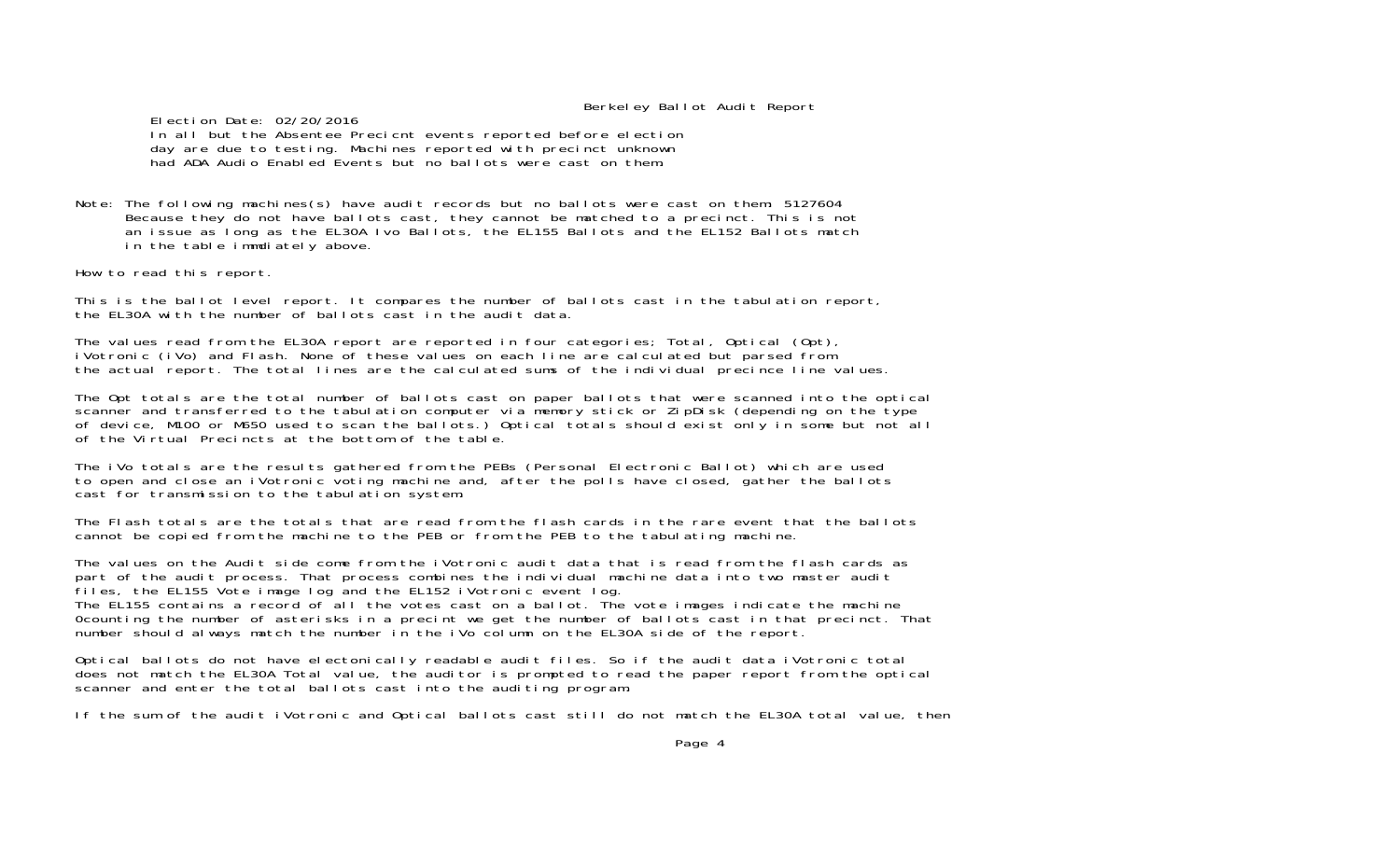#### Berkeley Ballot Audit Report

the audit software reads the EL68 Manual Entry log for any changes made in that precinct to either the iVo or Opt totals by the CEC staff. It displays any manual entries to the auditor for inclusion into the totals. If accepted by the auditor these entries are automatically added to the Man column from the Manual Entry log.

Finally, the audit software calculates the Delta value which should be zero unless the sum of the iVo, the Opt and the Man do not match the EL30A Total column. If the Delta is greater than zero then audit data is missing. A comment will be placed on that line in the report indicating missing audit data. If the Delta value is less than zero then there are more ballots in the audit data than there are in the tabulated data and a comment will be placed on that line in the report.

Wherever possible, the audit system will attempt to indicate where the difference is by displaying the iVotronic machine numbers and the number of ballots cast on that machine that exist in the audit data. In the case of missing tabulated data, it might be possible to identify a machine that has the same number of ballots cast as the delta value and that number and ballot count will be highlited with a < sign. If there is a non zero Delta value there will be an entry by the auditor explaining the variance.

Finally, there is a EL30A iVo to EL155 to EL152 Cross Check and Cancelled Ballots table in the report This table should indicate that the nubmer ballots cast in the EL30A match the numbers in the EL155 and the EL152 report. Then there are some statistics pulled from the EL152 repor that indicate how many ballots were cast by the voter and the number cast by the poll worker. Lastly the number of ballots that were cancelled and the reason they were cancelled. It should be noted that the reason cancelled is chosen from a pull down menu presented to the poll worker when a ballot is cancelled, there is no way to validate the poll worker's choice.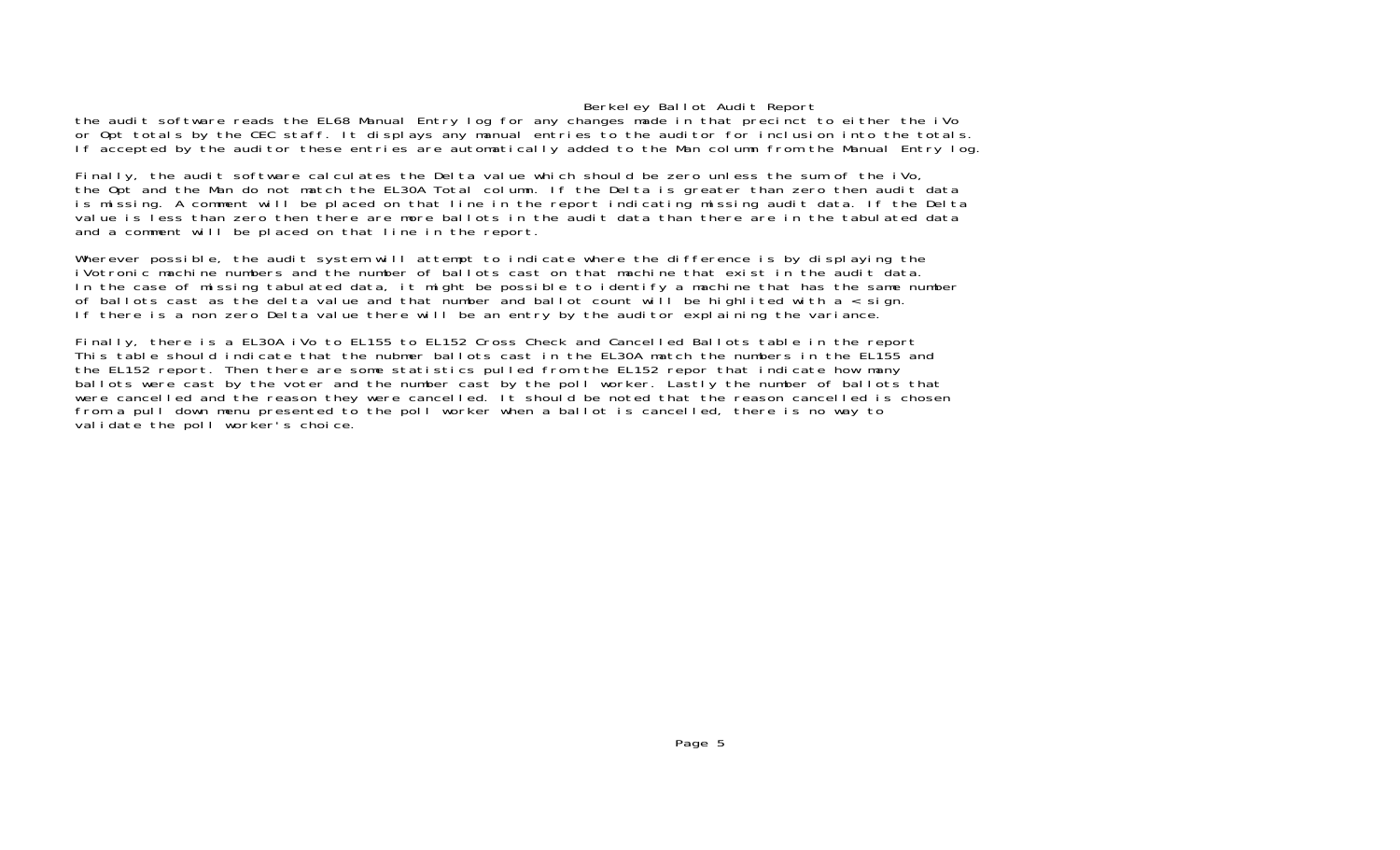Berkeley Vote Level Audit Report Election: Republican PPP Audit Date: 12:32:27, Thu Feb 25, 2016

| Precinct Number / Name                       |                                 |       |                                       | ----------------EL30A---------------- -----Audi                               t------- |          |          |                |          |                                                                        |
|----------------------------------------------|---------------------------------|-------|---------------------------------------|----------------------------------------------------------------------------------------|----------|----------|----------------|----------|------------------------------------------------------------------------|
| 0ffice                                       | Candi date                      | Party |                                       | Total Optical                                                                          | i Vo     | Fl ash   | i Vo           |          | Delta Comments                                                         |
|                                              |                                 |       |                                       |                                                                                        |          |          |                |          |                                                                        |
| 0001 Al vin<br>President District 6          | Jeb Bush                        |       |                                       | 0                                                                                      | 3        | 0        |                | $\Omega$ |                                                                        |
| President District 6                         | Ben Carson                      |       |                                       |                                                                                        | 8        |          |                |          |                                                                        |
| President District 6                         | Chris Christie                  |       | $\Omega$                              |                                                                                        | $\Omega$ |          |                |          | * No Audit Data expected or found                                      |
| President District 6                         | Ted Cruz                        |       | 32                                    |                                                                                        | 32       |          | 32             |          |                                                                        |
| President District 6                         | Carly Fiorina                   |       |                                       |                                                                                        |          |          |                |          | * No Audit Data expected or found                                      |
| President District 6                         | Jim Gilmore                     |       |                                       |                                                                                        |          |          |                |          | No Audit Data expected or found                                        |
| President District 6                         | Mi ke Huckabee                  |       |                                       |                                                                                        |          |          |                |          | No Audit Data expected or found                                        |
| President District 6                         | John R Kasich                   |       |                                       |                                                                                        |          |          |                |          |                                                                        |
| President District 6                         | Rand Paul                       |       |                                       |                                                                                        |          |          |                |          | * No Audit Data expected or found                                      |
| President District 6                         | Marco Rubio                     |       | $\frac{15}{0}$                        |                                                                                        | 15       |          | 15             |          |                                                                        |
| President District 6                         | Rick Santorum                   |       |                                       |                                                                                        | $\Omega$ |          |                |          | * No Audit Data expected or found                                      |
| President District 6                         | Donald J Trump                  |       | 56                                    | 0                                                                                      | 56       |          | 56             |          |                                                                        |
| 0002 Bethera                                 |                                 |       |                                       |                                                                                        |          |          |                |          |                                                                        |
| President District 6                         | Jeb Bush                        |       |                                       | 0                                                                                      |          | 0        |                |          |                                                                        |
| President District 6                         | Ben Carson                      |       |                                       |                                                                                        | 3        |          |                |          |                                                                        |
| President District 6                         | Chris Christie                  |       | $\Omega$                              |                                                                                        | $\Omega$ |          |                |          | 0 * No Audit Data expected or found                                    |
| President District 6                         | Ted Cruz                        |       | 26                                    |                                                                                        | 26       |          | 26             |          |                                                                        |
| President District 6                         | Carly Fiorina                   |       |                                       |                                                                                        |          |          |                |          | * No Audit Data expected or found                                      |
| President District 6                         | Jim Gilmore                     |       |                                       |                                                                                        |          |          |                |          | * No Audit Data expected or found                                      |
| President District 6<br>President District 6 | Mi ke Huckabee<br>John R Kasich |       |                                       |                                                                                        |          |          |                |          | * No Audit Data expected or found<br>* No Audit Data expected or found |
| President District 6                         | Rand Paul                       |       |                                       |                                                                                        |          | 0        |                |          | * No Audit Data expected or found                                      |
| President District 6                         | Marco Rubio                     |       |                                       |                                                                                        | 10       |          | 10             |          |                                                                        |
| President District 6                         | Rick Santorum                   |       | $\begin{matrix} 10 \\ 0 \end{matrix}$ |                                                                                        | $\Omega$ | $\Omega$ |                |          | * No Audit Data expected or found                                      |
| President District 6                         | Donald J Trump                  |       | 39                                    | ∩                                                                                      | 39       |          | 39             |          |                                                                        |
|                                              |                                 |       |                                       |                                                                                        |          |          |                |          |                                                                        |
| 0003 Bonneau<br>President District 1         | Jeb Bush                        |       | 17                                    | 0                                                                                      | 17       | 0        | 17             | 0        |                                                                        |
| President District 1                         | Ben Carson                      |       | 14                                    |                                                                                        | 14       | 0        | 14             |          |                                                                        |
| President District 1                         | Chris Christie                  |       | $\Omega$                              |                                                                                        | $\Omega$ |          |                |          | * No Audit Data expected or found                                      |
| President District 1                         | Ted Cruz                        |       | 51                                    |                                                                                        | 51       |          | 51             |          |                                                                        |
| President District 1                         | Carly Fiorina                   |       |                                       |                                                                                        |          |          |                |          | No Audit Data expected or found                                        |
| President District 1                         | Jim Gilmore                     |       |                                       |                                                                                        |          |          |                |          | No Audit Data expected or found                                        |
| President District 1                         | Mi ke Huckabee                  |       |                                       |                                                                                        |          | 0        | $\overline{1}$ | $\Omega$ |                                                                        |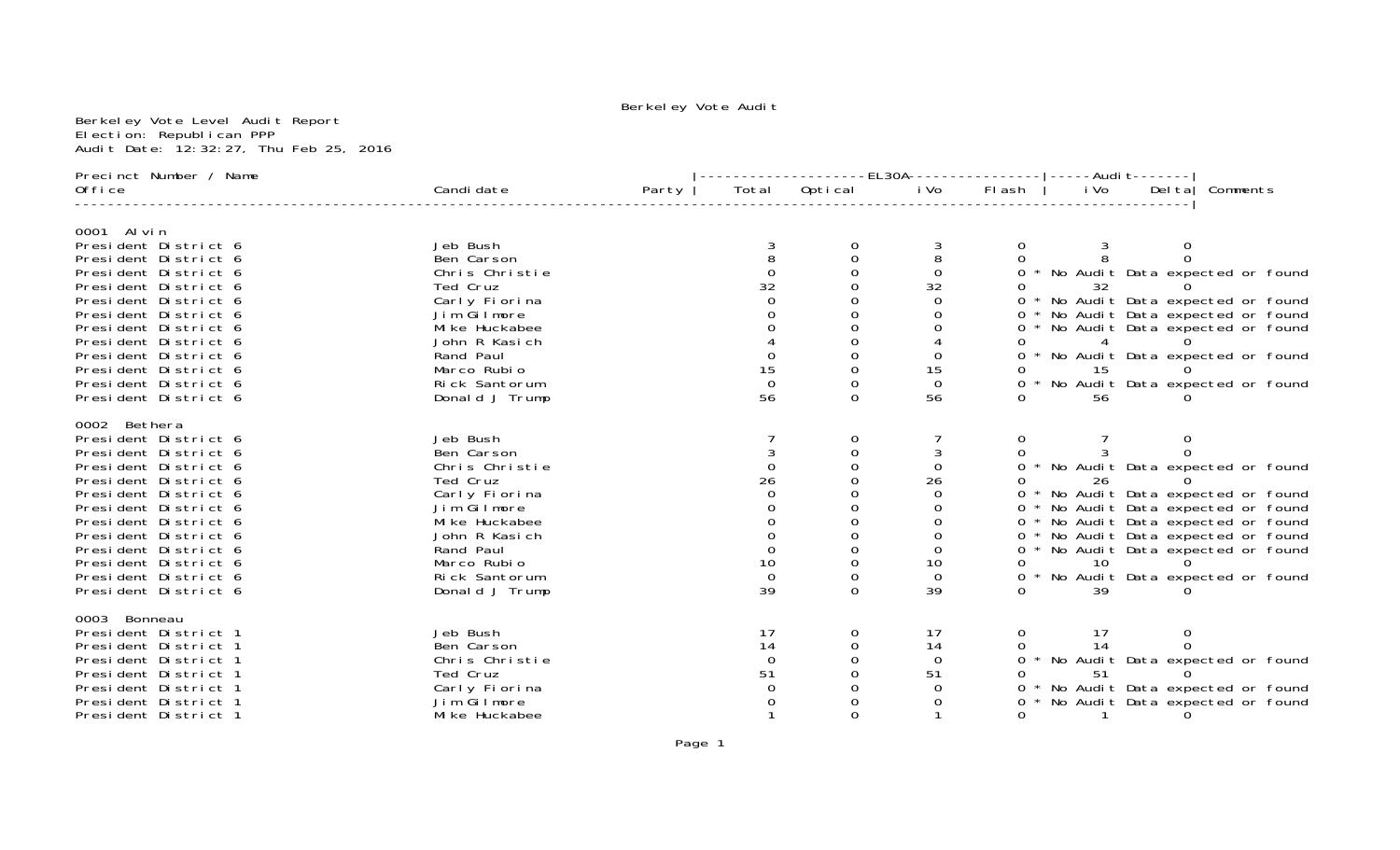|                                                                                                                                                                                                                                                                                                                    |                                                                                                                                                                                        | Berkel ey Vote Audit                                                                                    |                                                                                                         |                                                                                                                   |                                                                                                                                                                                                                                                                                                                                                |
|--------------------------------------------------------------------------------------------------------------------------------------------------------------------------------------------------------------------------------------------------------------------------------------------------------------------|----------------------------------------------------------------------------------------------------------------------------------------------------------------------------------------|---------------------------------------------------------------------------------------------------------|---------------------------------------------------------------------------------------------------------|-------------------------------------------------------------------------------------------------------------------|------------------------------------------------------------------------------------------------------------------------------------------------------------------------------------------------------------------------------------------------------------------------------------------------------------------------------------------------|
| President District 1<br>President District 1<br>President District 1<br>President District 1<br>President District 1                                                                                                                                                                                               | John R Kasich<br>Rand Paul<br>Marco Rubio<br>Rick Santorum<br>Donald J Trump                                                                                                           | $\Omega$<br>28<br>$\Omega$<br>102                                                                       | 0<br>$\mathbf 0$<br>$\Omega$<br>$\Omega$<br>$\Omega$                                                    | 6<br>$\Omega$<br>28<br>$\Omega$<br>102                                                                            | 0<br>$\Omega$<br>No Audit Data expected or found<br>0<br>28<br>No Audit Data expected or found<br>$0 *$<br>102<br>0                                                                                                                                                                                                                            |
| 0004 Bonneau Beach<br>President District 1<br>President District 1<br>President District 1<br>President District 1<br>President District 1<br>President District 1<br>President District 1<br>President District 1<br>President District 1<br>President District 1<br>President District 1<br>President District 1 | Jeb Bush<br>Ben Carson<br>Chris Christie<br>Ted Cruz<br>Carly Fiorina<br>Jim Gilmore<br>Mi ke Huckabee<br>John R Kasich<br>Rand Paul<br>Marco Rubio<br>Rick Santorum<br>Donald J Trump | 48<br>29<br>$\Omega$<br>115<br>0<br>$\Omega$<br>18<br>$\Omega$<br>78<br>$\overline{0}$<br>184           | 0<br>$\mathbf 0$<br>$\Omega$<br>$\Omega$<br>$\Omega$<br>$\mathbf 0$<br>$\Omega$<br>$\Omega$<br>$\Omega$ | 48<br>29<br>$\Omega$<br>115<br>$\Omega$<br>$\Omega$<br>18<br>$\overline{0}$<br>78<br>$\Omega$<br>184              | $\mathbf 0$<br>48<br>$\Omega$<br>29<br>$\mathbf 0$<br>$\Omega$<br>$\Omega$<br>No Audit Data expected or found<br>115<br>$\Omega$<br>0<br>No Audit Data expected or found<br>0<br>No Audit Data expected or found<br>0<br>18<br>0<br>0<br>No Audit Data expected or found<br>78<br>Ω<br>0<br>No Audit Data expected or found<br>$\Omega$<br>184 |
| 0005 Central<br>President District 1<br>President District 1<br>President District 1<br>President District 1<br>President District 1<br>President District 1<br>President District 1<br>President District 1<br>President District 1<br>President District 1<br>President District 1<br>President District 1       | Jeb Bush<br>Ben Carson<br>Chris Christie<br>Ted Cruz<br>Carly Fiorina<br>Jim Gilmore<br>Mi ke Huckabee<br>John R Kasich<br>Rand Paul<br>Marco Rubio<br>Rick Santorum<br>Donald J Trump | 44<br>31<br>$\Omega$<br>116<br>0<br>$\Omega$<br>$\Omega$<br>16<br>$\Omega$<br>100<br>$\mathbf 0$<br>147 | 0<br>0<br>$\Omega$<br>$\Omega$<br>$\Omega$<br>0<br>$\Omega$<br>$\Omega$<br>0<br>$\Omega$                | 44<br>31<br>$\Omega$<br>116<br>$\Omega$<br>$\Omega$<br>$\Omega$<br>16<br>$\Omega$<br>100<br>$\overline{0}$<br>147 | 0<br>44<br>0<br>31<br>$\Omega$<br>0<br>No Audit Data expected or found<br>0<br>0<br>116<br>No Audit Data expected or found<br>0<br>No Audit Data expected or found<br>0<br>0<br>No Audit Data expected or found<br>16<br>0<br>No Audit Data expected or found<br>0<br>100<br>0<br>0<br>No Audit Data expected or found<br>147<br>$\Omega$      |
| 0007 Cai nhoy<br>President District 6<br>President District 6<br>President District 6<br>President District 6<br>President District 6<br>President District 6<br>President District 6<br>President District 6<br>President District 6                                                                              | Jeb Bush<br>Ben Carson<br>Chris Christie<br>Ted Cruz<br>Carly Fiorina<br>Jim Gilmore<br>Mi ke Huckabee<br>John R Kasich<br>Rand Paul                                                   | 5<br>5                                                                                                  | 0<br>0<br>$\Omega$<br>$\Omega$<br>0<br>$\Omega$<br>$\Omega$                                             | 5<br>5<br>$\Omega$<br>$\Omega$<br>0<br>0<br>$\Omega$                                                              | 0<br>5<br>0<br>0<br>No Audit Data expected or found<br>0<br>Ω<br>No Audit Data expected or found<br>0<br>No Audit Data expected or found<br>$\Omega$<br>No Audit Data expected or found<br>0<br>No Audit Data expected or found<br>0<br>* No Audit Data expected or found<br>0                                                                 |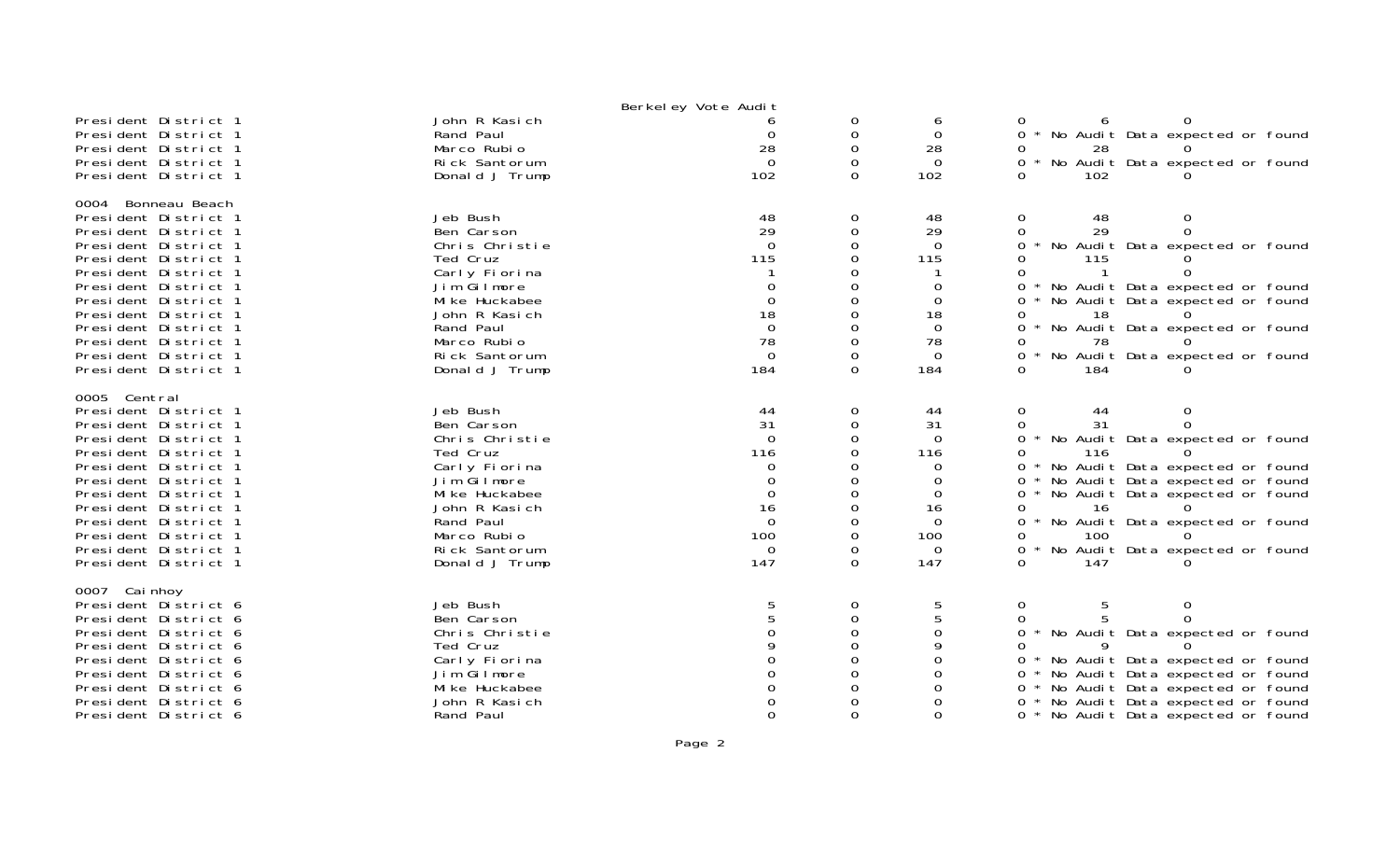|                                                                                                                                                                                                                                                                                                                        |                                                                                                                                                                                        | Berkel ey Vote Audit                                                                   |                                            |                                                                           |                                                                                                                                                                                                                                          |
|------------------------------------------------------------------------------------------------------------------------------------------------------------------------------------------------------------------------------------------------------------------------------------------------------------------------|----------------------------------------------------------------------------------------------------------------------------------------------------------------------------------------|----------------------------------------------------------------------------------------|--------------------------------------------|---------------------------------------------------------------------------|------------------------------------------------------------------------------------------------------------------------------------------------------------------------------------------------------------------------------------------|
| President District 6<br>President District 6<br>President District 6                                                                                                                                                                                                                                                   | Marco Rubio<br>Rick Santorum<br>Donald J Trump                                                                                                                                         | 24<br>$\Omega$<br>33                                                                   | 0<br>0<br>$\Omega$                         | 24<br>$\Omega$<br>33                                                      | 24<br>No Audit Data expected or found<br>$\Omega$<br>33<br><sup>n</sup>                                                                                                                                                                  |
| 0008 Carnes Cross Rd 1<br>President District 1<br>President District 1<br>President District 1<br>President District 1<br>President District 1<br>President District 1<br>President District 1<br>President District 1<br>President District 1<br>President District 1<br>President District 1<br>President District 1 | Jeb Bush<br>Ben Carson<br>Chris Christie<br>Ted Cruz<br>Carly Fiorina<br>Jim Gilmore<br>Mi ke Huckabee<br>John R Kasich<br>Rand Paul<br>Marco Rubio<br>Rick Santorum<br>Donald J Trump | 74<br>28<br>181<br>16<br>$\Omega$<br>92<br>$\Omega$<br>287                             | 0<br>$\Omega$<br>$\Omega$<br>∩<br>$\Omega$ | 74<br>28<br>181<br>0<br>16<br>$\Omega$<br>92<br>$\Omega$<br>287           | 0<br>74<br>0<br>$\Omega$<br>28<br>181<br>No Audit Data expected or found<br>16<br>No Audit Data expected or found<br>0<br>92<br>No Audit Data expected or found<br>0<br>287<br><sup>n</sup>                                              |
| 0009 Carnes Cross Rd 2<br>President District 1<br>President District 1<br>President District 1<br>President District 1<br>President District 1<br>President District 1<br>President District 1<br>President District 1<br>President District 1<br>President District 1<br>President District 1<br>President District 1 | Jeb Bush<br>Ben Carson<br>Chris Christie<br>Ted Cruz<br>Carly Fiorina<br>Jim Gilmore<br>Mi ke Huckabee<br>John R Kasich<br>Rand Paul<br>Marco Rubio<br>Rick Santorum<br>Donald J Trump | 20<br>21<br>$\overline{0}$<br>47<br>$\Omega$<br>$\Omega$<br>10<br>61<br>$\Omega$<br>85 | 0<br>$\Omega$<br>∩<br>Ω<br>$\Omega$        | 20<br>21<br>$\Omega$<br>47<br>$\Omega$<br>0<br>10<br>61<br>$\Omega$<br>85 | 20<br>0<br>0<br>21<br>0<br>$\Omega$<br>No Audit Data expected or found<br>47<br>No Audit Data expected or found<br>No Audit Data expected or found<br>10<br>61<br>No Audit Data expected or found<br>85                                  |
| 0010 Cordesville<br>President District 6<br>President District 6<br>President District 6<br>President District 6<br>President District 6<br>President District 6<br>President District 6<br>President District 6<br>President District 6<br>President District 6<br>President District 6                               | Jeb Bush<br>Ben Carson<br>Chris Christie<br>Ted Cruz<br>Carly Fiorina<br>Jim Gilmore<br>Mi ke Huckabee<br>John R Kasich<br>Rand Paul<br>Marco Rubio<br>Rick Santorum                   | 21<br>24<br>$\Omega$<br>49<br>$\Omega$<br>36<br>$\Omega$                               | 0<br>$\Omega$<br>$\Omega$                  | 21<br>24<br>$\Omega$<br>49<br>$\Omega$<br>0<br>0<br>36<br>$\Omega$        | 0<br>21<br>0<br>0<br>24<br>No Audit Data expected or found<br>0<br>49<br>No Audit Data expected or found<br>No Audit Data expected or found<br>0<br>No Audit Data expected or found<br>36<br>$\Omega$<br>No Audit Data expected or found |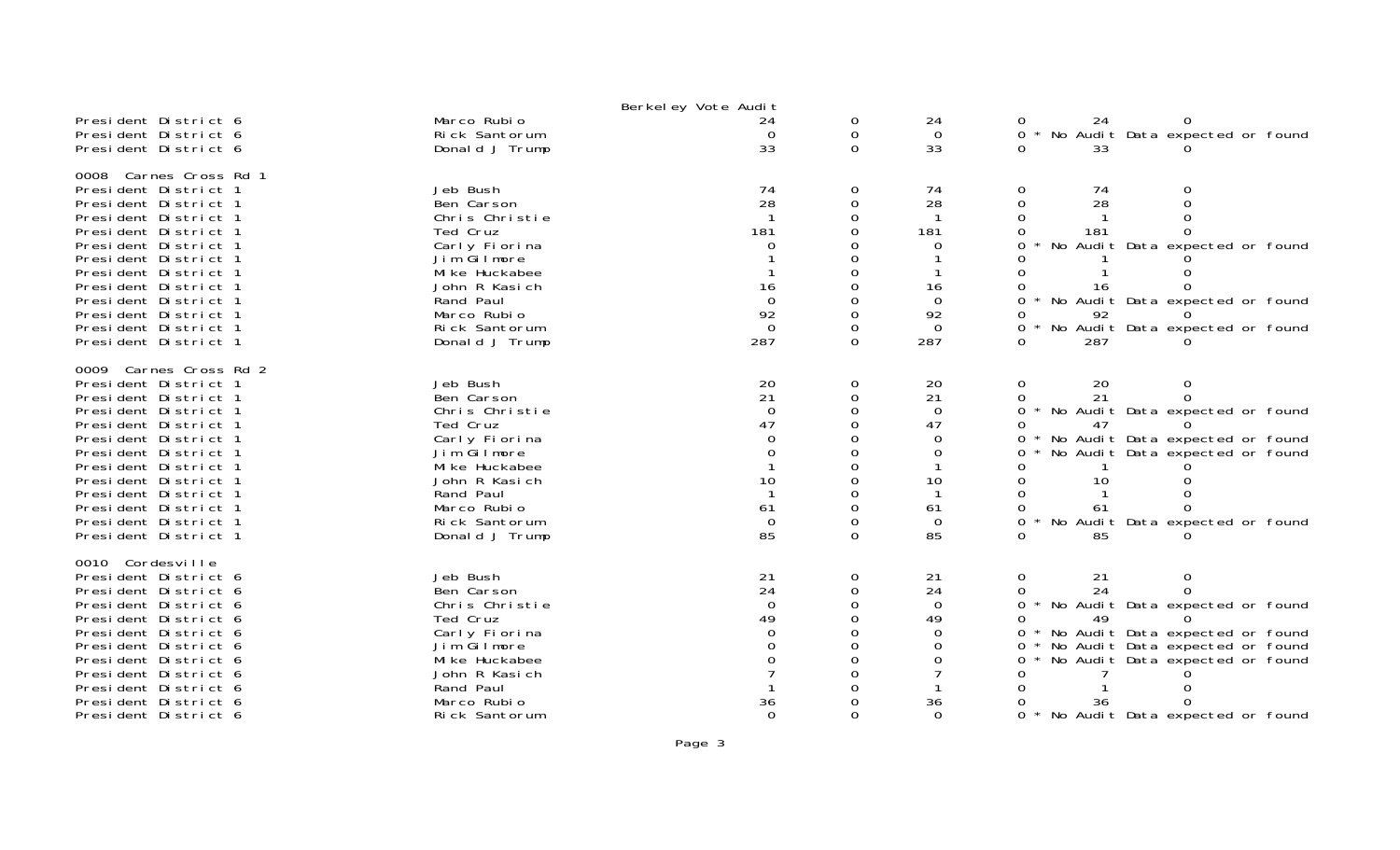|                                                                                                                                                                                                                                                                                                                                                 |                                                                                                                                                                                                    | Berkeley Vote Audit                                                                                                       |                                                                                                                            |                                                                                                                              |                                                                                                                      |                                          |                                                                                                                                                                                                                                 |
|-------------------------------------------------------------------------------------------------------------------------------------------------------------------------------------------------------------------------------------------------------------------------------------------------------------------------------------------------|----------------------------------------------------------------------------------------------------------------------------------------------------------------------------------------------------|---------------------------------------------------------------------------------------------------------------------------|----------------------------------------------------------------------------------------------------------------------------|------------------------------------------------------------------------------------------------------------------------------|----------------------------------------------------------------------------------------------------------------------|------------------------------------------|---------------------------------------------------------------------------------------------------------------------------------------------------------------------------------------------------------------------------------|
| President District 6                                                                                                                                                                                                                                                                                                                            | Donald J Trump                                                                                                                                                                                     | 70                                                                                                                        | $\overline{0}$                                                                                                             | 70                                                                                                                           | $\mathbf 0$                                                                                                          | 70                                       | $\mathbf 0$                                                                                                                                                                                                                     |
| 0011 Cross<br>President District 6<br>President District 6<br>President District 6<br>President District 6<br>President District 6<br>President District 6<br>President District 6<br>President District 6<br>President District 6<br>President District 6<br>President District 6<br>President District 6                                      | Jeb Bush<br>Ben Carson<br>Chris Christie<br>Ted Cruz<br>Carly Fiorina<br>Jim Gilmore<br>Mi ke Huckabee<br>John R Kasich<br>Rand Paul<br>Marco Rubio<br>Rick Santorum<br>Donald J Trump             | 19<br>8<br>$\Omega$<br>51<br>$\Omega$<br>$\Omega$<br>5<br>$\mathbf 0$<br>24<br>$\Omega$<br>85                             | 0<br>$\Omega$<br>$\Omega$<br>$\Omega$<br>$\Omega$<br>$\Omega$<br>0<br>$\Omega$<br>$\mathbf 0$<br>0<br>$\Omega$<br>$\Omega$ | 19<br>8<br>$\Omega$<br>51<br>0<br>$\Omega$<br>0<br>0<br>24<br>$\Omega$<br>85                                                 | 0<br>$\Omega$<br>0<br>0<br>0<br>0<br>$0 *$<br>0<br>0<br>0<br>0<br>0                                                  | 19<br>51<br>24<br>85                     | 0<br>$\Omega$<br>No Audit Data expected or found<br>No Audit Data expected or found<br>No Audit Data expected or found<br>No Audit Data expected or found<br>No Audit Data expected or found<br>No Audit Data expected or found |
| 0012 Daniel Island 1<br>President District 1<br>President District 1<br>President District 1<br>President District 1<br>President District 1<br>President District 1<br>President District 1<br>President District 1<br>President District 1<br>President District 1<br>President District 1<br>President District 1                            | Jeb Bush<br>Ben Carson<br>Chris Christie<br>Ted Cruz<br>Carly Fiorina<br>Jim Gilmore<br>Mi ke Huckabee<br>John R Kasich<br>Rand Paul<br>Marco Rubio<br>Rick Santorum<br>Donald J Trump             | 63<br>8<br>$\Omega$<br>42<br>$\Omega$<br>$\Omega$<br>$\mathbf 0$<br>79<br>198<br>$\Omega$<br>80                           | 0<br>0<br>$\Omega$<br>$\Omega$<br>$\Omega$<br>0<br>$\Omega$<br>$\Omega$<br>0<br>$\Omega$                                   | 63<br>8<br>0<br>42<br>$\Omega$<br>$\Omega$<br>$\Omega$<br>79<br>198<br>$\Omega$<br>80                                        | $\mathbf 0$<br>0<br>0<br>0<br>0<br>$\star$<br>0<br>0<br>0<br>$\Omega$<br>0<br>$\star$<br>0                           | 63<br>42<br>79<br>198<br>80              | 0<br>$\Omega$<br>No Audit Data expected or found<br>No Audit Data expected or found<br>No Audit Data expected or found<br>No Audit Data expected or found<br>No Audit Data expected or found                                    |
| 0013<br>Daniel Island 2<br>President District 1<br>President District 1<br>President District 1<br>President District 1<br>President District 1<br>President District 1<br>President District 1<br>President District 1<br>President District 1<br>President District 1<br>President District 1<br>President District 1<br>President District 6 | Jeb Bush<br>Ben Carson<br>Chris Christie<br>Ted Cruz<br>Carly Fiorina<br>Jim Gilmore<br>Mi ke Huckabee<br>John R Kasich<br>Rand Paul<br>Marco Rubio<br>Rick Santorum<br>Donald J Trump<br>Jeb Bush | 74<br>16<br>$\Omega$<br>72<br>$\mathbf{1}$<br>$\mathbf 0$<br>$\mathbf 0$<br>84<br>$\Omega$<br>179<br>0<br>117<br>$\Omega$ | 0<br>0<br>$\Omega$<br>$\Omega$<br>$\Omega$<br>0<br>0<br>0<br>0<br>$\Omega$                                                 | 74<br>16<br>$\Omega$<br>72<br>$\mathbf 1$<br>$\Omega$<br>$\mathbf 0$<br>84<br>$\Omega$<br>179<br>$\Omega$<br>117<br>$\Omega$ | $\Omega$<br>$\Omega$<br>0<br>$\Omega$<br><sup>n</sup><br>O<br>$\mathbf{O}$<br>0<br>$0 *$<br>0<br>$\star$<br>0<br>ი ∗ | 74<br>16<br>72<br>-1<br>84<br>179<br>117 | 0<br>No Audit Data expected or found<br>No Audit Data expected or found<br>No Audit Data expected or found<br>No Audit Data expected or found<br>No Audit Data expected or found<br>No Audit Data expected or found             |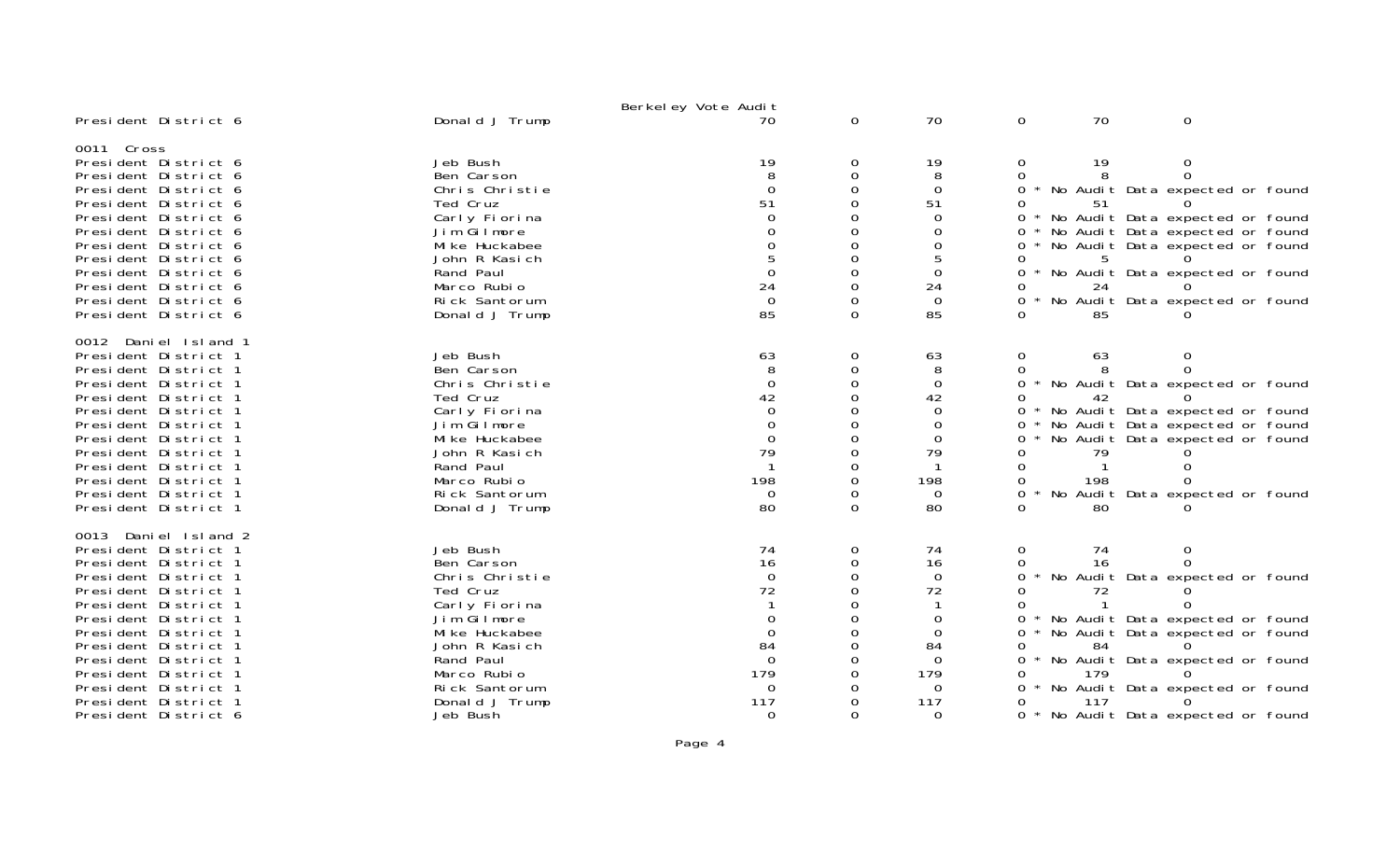|                      |                | Berkel ey Vote Audit |               |             |                                             |
|----------------------|----------------|----------------------|---------------|-------------|---------------------------------------------|
| President District 6 | Ben Carson     |                      | 0             | 0           | No Audit Data expected or found<br>$0 *$    |
| President District 6 | Chris Christie |                      | 0             | 0           | 0 * No Audit Data expected or found         |
| President District 6 | Ted Cruz       |                      | $\Omega$      | 0           | No Audit Data expected or found<br>$0 *$    |
| President District 6 | Carly Fiorina  |                      | 0             | 0           | No Audit Data expected or found<br>$0 *$    |
| President District 6 | Jim Gilmore    |                      | $\Omega$      |             | 0 * No Audit Data expected or found         |
|                      | Mi ke Huckabee |                      | 0             | 0           | 0 *                                         |
| President District 6 |                |                      |               | 0           | No Audit Data expected or found             |
| President District 6 | John R Kasich  |                      | 0<br>$\Omega$ |             | No Audit Data expected or found<br>$0 *$    |
| President District 6 | Rand Paul      |                      |               | 0           | No Audit Data expected or found<br>$0 *$    |
| President District 6 | Marco Rubio    |                      | $\Omega$      |             | 0                                           |
| President District 6 | Rick Santorum  | $\Omega$             | $\Omega$      | $\Omega$    | $0 *$<br>No Audit Data expected or found    |
| President District 6 | Donald J Trump | 3                    | $\Omega$      | 3           | 0                                           |
| 0014 Devon Forest 1  |                |                      |               |             |                                             |
| President District 1 | Jeb Bush       |                      | 0             | 30          | 0<br>30<br>0                                |
| President District 1 | Ben Carson     | $\frac{30}{24}$      | 0             | 24          | 24<br>0<br>$\Omega$                         |
| President District 1 | Chris Christie |                      | $\Omega$      |             | 0                                           |
| President District 1 | Ted Cruz       | 86                   | $\Omega$      | 86          | 0<br>86                                     |
| President District 1 | Carly Fiorina  | $\Omega$             | 0             | $\Omega$    | 0<br>No Audit Data expected or found        |
| President District 1 | Jim Gilmore    | $\Omega$             | 0             | 0           | 0                                           |
|                      |                | $\Omega$             | $\Omega$      |             | No Audit Data expected or found             |
| President District 1 | Mi ke Huckabee |                      |               | 0           | No Audit Data expected or found<br>0        |
| President District 1 | John R Kasich  | 18                   | 0             | 18          | 18<br>0.<br>$\star$                         |
| President District 1 | Rand Paul      | $\Omega$             | $\Omega$      | $\Omega$    | 0<br>No Audit Data expected or found        |
| President District 1 | Marco Rubio    | 67                   | $\Omega$      | 67          | 67                                          |
| President District 1 | Rick Santorum  | $\Omega$             | 0             | $\Omega$    | $\Omega$<br>No Audit Data expected or found |
| President District 1 | Donald J Trump | 106                  | $\Omega$      | 106         | $\Omega$<br>106                             |
| 0015 Devon Forest 2  |                |                      |               |             |                                             |
| President District 1 | Jeb Bush       |                      | 0             | 44          | 0<br>0<br>44                                |
| President District 1 | Ben Carson     | $\frac{44}{23}$      | 0             | 23          | 23<br>$\Omega$<br>0                         |
| President District 1 | Chris Christie | $\Omega$             | $\Omega$      | $\Omega$    | $\Omega$<br>No Audit Data expected or found |
| President District 1 | Ted Cruz       | 103                  | $\Omega$      | 103         | $\Omega$<br>103                             |
| President District 1 | Carly Fiorina  | 0                    | 0             | 0           | No Audit Data expected or found<br>0        |
| President District 1 | Jim Gilmore    | 0                    |               | 0           | 0<br>No Audit Data expected or found        |
| President District 1 | Mi ke Huckabee |                      | 0             |             | 0                                           |
| President District 1 | John R Kasich  | 15                   | $\Omega$      | 15          | 15<br>0                                     |
| President District 1 | Rand Paul      | $\Omega$             | $\Omega$      | $\Omega$    | $\Omega$<br>No Audit Data expected or found |
| President District 1 | Marco Rubio    | 103                  | $\Omega$      | 103         | 0<br>103                                    |
| President District 1 | Rick Santorum  | 0                    | 0             | $\mathbf 0$ | 0<br>No Audit Data expected or found        |
|                      |                |                      |               |             |                                             |
| President District 1 | Donald J Trump | 125                  | $\Omega$      | 125         | 0<br>125                                    |
| 0016 Eadytown        |                |                      |               |             |                                             |
| President District 6 | Jeb Bush       | 3                    | $\Omega$      |             | 0<br>$\Omega$                               |
| President District 6 | Ben Carson     |                      | 0             |             | 0<br>0                                      |
| President District 6 | Chris Christie | $\Omega$             | $\Omega$      | $\Omega$    | 0 * No Audit Data expected or found         |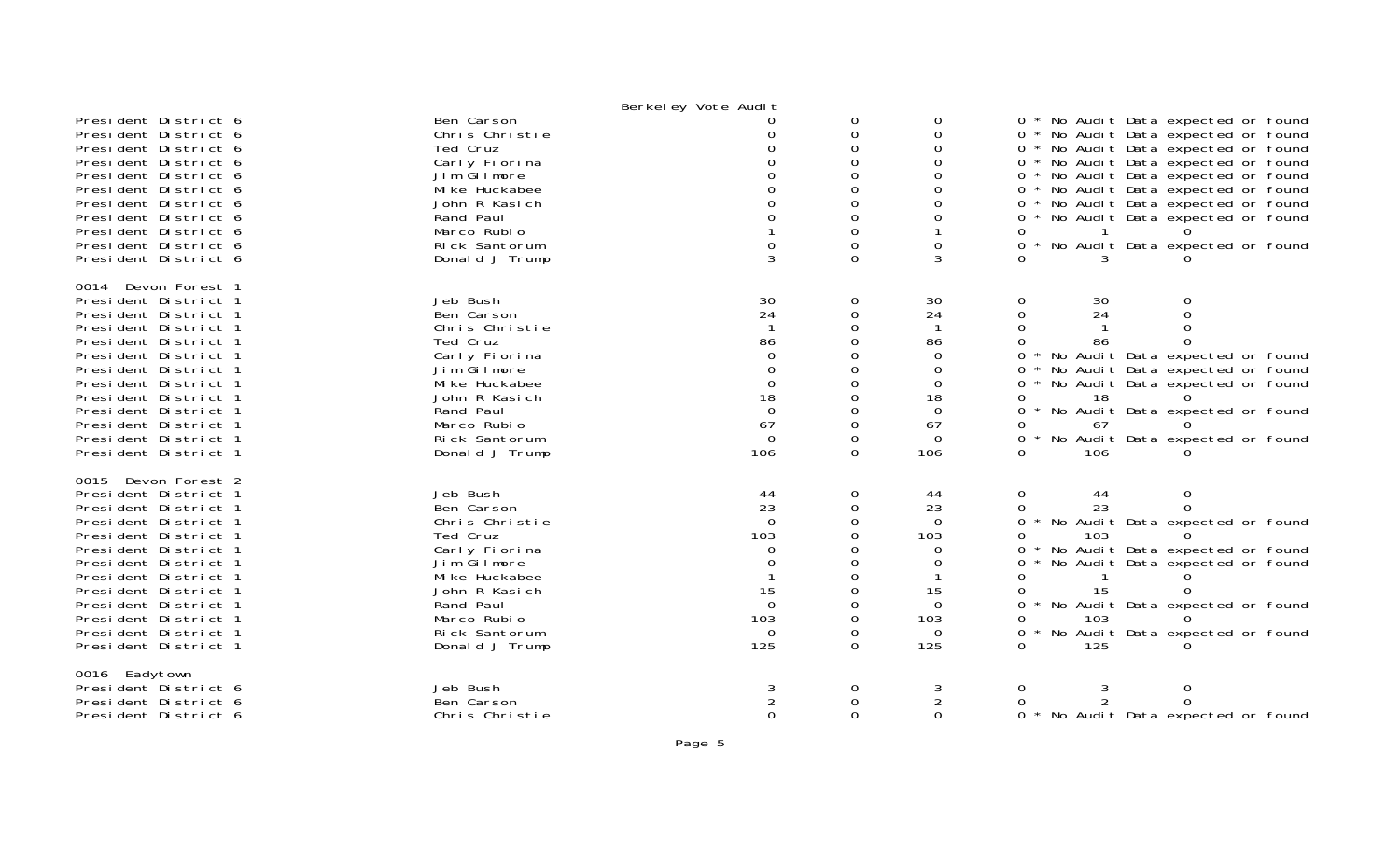|                                                                                                                                                                                                                                                                                                                |                                                                                                                                                                                        | Berkeley Vote Audit                                                           |                                                                                          |                                                                                              |                                                                                                                                                                                                                                               |
|----------------------------------------------------------------------------------------------------------------------------------------------------------------------------------------------------------------------------------------------------------------------------------------------------------------|----------------------------------------------------------------------------------------------------------------------------------------------------------------------------------------|-------------------------------------------------------------------------------|------------------------------------------------------------------------------------------|----------------------------------------------------------------------------------------------|-----------------------------------------------------------------------------------------------------------------------------------------------------------------------------------------------------------------------------------------------|
| President District 6<br>President District 6<br>President District 6<br>President District 6<br>President District 6<br>President District 6<br>President District 6<br>President District 6<br>President District 6                                                                                           | Ted Cruz<br>Carly Fiorina<br>Jim Gilmore<br>Mi ke Huckabee<br>John R Kasich<br>Rand Paul<br>Marco Rubio<br>Rick Santorum<br>Donald J Trump                                             | $\Omega$<br>17<br>$\Omega$<br>28                                              | 0<br>0<br>$\Omega$<br>$\Omega$<br>$\Omega$<br>0<br>$\Omega$<br>$\Omega$                  | $\overline{2}$<br>$\overline{0}$<br>$\Omega$<br>$\Omega$<br>$\Omega$<br>17<br>$\Omega$<br>28 | 2<br>0<br>0<br>* No Audit Data expected or found<br>$\Omega$<br>No Audit Data expected or found<br>0<br>No Audit Data expected or found<br>0<br>0<br>No Audit Data expected or found<br>0<br>17<br>No Audit Data expected or found<br>28<br>0 |
| 0020 Hanahan 1<br>President District 1<br>President District 1<br>President District 1<br>President District 1<br>President District 1<br>President District 1<br>President District 1<br>President District 1<br>President District 1<br>President District 1<br>President District 1<br>President District 1 | Jeb Bush<br>Ben Carson<br>Chris Christie<br>Ted Cruz<br>Carly Fiorina<br>Jim Gilmore<br>Mi ke Huckabee<br>John R Kasich<br>Rand Paul<br>Marco Rubio<br>Rick Santorum<br>Donald J Trump | 73<br>40<br>142<br>0<br>0<br>44<br>$\Omega$<br>161<br>$\overline{0}$<br>250   | 0<br>0<br>$\Omega$<br>$\Omega$<br>0<br>0<br>$\Omega$<br>$\Omega$<br>0<br>$\Omega$        | 73<br>40<br>142<br>0<br>0<br>44<br>$\Omega$<br>161<br>$\Omega$<br>250                        | 73<br>0<br>0<br>40<br>142<br>No Audit Data expected or found<br>No Audit Data expected or found<br>44<br><sup>o</sup><br>No Audit Data expected or found<br>0<br>161<br>No Audit Data expected or found<br>$\Omega$<br>250<br>0               |
| 0021 Hanahan 2<br>President District 1<br>President District 1<br>President District 1<br>President District 1<br>President District 1<br>President District 1<br>President District 1<br>President District 1<br>President District 1<br>President District 1<br>President District 1<br>President District 1 | Jeb Bush<br>Ben Carson<br>Chris Christie<br>Ted Cruz<br>Carly Fiorina<br>Jim Gilmore<br>Mi ke Huckabee<br>John R Kasich<br>Rand Paul<br>Marco Rubio<br>Rick Santorum<br>Donald J Trump | 35<br>16<br>62<br>$\Omega$<br>$\mathbf 0$<br>26<br>58<br>$\overline{0}$<br>98 | 0<br>0<br>$\Omega$<br>$\Omega$<br>$\Omega$<br>$\Omega$<br>$\Omega$<br>0<br>0<br>$\Omega$ | 35<br>16<br>62<br>$\overline{0}$<br>$\Omega$<br>26<br>58<br>$\Omega$<br>98                   | 35<br>0<br>0<br>16<br>$\Omega$<br>62<br>No Audit Data expected or found<br>No Audit Data expected or found<br>0<br>26<br>58<br>No Audit Data expected or found<br>98                                                                          |
| 0022 Hanahan 3<br>President District 1<br>President District 1<br>President District 1<br>President District 1<br>President District 1                                                                                                                                                                         | Jeb Bush<br>Ben Carson<br>Chris Christie<br>Ted Cruz<br>Carly Fiorina                                                                                                                  | 42<br>10<br>$\Omega$<br>71<br>$\Omega$                                        | 0<br>0<br>$\Omega$                                                                       | 42<br>10<br>$\Omega$<br>71<br>$\Omega$                                                       | 42<br>0<br>0<br>10<br>$\Omega$<br>No Audit Data expected or found<br>0<br>71<br>No Audit Data expected or found<br>0                                                                                                                          |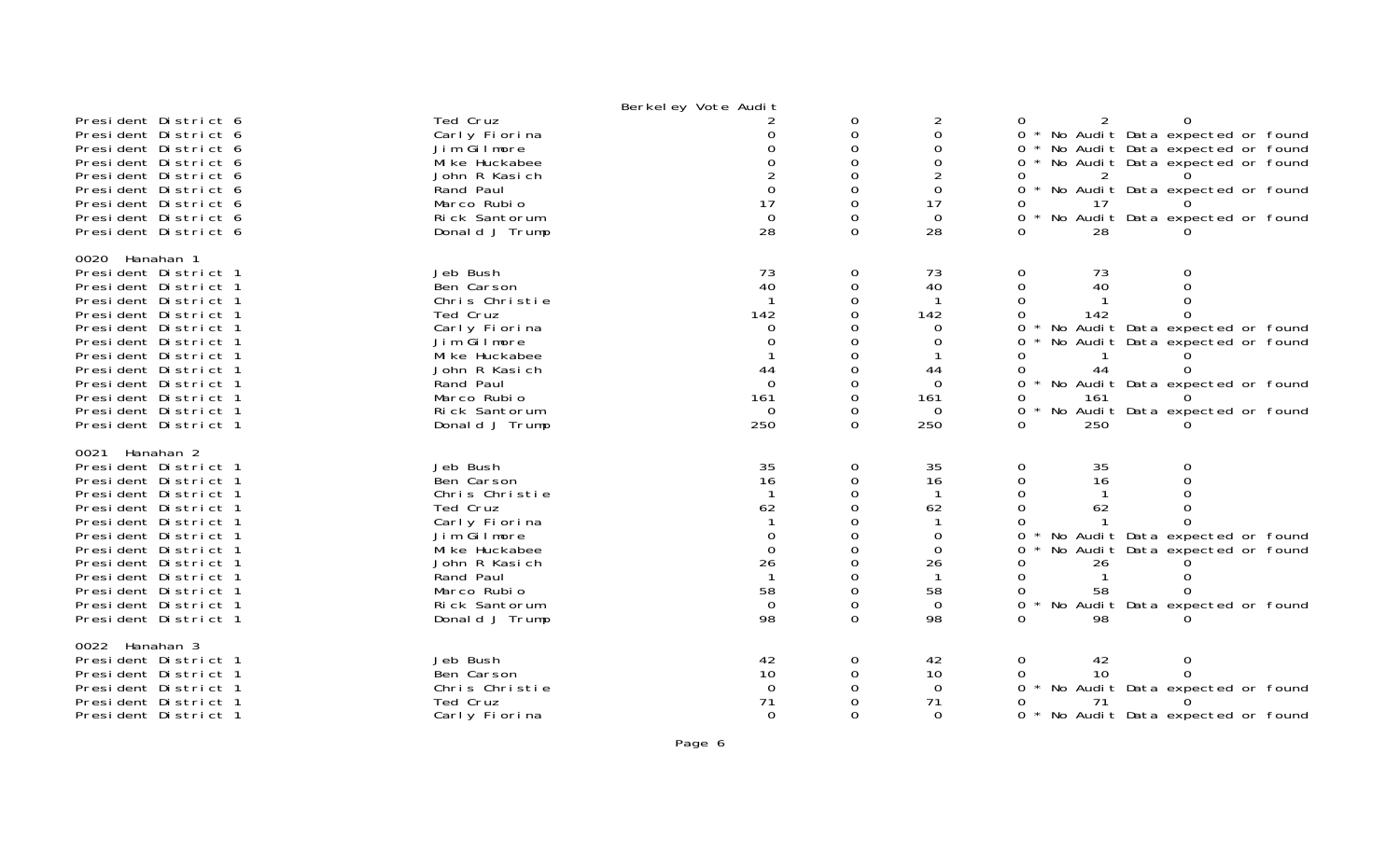|                                                                                                                                                                                                                                                                                                                      |                                                                                                                                                                                        | Berkeley Vote Audit                                                                                     |                                                                  |                                                                                     |                                                                                                                                                                                                                                                                                                                     |
|----------------------------------------------------------------------------------------------------------------------------------------------------------------------------------------------------------------------------------------------------------------------------------------------------------------------|----------------------------------------------------------------------------------------------------------------------------------------------------------------------------------------|---------------------------------------------------------------------------------------------------------|------------------------------------------------------------------|-------------------------------------------------------------------------------------|---------------------------------------------------------------------------------------------------------------------------------------------------------------------------------------------------------------------------------------------------------------------------------------------------------------------|
| President District 1<br>President District 1<br>President District 1<br>President District 1<br>President District 1<br>President District 1<br>President District 1                                                                                                                                                 | Jim Gilmore<br>Mi ke Huckabee<br>John R Kasich<br>Rand Paul<br>Marco Rubio<br>Rick Santorum<br>Donald J Trump                                                                          | 0<br>18<br>$\Omega$<br>60<br>151                                                                        | 0<br>$\Omega$<br>O<br>0<br>$\Omega$<br>0<br>$\Omega$             | 0<br>$\Omega$<br>18<br>$\Omega$<br>60<br>151                                        | No Audit Data expected or found<br>0<br>0<br>No Audit Data expected or found<br>18<br>No Audit Data expected or found<br>0<br>60<br>0<br>$\mathbf{1}$<br>$\Omega$<br>151<br>$\Omega$                                                                                                                                |
| 0023<br>Hanahan 4<br>President District 1<br>President District 1<br>President District 1<br>President District 1<br>President District 1<br>President District 1<br>President District 1<br>President District 1<br>President District 1<br>President District 1<br>President District 1<br>President District 1    | Jeb Bush<br>Ben Carson<br>Chris Christie<br>Ted Cruz<br>Carly Fiorina<br>Jim Gilmore<br>Mi ke Huckabee<br>John R Kasich<br>Rand Paul<br>Marco Rubio<br>Rick Santorum<br>Donald J Trump | $\begin{array}{c} 33 \\ 12 \end{array}$<br>$\overline{0}$<br>43<br>$\Omega$<br>42<br>$\mathbf 0$<br>91  | 0<br>$\Omega$<br>0<br>0<br>O<br>$\Omega$<br>$\Omega$<br>$\Omega$ | 33<br>12<br>$\mathbf 0$<br>43<br>$\Omega$<br>0<br>42<br>$\mathbf 0$<br>91           | 0<br>33<br>0<br>$\Omega$<br>12<br>0<br>0<br>No Audit Data expected or found<br>No Audit Data expected or found<br>0<br>No Audit Data expected or found<br>0<br>0<br>No Audit Data expected or found<br>0<br>0<br>91                                                                                                 |
| 0024 Hilton Cross Rd<br>President District 6<br>President District 6<br>President District 6<br>President District 6<br>President District 6<br>President District 6<br>President District 6<br>President District 6<br>President District 6<br>President District 6<br>President District 6<br>President District 6 | Jeb Bush<br>Ben Carson<br>Chris Christie<br>Ted Cruz<br>Carly Fiorina<br>Jim Gilmore<br>Mi ke Huckabee<br>John R Kasich<br>Rand Paul<br>Marco Rubio<br>Rick Santorum<br>Donald J Trump | 16<br>13<br>$\Omega$<br>57<br>$\Omega$<br>0<br>$\Omega$<br>8<br>$\overline{0}$<br>15<br>$\Omega$<br>104 | 0<br>0<br>0<br>0<br>O<br>$\Omega$<br>$\Omega$<br>$\Omega$        | 16<br>13<br>$\Omega$<br>57<br>$\Omega$<br>0<br>0<br>8<br>0<br>15<br>$\Omega$<br>104 | 0<br>16<br>0<br>0<br>13<br>0<br>No Audit Data expected or found<br>0<br>57<br>0<br>No Audit Data expected or found<br>No Audit Data expected or found<br>0<br>0<br>No Audit Data expected or found<br>8<br>0<br>0<br>No Audit Data expected or found<br>15<br>0<br>0<br>No Audit Data expected or found<br>0<br>104 |
| 0026 Huger<br>President District 6<br>President District 6<br>President District 6<br>President District 6<br>President District 6<br>President District 6<br>President District 6                                                                                                                                   | Jeb Bush<br>Ben Carson<br>Chris Christie<br>Ted Cruz<br>Carly Fiorina<br>Jim Gilmore<br>Mi ke Huckabee                                                                                 | 11<br>$\Omega$<br>45<br>$\Omega$<br>$\Omega$                                                            | 0<br>0<br>0<br>$\Omega$                                          | 11<br>$\Omega$<br>45<br>$\Omega$<br>0<br>$\Omega$                                   | 0<br>11<br>0<br>0<br>No Audit Data expected or found<br>0<br>0<br>No Audit Data expected or found<br>No Audit Data expected or found<br>0<br>No Audit Data expected or found                                                                                                                                        |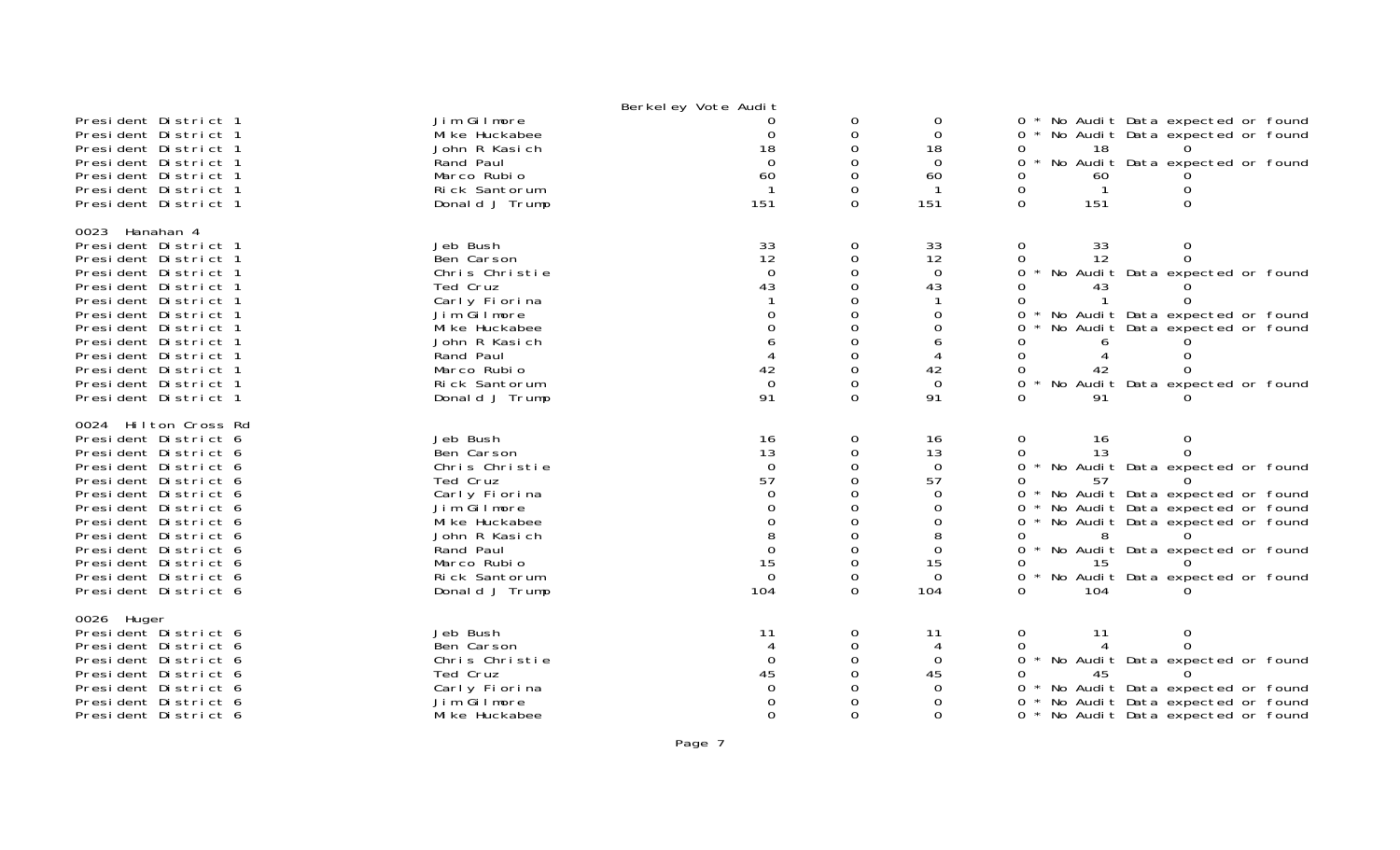|                                                                                                                                                                                                                                                                                                                |                                                                                                                                                                                        | Berkel ey Vote Audit                                               |                                                      |                                                                                                           |                                                                                                                                                                                                                                                                                                                                                                                         |
|----------------------------------------------------------------------------------------------------------------------------------------------------------------------------------------------------------------------------------------------------------------------------------------------------------------|----------------------------------------------------------------------------------------------------------------------------------------------------------------------------------------|--------------------------------------------------------------------|------------------------------------------------------|-----------------------------------------------------------------------------------------------------------|-----------------------------------------------------------------------------------------------------------------------------------------------------------------------------------------------------------------------------------------------------------------------------------------------------------------------------------------------------------------------------------------|
| President District 6<br>President District 6<br>President District 6<br>President District 6<br>President District 6                                                                                                                                                                                           | John R Kasich<br>Rand Paul<br>Marco Rubio<br>Rick Santorum<br>Donald J Trump                                                                                                           | 3<br>$\Omega$<br>21<br>$\Omega$<br>59                              | 0<br>$\mathbf 0$<br>$\Omega$<br>$\Omega$<br>$\Omega$ | 3<br>$\Omega$<br>21<br>$\Omega$<br>59                                                                     | 0<br>$\Omega$<br>No Audit Data expected or found<br>21<br>No Audit Data expected or found<br>$\Omega$<br>59                                                                                                                                                                                                                                                                             |
| 0027 Jamestown<br>President District 6<br>President District 6<br>President District 6<br>President District 6<br>President District 6<br>President District 6<br>President District 6<br>President District 6<br>President District 6<br>President District 6<br>President District 6<br>President District 6 | Jeb Bush<br>Ben Carson<br>Chris Christie<br>Ted Cruz<br>Carly Fiorina<br>Jim Gilmore<br>Mi ke Huckabee<br>John R Kasich<br>Rand Paul<br>Marco Rubio<br>Rick Santorum<br>Donald J Trump | 3<br>8<br>$\Omega$<br>18<br>$\Omega$<br>13<br>$\overline{0}$<br>49 | 0<br>0<br>∩<br>0<br>$\Omega$<br>$\Omega$<br>$\Omega$ | 3<br>8<br>$\Omega$<br>18<br>$\overline{0}$<br>0<br>$\Omega$<br>$\Omega$<br>0<br>13<br>$\mathbf 0$<br>49   | $\mathbf 0$<br>3<br>0<br>0<br>0<br>No Audit Data expected or found<br>$\star$<br>18<br>0<br>$\mathbf{O}$<br>No Audit Data expected or found<br>No Audit Data expected or found<br>0<br>No Audit Data expected or found<br>0<br>No Audit Data expected or found<br>0<br>No Audit Data expected or found<br>0<br>13<br>$\Omega$<br>No Audit Data expected or found<br>0<br>$\Omega$<br>49 |
| 0028 Lebanon<br>President District 1<br>President District 1<br>President District 1<br>President District 1<br>President District 1<br>President District 1<br>President District 1<br>President District 1<br>President District 1<br>President District 1<br>President District 1<br>President District 1   | Jeb Bush<br>Ben Carson<br>Chris Christie<br>Ted Cruz<br>Carly Fiorina<br>Jim Gilmore<br>Mi ke Huckabee<br>John R Kasich<br>Rand Paul<br>Marco Rubio<br>Rick Santorum<br>Donald J Trump | 18<br>9<br>∩<br>41<br>6<br>$\mathbf 0$<br>32<br>$\mathbf 0$<br>95  | 0<br>0<br>0<br>∩<br>0<br>$\Omega$                    | 18<br>9<br>$\Omega$<br>41<br>$\Omega$<br>$\Omega$<br>$\Omega$<br>6<br>$\Omega$<br>32<br>$\mathbf 0$<br>95 | 0<br>18<br>0<br>Q<br>0<br><sup>n</sup><br>No Audit Data expected or found<br>$\Omega$<br>0<br>No Audit Data expected or found<br>0<br>No Audit Data expected or found<br>0<br>No Audit Data expected or found<br>0<br>6<br>0<br>No Audit Data expected or found<br>0<br>32<br><sup>0</sup><br>No Audit Data expected or found<br>0<br>95<br>0                                           |
| 0029<br>Macedoni a<br>President District 1<br>President District 1<br>President District 1<br>President District 1<br>President District 1<br>President District 1<br>President District 1<br>President District 1<br>President District 1                                                                     | Jeb Bush<br>Ben Carson<br>Chris Christie<br>Ted Cruz<br>Carly Fiorina<br>Jim Gilmore<br>Mi ke Huckabee<br>John R Kasich<br>Rand Paul                                                   | 32<br>25<br>$\Omega$<br>125<br>0<br>∩                              | 0<br>0<br>$\Omega$                                   | 32<br>25<br>$\overline{0}$<br>125<br>$\Omega$<br>$\Omega$<br>$\Omega$<br>$\Omega$                         | 0<br>32<br>0<br>25<br>0<br>0<br>$\star$<br>No Audit Data expected or found<br>125<br>0<br>No Audit Data expected or found<br>0<br>No Audit Data expected or found<br>$\Omega$<br>No Audit Data expected or found<br>0<br>Q.<br>Ω<br>No Audit Data expected or found<br>0                                                                                                                |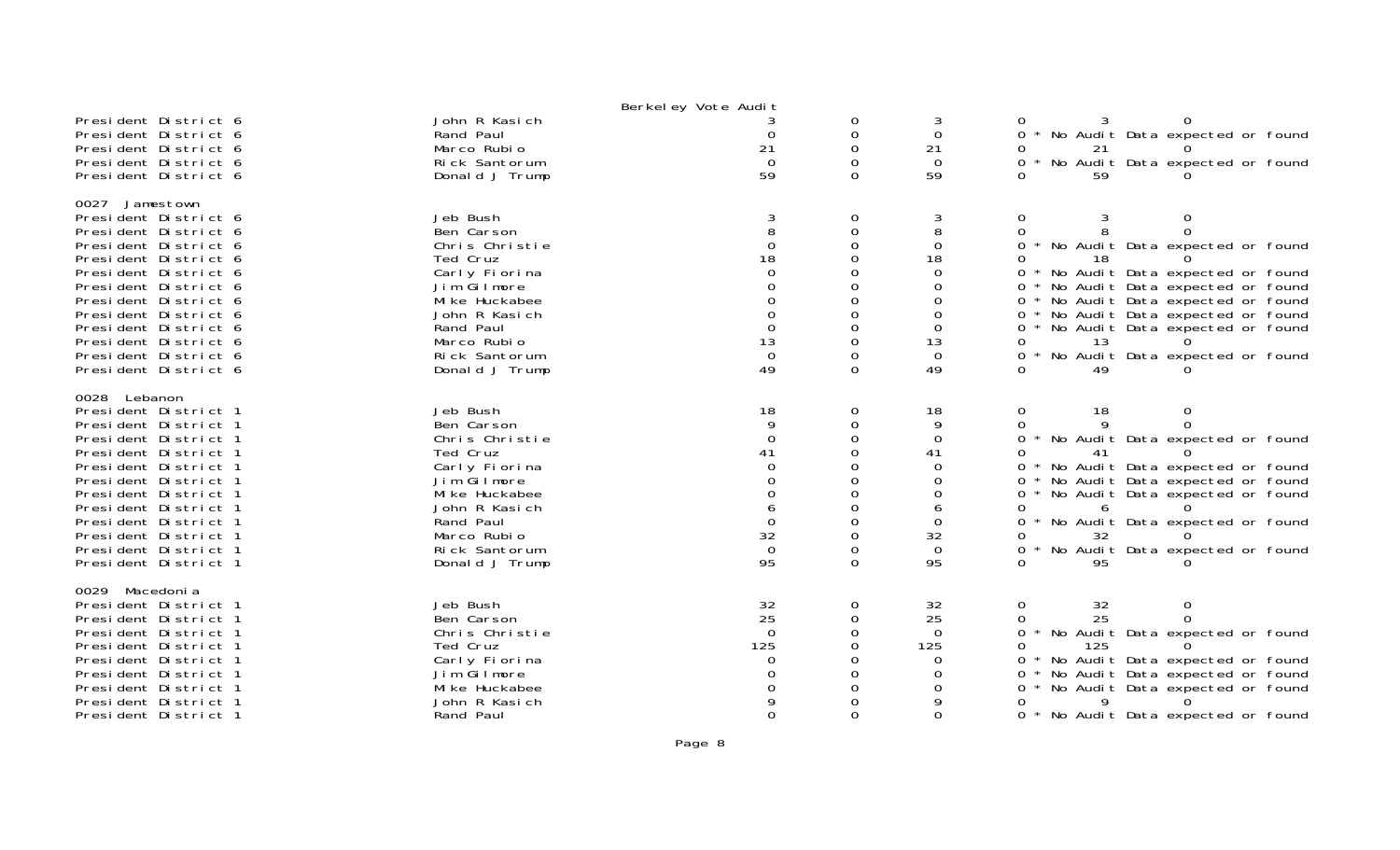|                                                                                                                                                                                                                                                                                                                                                                      |                                                                                                                                                                                                                                          | Berkel ey Vote Audit                                                                                            |                                                                                                                       |                                                                                                                                |                                                                                                                                                                                                                                                                                                                                                                                                                                      |
|----------------------------------------------------------------------------------------------------------------------------------------------------------------------------------------------------------------------------------------------------------------------------------------------------------------------------------------------------------------------|------------------------------------------------------------------------------------------------------------------------------------------------------------------------------------------------------------------------------------------|-----------------------------------------------------------------------------------------------------------------|-----------------------------------------------------------------------------------------------------------------------|--------------------------------------------------------------------------------------------------------------------------------|--------------------------------------------------------------------------------------------------------------------------------------------------------------------------------------------------------------------------------------------------------------------------------------------------------------------------------------------------------------------------------------------------------------------------------------|
| President District 1<br>President District 1<br>President District 1<br>President District 6<br>President District 6<br>President District 6<br>President District 6<br>President District 6<br>President District 6<br>President District 6<br>President District 6<br>President District 6<br>President District 6<br>President District 6<br>President District 6 | Marco Rubio<br>Rick Santorum<br>Donald J Trump<br>Jeb Bush<br>Ben Carson<br>Chris Christie<br>Ted Cruz<br>Carly Fiorina<br>Jim Gilmore<br>Mi ke Huckabee<br>John R Kasich<br>Rand Paul<br>Marco Rubio<br>Rick Santorum<br>Donald J Trump | 55<br>$\Omega$<br>169<br>10<br>$\Omega$<br>20<br>$\Omega$<br>$\Omega$<br>18<br>$\mathbf{0}$<br>45               | 0<br>0<br>$\Omega$<br>0<br>$\Omega$<br>$\Omega$<br>0<br>$\Omega$<br>$\Omega$<br>$\Omega$<br>$\Omega$<br>$\Omega$<br>0 | 55<br>$\Omega$<br>169<br>10<br>4<br>$\Omega$<br>20<br>0<br>$\Omega$<br>$\Omega$<br>$\overline{2}$<br>0<br>18<br>$\Omega$<br>45 | 55<br>0<br>No Audit Data expected or found<br>$\Omega$<br>169<br>$\Omega$<br>10<br>$\Omega$<br>0<br>$\star$<br>No Audit Data expected or found<br>$\Omega$<br>20<br>No Audit Data expected or found<br>0<br>No Audit Data expected or found<br>0<br>No Audit Data expected or found<br>0<br>$\Omega$<br>* No Audit Data expected or found<br>0<br>18<br>$\Omega$<br>No Audit Data expected or found<br>$\star$<br><sup>n</sup><br>45 |
| 0030 McBeth<br>President District 1<br>President District 1<br>President District 1<br>President District 1<br>President District 1<br>President District 1<br>President District 1<br>President District 1<br>President District 1<br>President District 1<br>President District 1<br>President District 1                                                          | Jeb Bush<br>Ben Carson<br>Chris Christie<br>Ted Cruz<br>Carly Fiorina<br>Jim Gilmore<br>Mi ke Huckabee<br>John R Kasich<br>Rand Paul<br>Marco Rubio<br>Rick Santorum<br>Donald J Trump                                                   | 25<br>10<br>$\Omega$<br>35<br>$\Omega$<br>$\Omega$<br>$\mathsf Q$<br>32<br>$\Omega$<br>99                       | 0<br>0<br>$\Omega$<br>0<br>$\Omega$<br>0<br>$\Omega$<br>$\Omega$<br>$\Omega$<br>$\Omega$                              | 25<br>10<br>$\Omega$<br>35<br>$\Omega$<br>$\Omega$<br>$\Omega$<br>9<br>32<br>$\Omega$<br>99                                    | $\mathbf 0$<br>25<br>0<br>$\Omega$<br>10<br>0<br>* No Audit Data expected or found<br>0<br>$\Omega$<br>35<br>No Audit Data expected or found<br>No Audit Data expected or found<br>$\Omega$<br>No Audit Data expected or found<br>0<br>$\Omega$<br>$\Omega$<br>32<br>No Audit Data expected or found<br>$\Omega$<br>∩<br>99                                                                                                          |
| Moncks Corner 1<br>0031<br>President District 1<br>President District 1<br>President District 1<br>President District 1<br>President District 1<br>President District 1<br>President District 1<br>President District 1<br>President District 1<br>President District 1<br>President District 1<br>President District 1                                              | Jeb Bush<br>Ben Carson<br>Chris Christie<br>Ted Cruz<br>Carly Fiorina<br>Jim Gilmore<br>Mi ke Huckabee<br>John R Kasich<br>Rand Paul<br>Marco Rubio<br>Rick Santorum<br>Donald J Trump                                                   | 33<br>23<br>$\Omega$<br>87<br>$\Omega$<br>$\Omega$<br>$\Omega$<br>11<br>$\mathbf 0$<br>57<br>$\mathbf 0$<br>151 | 0<br>0<br>$\Omega$<br>$\Omega$<br>0<br>$\Omega$<br>$\Omega$<br>0                                                      | 33<br>23<br>$\Omega$<br>87<br>$\Omega$<br>$\Omega$<br>$\Omega$<br>11<br>$\mathbf 0$<br>57<br>$\Omega$<br>151                   | 0<br>33<br>0<br>23<br>$\Omega$<br>0<br>No Audit Data expected or found<br>$\star$<br>$\Omega$<br>$\Omega$<br>87<br>No Audit Data expected or found<br>$0^*$<br>No Audit Data expected or found<br>0<br>No Audit Data expected or found<br>$0 *$<br>-11<br>No Audit Data expected or found<br>0<br>$\star$<br>0<br>57<br>No Audit Data expected or found<br>0<br>151                                                                  |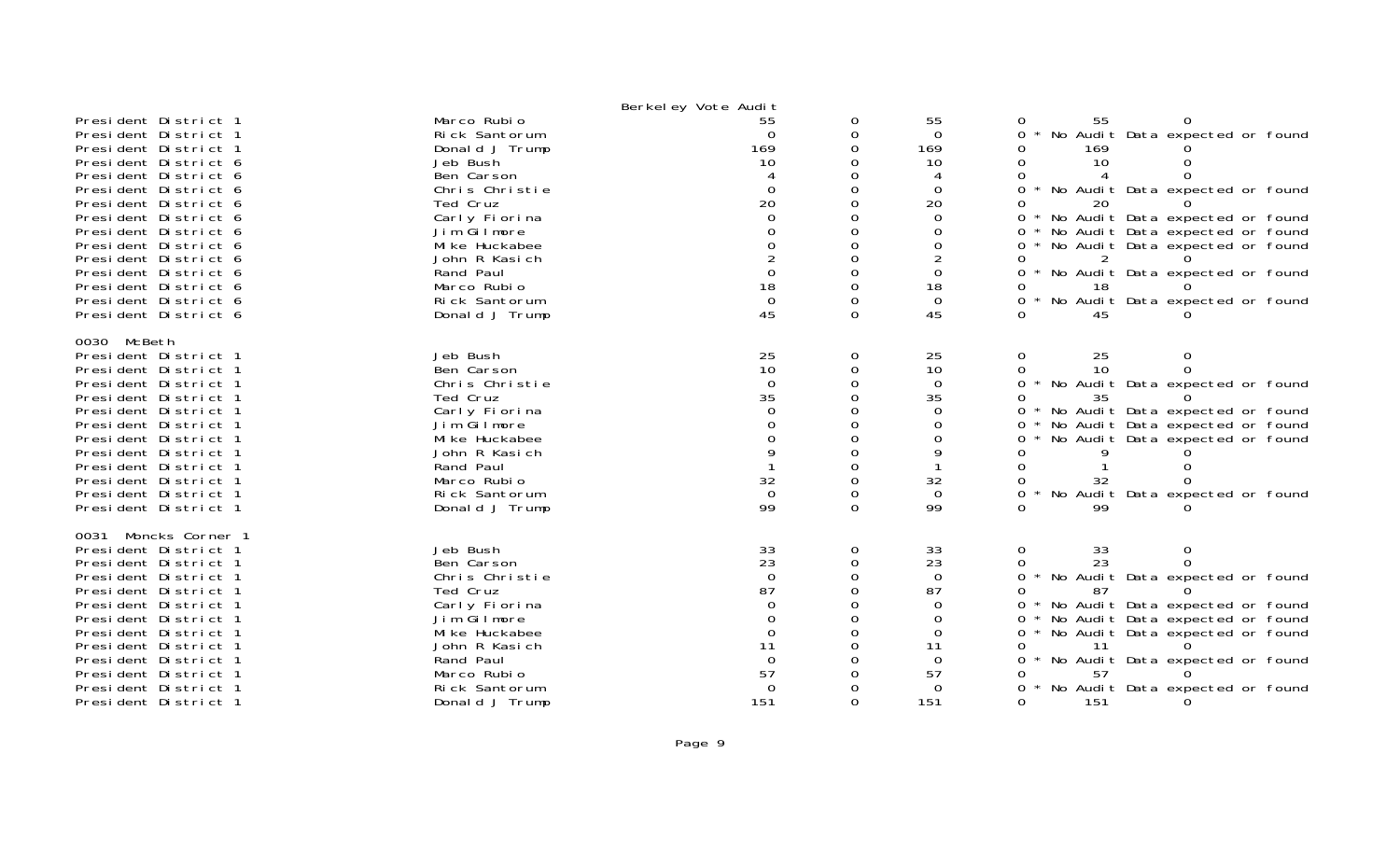| 0032 Moncks Corner 2 |                |                |             |             |                    |                                     |
|----------------------|----------------|----------------|-------------|-------------|--------------------|-------------------------------------|
| President District 1 | Jeb Bush       | 26             | 0           | 26          | 26<br>0            | $\overline{0}$                      |
| President District 1 | Ben Carson     | 27             | 0           | 27          | 27<br>$\Omega$     | $\Omega$                            |
|                      | Chris Christie | $\Omega$       |             |             |                    |                                     |
| President District 1 |                |                | 0           | $\mathbf 0$ |                    | 0 * No Audit Data expected or found |
| President District 1 | Ted Cruz       | 51             | $\Omega$    | 51          | 0<br>51            |                                     |
| President District 1 | Carly Fiorina  | $\Omega$       | $\Omega$    | $\Omega$    | 0                  | No Audit Data expected or found     |
| President District 1 | Jim Gilmore    | $\Omega$       | 0           | $\Omega$    | 0                  | No Audit Data expected or found     |
| President District 1 | Mi ke Huckabee |                | $\mathbf 0$ | 0           |                    | No Audit Data expected or found     |
| President District 1 | John R Kasich  | 8              | $\Omega$    |             |                    |                                     |
| President District 1 | Rand Paul      |                | 0           |             | $\Omega$           |                                     |
| President District 1 | Marco Rubio    | 34             | $\mathbf 0$ | 34          | 0<br>34            |                                     |
| President District 1 | Rick Santorum  | $\mathbf 0$    | $\Omega$    | $\Omega$    | $\Omega$           | * No Audit Data expected or found   |
| President District 1 | Donald J Trump | 77             | $\Omega$    | 77          | 77                 |                                     |
|                      |                |                |             |             |                    |                                     |
| 0033 Moncks Corner 3 |                |                |             |             |                    |                                     |
| President District 1 | Jeb Bush       |                | 0           | 26          | $\mathbf{0}$<br>26 | 0                                   |
| President District 1 | Ben Carson     | ${}^{26}_{20}$ | $\mathbf 0$ | 20          | 20<br>$\Omega$     | ∩                                   |
|                      |                | $\Omega$       |             |             | $\Omega$           |                                     |
| President District 1 | Chris Christie |                | 0           | $\Omega$    |                    | * No Audit Data expected or found   |
| President District 1 | Ted Cruz       | 68             | $\Omega$    | 68          | 0<br>68            |                                     |
| President District 1 | Carly Fiorina  | $\Omega$       | 0           | $\Omega$    |                    | 0 * No Audit Data expected or found |
| President District 1 | Jim Gilmore    | $\Omega$       | $\Omega$    | $\Omega$    | $\Omega$           | No Audit Data expected or found     |
| President District 1 | Mi ke Huckabee | $\Omega$       | $\Omega$    | 0           | 0                  | No Audit Data expected or found     |
| President District 1 | John R Kasich  | 5              | 0           |             | 0<br>5             |                                     |
| President District 1 | Rand Paul      |                | $\Omega$    |             | $\Omega$           |                                     |
| President District 1 | Marco Rubio    | 45             | $\Omega$    | 45          | 45<br>0            |                                     |
| President District 1 | Rick Santorum  | $\overline{0}$ | $\Omega$    | $\Omega$    | $\Omega$           | * No Audit Data expected or found   |
| President District 1 | Donald J Trump | 107            | $\Omega$    | 107         | $\Omega$<br>107    |                                     |
|                      |                |                |             |             |                    |                                     |
| 0034 Moncks Corner 4 |                |                |             |             |                    |                                     |
| President District 1 | Jeb Bush       | 39             | 0           | 39          | $\mathbf 0$<br>39  | $\overline{0}$                      |
| President District 1 | Ben Carson     | 26             | 0           | 26          | $\Omega$<br>26.    | $\Omega$                            |
| President District 1 | Chris Christie | $\Omega$       | $\Omega$    | $\Omega$    | $\Omega$           | * No Audit Data expected or found   |
| President District 1 | Ted Cruz       | 128            | 0           | 128         | $\Omega$<br>128    |                                     |
| President District 1 | Carly Fiorina  | 0              | $\Omega$    | 0           | 0                  | No Audit Data expected or found     |
| President District 1 | Jim Gilmore    | $\Omega$       | $\Omega$    | $\Omega$    | 0                  | No Audit Data expected or found     |
| President District 1 | Mi ke Huckabee | $\mathbf 0$    | $\mathbf 0$ | $\Omega$    | 0                  | * No Audit Data expected or found   |
| President District 1 | John R Kasich  | 23             | $\mathbf 0$ | 23          | $\Omega$<br>23     |                                     |
| President District 1 | Rand Paul      | $\overline{0}$ | $\Omega$    | $\Omega$    | 0                  | * No Audit Data expected or found   |
| President District 1 | Marco Rubio    | 137            | 0           | 137         | 137<br>0           |                                     |
| President District 1 | Rick Santorum  | $\Omega$       | $\Omega$    | $\Omega$    | 0                  |                                     |
|                      |                |                |             |             |                    | No Audit Data expected or found     |
| President District 1 | Donald J Trump | 156            | $\Omega$    | 156         | 156<br>$\Omega$    |                                     |
| 0035 Pimlico         |                |                |             |             |                    |                                     |
| President District 1 | Jeb Bush       | 57             | 0           | 57          | $\mathbf 0$<br>57  | $\mathbf 0$                         |
|                      |                |                |             |             |                    |                                     |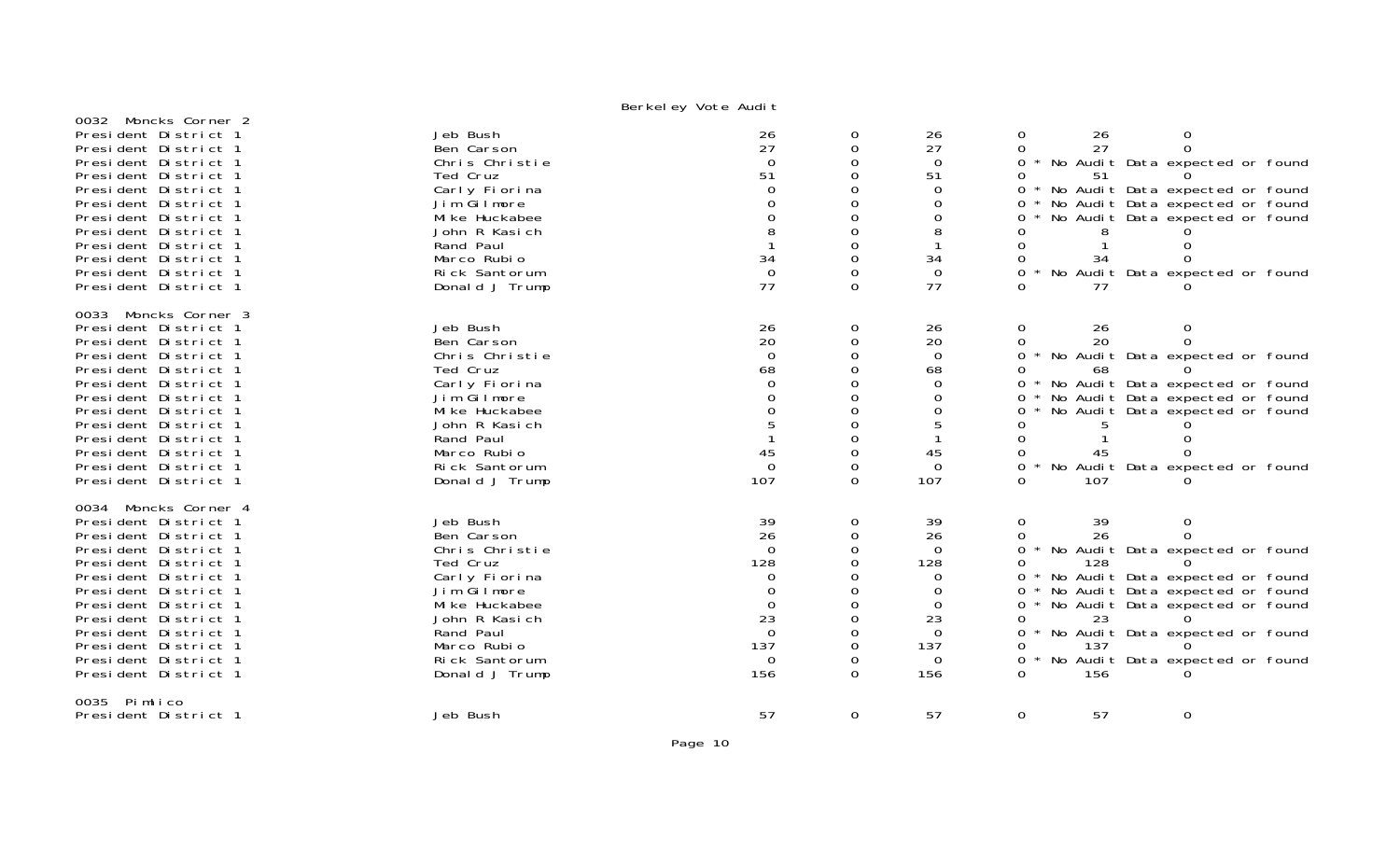| President District 1<br>President District 1<br>President District 1<br>President District 1<br>President District 1<br>President District 1<br>President District 1<br>President District 1<br>President District 1<br>President District 1<br>President District 1<br>President District 6<br>President District 6<br>President District 6<br>President District 6<br>President District 6<br>President District 6<br>President District 6<br>President District 6<br>President District 6 | Ben Carson<br>Chris Christie<br>Ted Cruz<br>Carly Fiorina<br>Jim Gilmore<br>Mi ke Huckabee<br>John R Kasich<br>Rand Paul<br>Marco Rubio<br>Rick Santorum<br>Donald J Trump<br>Jeb Bush<br>Ben Carson<br>Chris Christie<br>Ted Cruz<br>Carly Fiorina<br>Jim Gilmore<br>Mi ke Huckabee<br>John R Kasich<br>Rand Paul | Berkel ey Vote Audit<br>56<br>$\Omega$<br>173<br>0<br>$\overline{2}$<br>38<br>$\Omega$<br>145<br>$\Omega$<br>226<br>$\Omega$<br>0<br>$\Omega$<br>12<br>$\Omega$<br>$\Omega$<br>$\Omega$<br>$\Omega$ | 0<br>0<br>$\Omega$<br>0<br>$\Omega$<br>$\Omega$<br>0<br>0<br>$\Omega$<br>0<br>0<br>$\Omega$<br>0<br>$\Omega$<br>0<br>0<br>$\Omega$<br>0 | 56<br>$\Omega$<br>173<br>0<br>$\overline{2}$<br>38<br>$\Omega$<br>145<br>$\Omega$<br>226<br>0<br>0<br>$\Omega$<br>12<br>$\Omega$<br>$\Omega$<br>0<br>$\Omega$<br>0 | 0<br>56<br>No Audit Data expected or found<br>0<br>173<br>0<br>No Audit Data expected or found<br>$\overline{O}$<br>$\Omega$<br>0<br>38<br>No Audit Data expected or found<br>0<br>0<br>145<br>0<br>No Audit Data expected or found<br>226<br>0<br>$0 *$<br>No Audit Data expected or found<br>No Audit Data expected or found<br>0<br>No Audit Data expected or found<br>0<br>0<br>12<br>$0 *$<br>No Audit Data expected or found<br>No Audit Data expected or found<br>$0 *$<br>No Audit Data expected or found<br>$0 *$<br>No Audit Data expected or found<br>$0^*$<br>No Audit Data expected or found<br>$0 *$ |
|----------------------------------------------------------------------------------------------------------------------------------------------------------------------------------------------------------------------------------------------------------------------------------------------------------------------------------------------------------------------------------------------------------------------------------------------------------------------------------------------|--------------------------------------------------------------------------------------------------------------------------------------------------------------------------------------------------------------------------------------------------------------------------------------------------------------------|-----------------------------------------------------------------------------------------------------------------------------------------------------------------------------------------------------|-----------------------------------------------------------------------------------------------------------------------------------------|--------------------------------------------------------------------------------------------------------------------------------------------------------------------|--------------------------------------------------------------------------------------------------------------------------------------------------------------------------------------------------------------------------------------------------------------------------------------------------------------------------------------------------------------------------------------------------------------------------------------------------------------------------------------------------------------------------------------------------------------------------------------------------------------------|
| President District 6<br>President District 6                                                                                                                                                                                                                                                                                                                                                                                                                                                 | Marco Rubio<br>Rick Santorum                                                                                                                                                                                                                                                                                       |                                                                                                                                                                                                     | $\Omega$<br>$\mathbf 0$                                                                                                                 | 0                                                                                                                                                                  | 0<br>3<br>$0 *$<br>No Audit Data expected or found                                                                                                                                                                                                                                                                                                                                                                                                                                                                                                                                                                 |
| President District 6                                                                                                                                                                                                                                                                                                                                                                                                                                                                         | Donald J Trump                                                                                                                                                                                                                                                                                                     | 9                                                                                                                                                                                                   | $\Omega$                                                                                                                                | 9                                                                                                                                                                  | 0                                                                                                                                                                                                                                                                                                                                                                                                                                                                                                                                                                                                                  |
| 0036 Pinopolis<br>President District 1<br>President District 1<br>President District 1<br>President District 1<br>President District 1<br>President District 1<br>President District 1<br>President District 1<br>President District 1<br>President District 1<br>President District 1<br>President District 1                                                                                                                                                                               | Jeb Bush<br>Ben Carson<br>Chris Christie<br>Ted Cruz<br>Carly Fiorina<br>Jim Gilmore<br>Mi ke Huckabee<br>John R Kasich<br>Rand Paul<br>Marco Rubio<br>Rick Santorum<br>Donald J Trump                                                                                                                             | 58<br>44<br>$\Omega$<br>115<br>0<br>$\Omega$<br>$\Omega$<br>27<br>$\mathbf 1$<br>142<br>$\Omega$<br>186                                                                                             | 0<br>0<br>$\Omega$<br>$\Omega$<br>$\Omega$<br>0<br>0<br>$\Omega$<br>0<br>0<br>0<br>0                                                    | 58<br>44<br>$\Omega$<br>115<br>$\Omega$<br>0<br>0<br>27<br>$\mathbf{1}$<br>142<br>$\Omega$<br>186                                                                  | 0<br>58<br>0<br>$\Omega$<br>44<br>0<br>$\overline{0}$<br>No Audit Data expected or found<br>0<br>115<br>No Audit Data expected or found<br>0<br>No Audit Data expected or found<br>$0 *$<br>No Audit Data expected or found<br>$\Omega$<br>27<br>0<br>0<br>0<br>142<br>ი<br>No Audit Data expected or found<br>0<br>186<br>0                                                                                                                                                                                                                                                                                       |
| 0037 Russellville<br>President District 6<br>President District 6<br>President District 6<br>President District 6<br>President District 6                                                                                                                                                                                                                                                                                                                                                    | Jeb Bush<br>Ben Carson<br>Chris Christie<br>Ted Cruz<br>Carly Fiorina                                                                                                                                                                                                                                              | 6<br>0<br>16<br>$\Omega$                                                                                                                                                                            | 0<br>$\Omega$<br>$\Omega$<br>$\Omega$                                                                                                   | 6<br>4<br>$\Omega$<br>16<br>$\Omega$                                                                                                                               | 0<br>0<br>6<br>0<br>O<br>0<br>No Audit Data expected or found<br>0<br>16<br>No Audit Data expected or found<br>0 *                                                                                                                                                                                                                                                                                                                                                                                                                                                                                                 |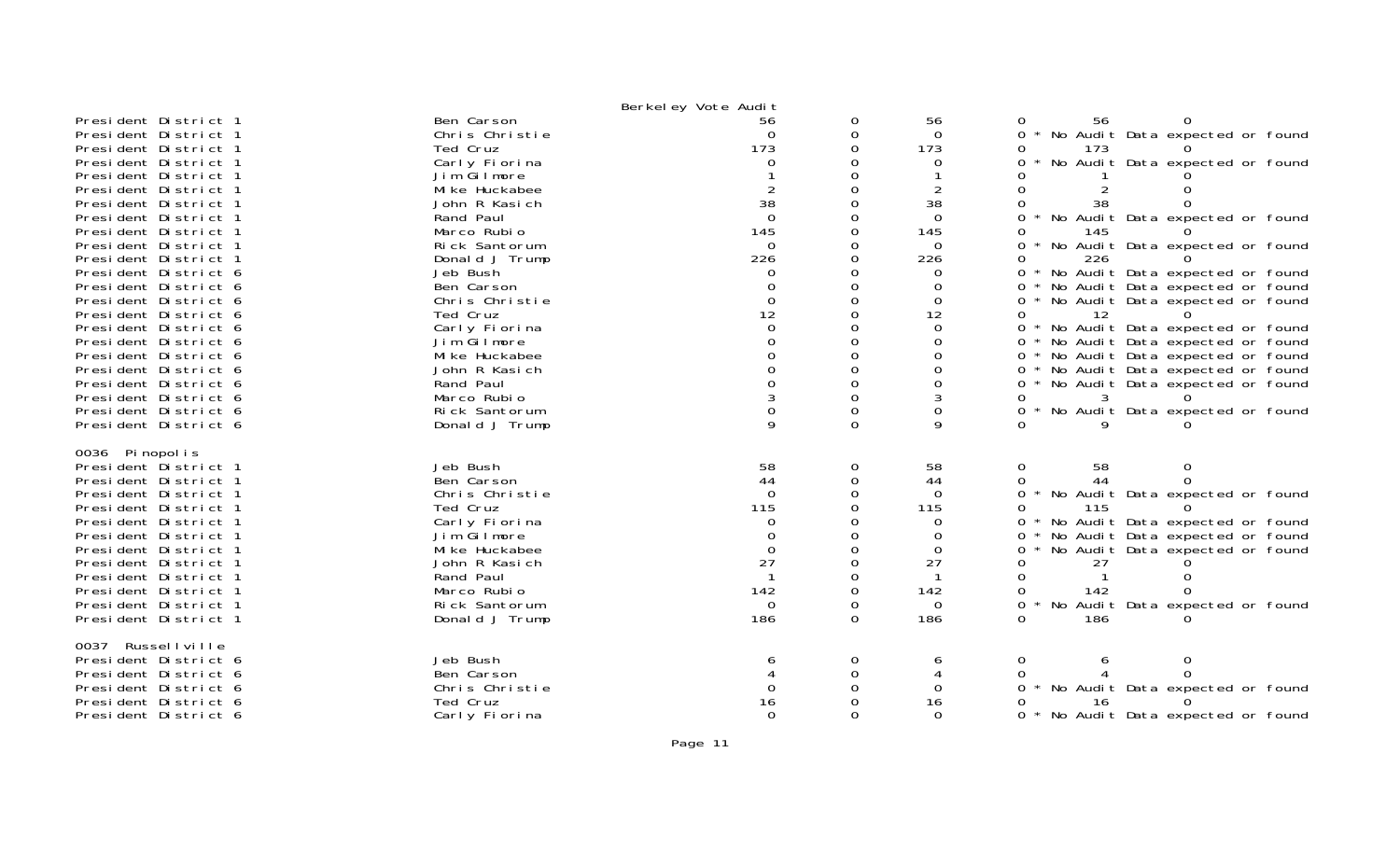|                                                                                                                                                                                                                                                                                                                 |                                                                                                                                                                                        | Berkel ey Vote Audit                                                                   |                                                                       |                                                                                      |                                                                                                                                                                                                                                                                                    |
|-----------------------------------------------------------------------------------------------------------------------------------------------------------------------------------------------------------------------------------------------------------------------------------------------------------------|----------------------------------------------------------------------------------------------------------------------------------------------------------------------------------------|----------------------------------------------------------------------------------------|-----------------------------------------------------------------------|--------------------------------------------------------------------------------------|------------------------------------------------------------------------------------------------------------------------------------------------------------------------------------------------------------------------------------------------------------------------------------|
| President District 6<br>President District 6<br>President District 6<br>President District 6<br>President District 6<br>President District 6<br>President District 6                                                                                                                                            | Jim Gilmore<br>Mi ke Huckabee<br>John R Kasich<br>Rand Paul<br>Marco Rubio<br>Rick Santorum<br>Donald J Trump                                                                          | ∩<br>14<br>$\Omega$<br>13                                                              | 0<br>$\Omega$<br>$\Omega$<br>O<br>$\Omega$<br>$\Omega$<br>$\Omega$    | 0<br>$\Omega$<br>0<br>14<br>$\Omega$<br>13                                           | No Audit Data expected or found<br>0<br>No Audit Data expected or found<br>$0 *$<br>No Audit Data expected or found<br>ი ∗<br>$\Omega$<br>No Audit Data expected or found<br>0<br>13                                                                                               |
| 0038 Sangaree 1<br>President District 1<br>President District 1<br>President District 1<br>President District 1<br>President District 1<br>President District 1<br>President District 1<br>President District 1<br>President District 1<br>President District 1<br>President District 1<br>President District 1 | Jeb Bush<br>Ben Carson<br>Chris Christie<br>Ted Cruz<br>Carly Fiorina<br>Jim Gilmore<br>Mi ke Huckabee<br>John R Kasich<br>Rand Paul<br>Marco Rubio<br>Rick Santorum<br>Donald J Trump | 21<br>15<br>$\Omega$<br>40<br>$\Omega$<br>$\overline{0}$<br>28<br>$\overline{0}$<br>78 | 0<br>$\Omega$<br>0<br>O<br>$\Omega$<br>$\Omega$<br>O                  | 21<br>15<br>$\Omega$<br>40<br>$\Omega$<br>0<br>8<br>$\Omega$<br>28<br>$\Omega$<br>78 | $\Omega$<br>21<br>0<br>$\Omega$<br>15<br>0<br>0<br>No Audit Data expected or found<br>0<br>No Audit Data expected or found<br>0<br>No Audit Data expected or found<br>0<br>0<br>0<br>No Audit Data expected or found<br>0<br>28<br>No Audit Data expected or found<br>0<br>0<br>78 |
| 0039 Sangaree 2<br>President District 1<br>President District 1<br>President District 1<br>President District 1<br>President District 1<br>President District 1<br>President District 1<br>President District 1<br>President District 1<br>President District 1<br>President District 1<br>President District 1 | Jeb Bush<br>Ben Carson<br>Chris Christie<br>Ted Cruz<br>Carly Fiorina<br>Jim Gilmore<br>Mi ke Huckabee<br>John R Kasich<br>Rand Paul<br>Marco Rubio<br>Rick Santorum<br>Donald J Trump | 22<br>29<br>86<br>14<br>57<br>$\mathbf 0$<br>99                                        | 0<br>$\Omega$<br>$\Omega$<br>0<br>0<br>O<br>$\Omega$<br>0<br>$\Omega$ | 22<br>29<br>86<br>0<br>14<br>57<br>$\overline{0}$<br>99                              | 22<br>0<br>$\Omega$<br>29<br>$\Omega$<br>$\Omega$<br>$\Omega$<br>0<br>86<br>No Audit Data expected or found<br>0<br>14<br>0<br>57<br>0<br>No Audit Data expected or found<br>0<br>0<br>99                                                                                          |
| 0040 Sangaree 3<br>President District 1<br>President District 1<br>President District 1<br>President District 1<br>President District 1<br>President District 1<br>President District 1                                                                                                                         | Jeb Bush<br>Ben Carson<br>Chris Christie<br>Ted Cruz<br>Carly Fiorina<br>Jim Gilmore<br>Mi ke Huckabee                                                                                 | 14<br>15<br>$\Omega$<br>74<br>$\Omega$                                                 | 0<br>0<br>0<br>$\Omega$                                               | 14<br>15<br>$\Omega$<br>74<br>0<br>$\Omega$                                          | 0<br>0<br>14<br>15<br>$\Omega$<br>0<br>No Audit Data expected or found<br>0<br>74<br>No Audit Data expected or found<br>0<br>No Audit Data expected or found                                                                                                                       |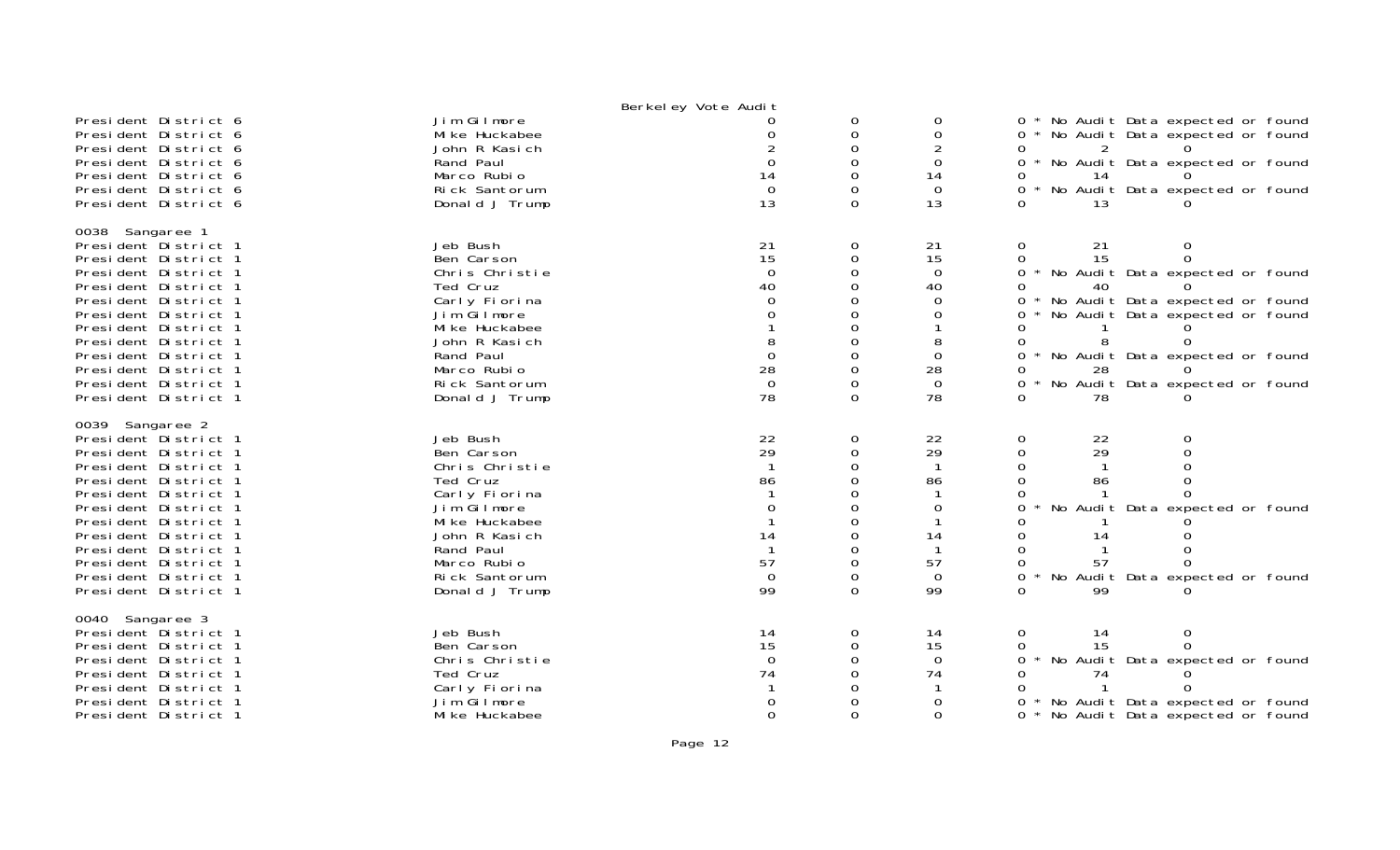|                                              |                            | Berkeley Vote Audit |          |                |                                                        |  |
|----------------------------------------------|----------------------------|---------------------|----------|----------------|--------------------------------------------------------|--|
| President District 1                         | John R Kasich              |                     | 0        | 8              | 0<br>0                                                 |  |
| President District 1                         | Rand Paul                  |                     | 0        |                | $\Omega$<br>$\Omega$                                   |  |
| President District 1                         | Marco Rubio                | 43                  | $\Omega$ | 43             | $\Omega$<br>0<br>43                                    |  |
| President District 1                         | Rick Santorum              | $\Omega$            | $\Omega$ | $\Omega$       | No Audit Data expected or found<br>0.                  |  |
| President District 1                         | Donald J Trump             | 106                 | $\Omega$ | 106            | 106<br>0                                               |  |
| 0041 Shulerville                             |                            |                     |          |                |                                                        |  |
| President District 6                         | Jeb Bush                   | 10                  | 0        | 10             | 0<br>10<br>0<br>$\Omega$                               |  |
| President District 6                         | Ben Carson                 |                     | $\Omega$ |                | 0                                                      |  |
| President District 6                         | Chris Christie<br>Ted Cruz | $\Omega$<br>10      | $\Omega$ | $\Omega$<br>10 | $\Omega$<br>No Audit Data expected or found<br>0<br>10 |  |
| President District 6                         | Carly Fiorina              | $\Omega$            |          | $\Omega$       | No Audit Data expected or found                        |  |
| President District 6<br>President District 6 | Jim Gilmore                |                     |          | $\Omega$       | No Audit Data expected or found<br>0                   |  |
| President District 6                         | Mi ke Huckabee             |                     |          |                | 0                                                      |  |
| President District 6                         | John R Kasich              |                     | $\Omega$ | 0              | 0<br>No Audit Data expected or found                   |  |
| President District 6                         | Rand Paul                  | $\Omega$            | ∩        | $\Omega$       | No Audit Data expected or found<br>0                   |  |
| President District 6                         | Marco Rubio                | 14                  | 0        | 14             | 0<br>14                                                |  |
| President District 6                         | Rick Santorum              |                     | Ω        | -1             | 0<br>0                                                 |  |
| President District 6                         | Donald J Trump             | 20                  | $\Omega$ | 20             | 20<br>$\Omega$<br>$\Omega$                             |  |
|                                              |                            |                     |          |                |                                                        |  |
| 0042 St Stephen 1                            |                            |                     |          |                |                                                        |  |
| President District 6                         | Jeb Bush                   |                     | 0        |                | 0<br>0                                                 |  |
| President District 6                         | Ben Carson                 |                     | 0        |                | 0                                                      |  |
| President District 6                         | Chris Christie             |                     | $\Omega$ | $\Omega$       | $\Omega$<br>No Audit Data expected or found            |  |
| President District 6                         | Ted Cruz                   |                     |          | 11             | 0<br>-11                                               |  |
| President District 6                         | Carly Fiorina              |                     |          | $\Omega$       | No Audit Data expected or found<br>0                   |  |
| President District 6                         | Jim Gilmore                |                     |          | ∩              | No Audit Data expected or found<br>0                   |  |
| President District 6                         | Mi ke Huckabee             |                     | ∩        |                | No Audit Data expected or found<br>0                   |  |
| President District 6                         | John R Kasich              |                     | 0        |                | 0                                                      |  |
| President District 6                         | Rand Paul                  | $\Omega$            |          | 0              | No Audit Data expected or found<br>0                   |  |
| President District 6                         | Marco Rubio                | 18                  | $\Omega$ | 18             | 18<br>0.                                               |  |
| President District 6                         | Rick Santorum              | $\Omega$            | 0        | $\Omega$       | No Audit Data expected or found<br>0                   |  |
| President District 6                         | Donald J Trump             | 32                  | 0        | 32             | 32<br>0                                                |  |
| 0043 St Stephen 2                            |                            |                     |          |                |                                                        |  |
| President District 6                         | Jeb Bush                   | 18                  | 0        | 18             | 0<br>18<br>0                                           |  |
| President District 6                         | Ben Carson                 |                     | 0        | 4              | 0                                                      |  |
| President District 6                         | Chris Christie             | $\Omega$            | 0        | $\Omega$       | $\Omega$<br>No Audit Data expected or found            |  |
| President District 6                         | Ted Cruz                   | 59                  |          | 59             | 0<br>59                                                |  |
| President District 6                         | Carly Fiorina              | $\Omega$            |          | $\Omega$       | No Audit Data expected or found<br>ი ∗                 |  |
| President District 6                         | Jim Gilmore                |                     |          | 0              | No Audit Data expected or found<br>0                   |  |
| President District 6                         | Mi ke Huckabee             |                     |          |                | No Audit Data expected or found<br>0                   |  |
| President District 6                         | John R Kasich              |                     |          |                | 0<br>4                                                 |  |
| President District 6                         | Rand Paul                  | $\Omega$            | 0        | $\Omega$       | $0 *$<br>No Audit Data expected or found               |  |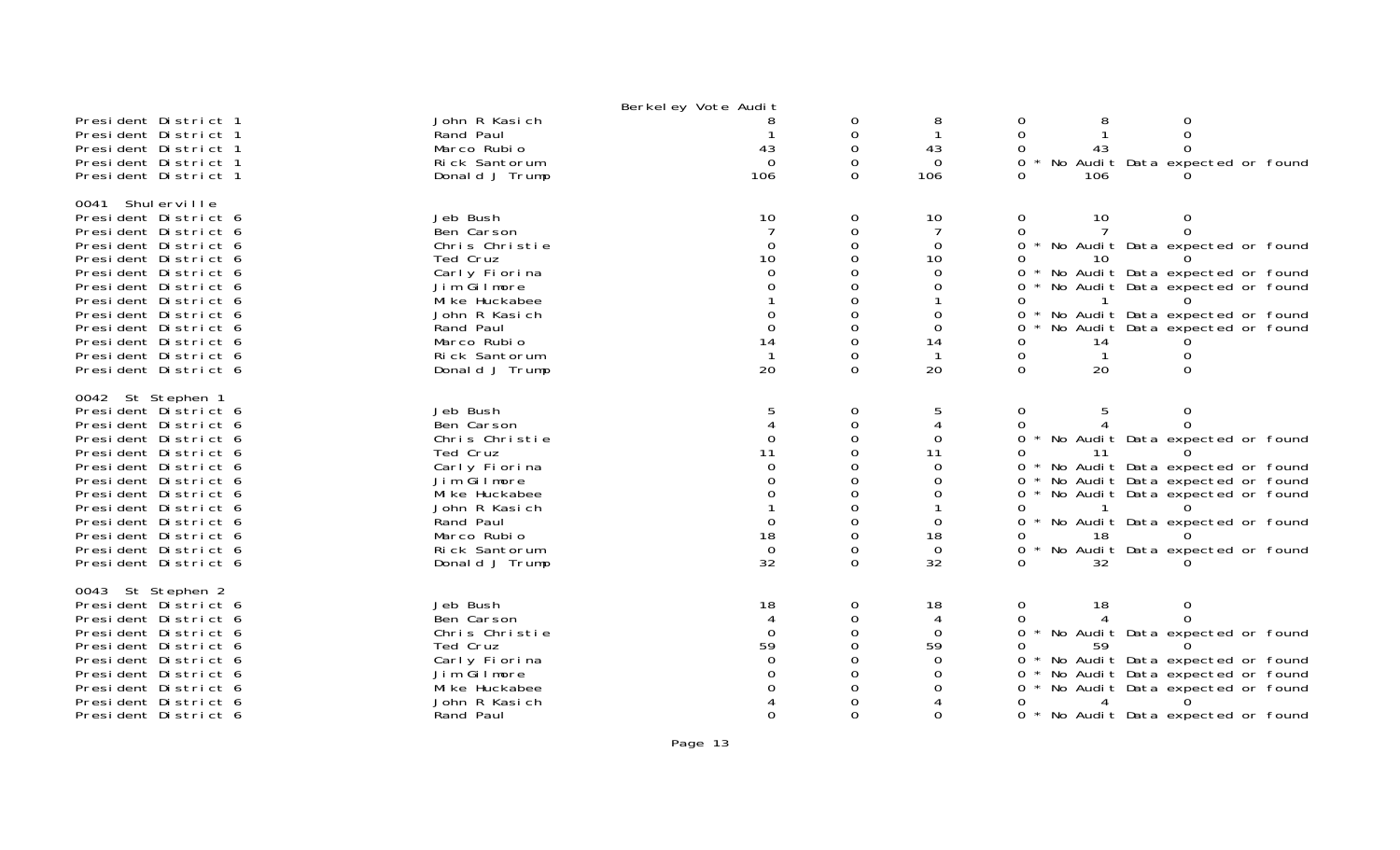|                                                                                                                                                                                                                                                                                                                  |                                                                                                                                                                                        | Berkel ey Vote Audit                                                                  |                                                             |                                                                                                  |                                                                                                                                                                                                                                                                                                 |
|------------------------------------------------------------------------------------------------------------------------------------------------------------------------------------------------------------------------------------------------------------------------------------------------------------------|----------------------------------------------------------------------------------------------------------------------------------------------------------------------------------------|---------------------------------------------------------------------------------------|-------------------------------------------------------------|--------------------------------------------------------------------------------------------------|-------------------------------------------------------------------------------------------------------------------------------------------------------------------------------------------------------------------------------------------------------------------------------------------------|
| President District 6<br>President District 6<br>President District 6                                                                                                                                                                                                                                             | Marco Rubio<br>Rick Santorum<br>Donald J Trump                                                                                                                                         | 29<br>$\Omega$<br>70                                                                  | 0<br>0<br>$\Omega$                                          | 29<br>$\Omega$<br>70                                                                             | 29<br>No Audit Data expected or found<br>0<br>70                                                                                                                                                                                                                                                |
| 0044 Stratford 1<br>President District 1<br>President District 1<br>President District 1<br>President District 1<br>President District 1<br>President District 1<br>President District 1<br>President District 1<br>President District 1<br>President District 1<br>President District 1<br>President District 1 | Jeb Bush<br>Ben Carson<br>Chris Christie<br>Ted Cruz<br>Carly Fiorina<br>Jim Gilmore<br>Mi ke Huckabee<br>John R Kasich<br>Rand Paul<br>Marco Rubio<br>Rick Santorum<br>Donald J Trump | 21<br>10<br>$\Omega$<br>61<br>9<br>$\Omega$<br>32<br>$\mathbf 0$<br>82                | 0<br>0<br>∩<br>$\Omega$<br>$\Omega$<br>$\Omega$<br>$\Omega$ | 21<br>10<br>$\Omega$<br>61<br>$\Omega$<br>$\Omega$<br>0<br>9<br>$\Omega$<br>32<br>$\Omega$<br>82 | 21<br>0<br>0<br>10<br>* No Audit Data expected or found<br>$\Omega$<br>61<br>* No Audit Data expected or found<br>∩.<br>* No Audit Data expected or found<br>* No Audit Data expected or found<br>0<br>0<br>No Audit Data expected or found<br>32<br>No Audit Data expected or found<br>0<br>82 |
| 0045 Stratford 2<br>President District 1<br>President District 1<br>President District 1<br>President District 1<br>President District 1<br>President District 1<br>President District 1<br>President District 1<br>President District 1<br>President District 1<br>President District 1<br>President District 1 | Jeb Bush<br>Ben Carson<br>Chris Christie<br>Ted Cruz<br>Carly Fiorina<br>Jim Gilmore<br>Mi ke Huckabee<br>John R Kasich<br>Rand Paul<br>Marco Rubio<br>Rick Santorum<br>Donald J Trump | 38<br>32<br>$\Omega$<br>119<br>∩<br>$\Omega$<br>48<br>213<br>$\Omega$<br>218          | 0<br>$\Omega$<br>∩<br>0<br>$\Omega$                         | 38<br>32<br>$\Omega$<br>119<br>0<br>$\Omega$<br>0<br>48<br>213<br>$\Omega$<br>218                | 38<br>0<br>32<br>No Audit Data expected or found<br>0<br>119<br>No Audit Data expected or found<br>No Audit Data expected or found<br>0<br>No Audit Data expected or found<br>0<br>48<br>213<br>0<br>No Audit Data expected or found<br>218                                                     |
| 0046 Stratford 3<br>President District 1<br>President District 1<br>President District 1<br>President District 1<br>President District 1<br>President District 1<br>President District 1<br>President District 1<br>President District 1<br>President District 1<br>President District 1                         | Jeb Bush<br>Ben Carson<br>Chris Christie<br>Ted Cruz<br>Carly Fiorina<br>Jim Gilmore<br>Mi ke Huckabee<br>John R Kasich<br>Rand Paul<br>Marco Rubio<br>Rick Santorum                   | 39<br>22<br>$\Omega$<br>121<br>0<br>Ω<br>$\Omega$<br>20<br>$\Omega$<br>83<br>$\Omega$ | 0<br>0<br>0                                                 | 39<br>22<br>$\Omega$<br>121<br>0<br>0<br>$\Omega$<br>20<br>-0<br>83<br>$\Omega$                  | 39<br>0<br>22<br>No Audit Data expected or found<br>0<br>121<br>* No Audit Data expected or found<br>No Audit Data expected or found<br>0<br>* No Audit Data expected or found<br>0<br>0<br>20<br>No Audit Data expected or found<br>0<br>83<br>* No Audit Data expected or found               |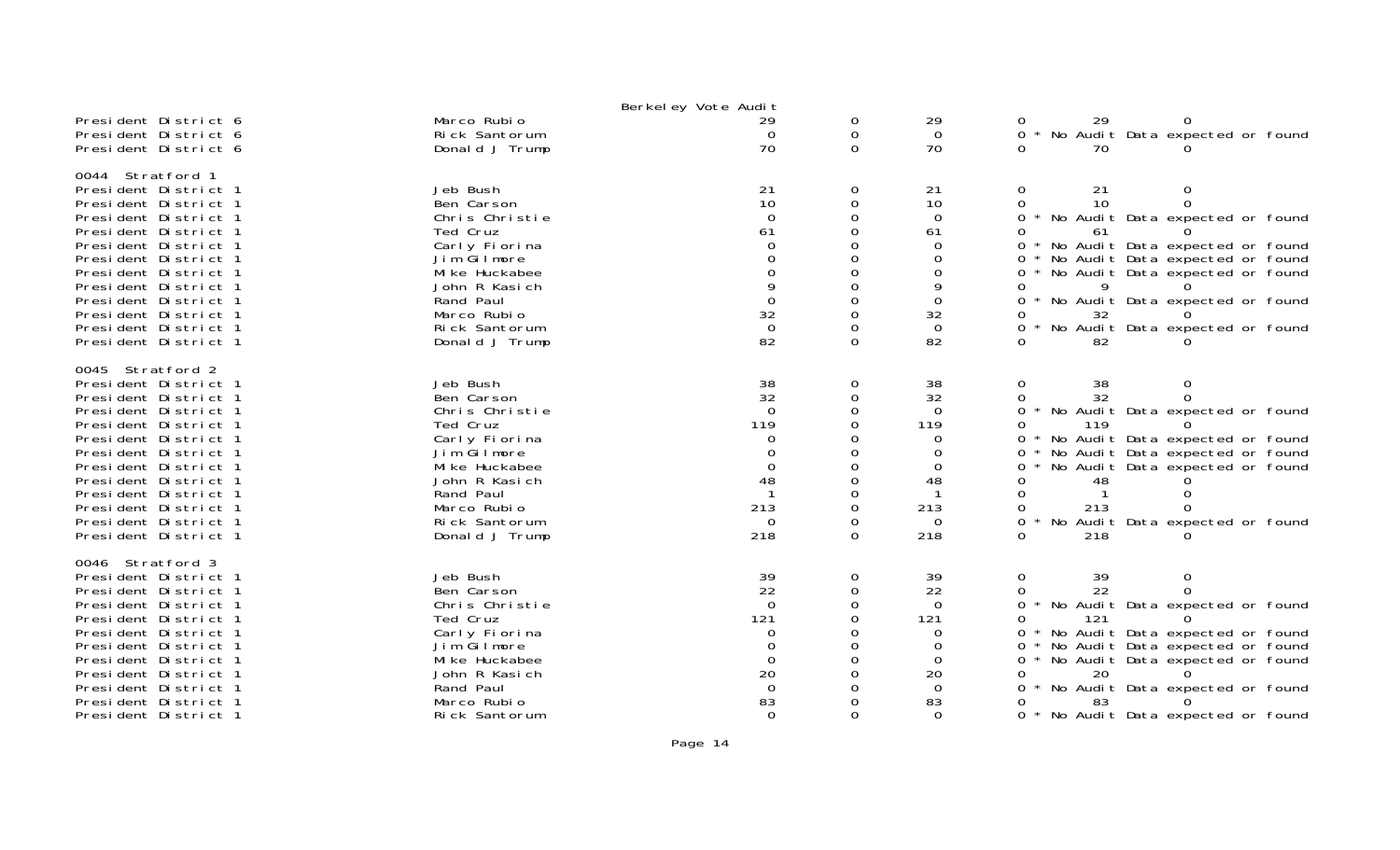|                                                                                                                                                                                                                                                                                                                       |                                                                                                                                                                                        | Berkel ey Vote Audit                                                                                                   |                                                                            |                                                                                                 |                                                                                             |                                          |                                                                                                                                                                                                                                 |
|-----------------------------------------------------------------------------------------------------------------------------------------------------------------------------------------------------------------------------------------------------------------------------------------------------------------------|----------------------------------------------------------------------------------------------------------------------------------------------------------------------------------------|------------------------------------------------------------------------------------------------------------------------|----------------------------------------------------------------------------|-------------------------------------------------------------------------------------------------|---------------------------------------------------------------------------------------------|------------------------------------------|---------------------------------------------------------------------------------------------------------------------------------------------------------------------------------------------------------------------------------|
| President District 1                                                                                                                                                                                                                                                                                                  | Donald J Trump                                                                                                                                                                         | 114                                                                                                                    | $\overline{0}$                                                             | 114                                                                                             | 0                                                                                           | 114                                      | $\mathbf 0$                                                                                                                                                                                                                     |
| 0047 Stratford 4<br>President District 1<br>President District 1<br>President District 1<br>President District 1<br>President District 1<br>President District 1<br>President District 1<br>President District 1<br>President District 1<br>President District 1<br>President District 1<br>President District 1      | Jeb Bush<br>Ben Carson<br>Chris Christie<br>Ted Cruz<br>Carly Fiorina<br>Jim Gilmore<br>Mi ke Huckabee<br>John R Kasich<br>Rand Paul<br>Marco Rubio<br>Rick Santorum<br>Donald J Trump | $\frac{32}{21}$<br>$\Omega$<br>99<br>$\Omega$<br>$\Omega$<br>$\Omega$<br>19<br>$\Omega$<br>75<br>$\overline{0}$<br>118 | 0<br>0<br>$\Omega$<br>O<br>0<br>$\Omega$<br>$\Omega$<br>$\Omega$<br>0<br>0 | 32<br>21<br>$\Omega$<br>99<br>0<br>0<br>$\Omega$<br>19<br>$\Omega$<br>75<br>$\Omega$<br>118     | 0<br>0<br>$\Omega$<br>0<br>$0 *$<br>0<br>0<br>0<br>$\Omega$<br>$\star$<br>$0 *$<br>$\Omega$ | 32<br>21<br>99<br>19<br>75<br>118        | 0<br>$\Omega$<br>No Audit Data expected or found<br>No Audit Data expected or found<br>No Audit Data expected or found<br>No Audit Data expected or found<br>No Audit Data expected or found<br>No Audit Data expected or found |
| Wassamassaw 1<br>0048<br>President District 1<br>President District 1<br>President District 1<br>President District 1<br>President District 1<br>President District 1<br>President District 1<br>President District 1<br>President District 1<br>President District 1<br>President District 1<br>President District 1 | Jeb Bush<br>Ben Carson<br>Chris Christie<br>Ted Cruz<br>Carly Fiorina<br>Jim Gilmore<br>Mi ke Huckabee<br>John R Kasich<br>Rand Paul<br>Marco Rubio<br>Rick Santorum<br>Donald J Trump | $\Omega$<br>30<br>$\Omega$<br>14<br>$\Omega$<br>49                                                                     | 0<br>0<br>$\Omega$<br>O<br>0<br>$\Omega$<br>$\Omega$<br>0<br>$\Omega$      | 0<br>30<br>$\Omega$<br>$\Omega$<br>$\Omega$<br>$\Omega$<br>14<br>$\Omega$<br>49                 | 0<br>0<br>$0^*$<br>$\Omega$<br>0<br>$0 *$<br>0<br>0<br>0<br>$\Omega$                        | 30<br>14<br>49                           | 0<br>$\Omega$<br>No Audit Data expected or found<br>No Audit Data expected or found<br>No Audit Data expected or found<br>No Audit Data expected or found<br>No Audit Data expected or found<br>No Audit Data expected or found |
| 0049<br>Wassamassaw 2<br>President District 1<br>President District 1<br>President District 1<br>President District 1<br>President District 1<br>President District 1<br>President District 1<br>President District 1<br>President District 1<br>President District 1<br>President District 1<br>President District 1 | Jeb Bush<br>Ben Carson<br>Chris Christie<br>Ted Cruz<br>Carly Fiorina<br>Jim Gilmore<br>Mi ke Huckabee<br>John R Kasich<br>Rand Paul<br>Marco Rubio<br>Rick Santorum<br>Donald J Trump | 49<br>28<br>$\Omega$<br>151<br>0<br>$\Omega$<br>11<br>96<br>$\Omega$<br>204                                            | 0<br>0<br>$\Omega$<br>O<br>0                                               | 49<br>28<br>$\Omega$<br>151<br>0<br>$\Omega$<br>$\mathbf 0$<br>11<br>3<br>96<br>$\Omega$<br>204 | 0<br>0<br>$\Omega$<br>0<br>0<br>0<br>0<br>0<br>0<br>0<br>0<br>0                             | 49<br>28<br>151<br>-11<br>3<br>96<br>204 | 0<br>$\Omega$<br>No Audit Data expected or found<br>No Audit Data expected or found<br>No Audit Data expected or found<br>No Audit Data expected or found<br>No Audit Data expected or found<br>$\Omega$                        |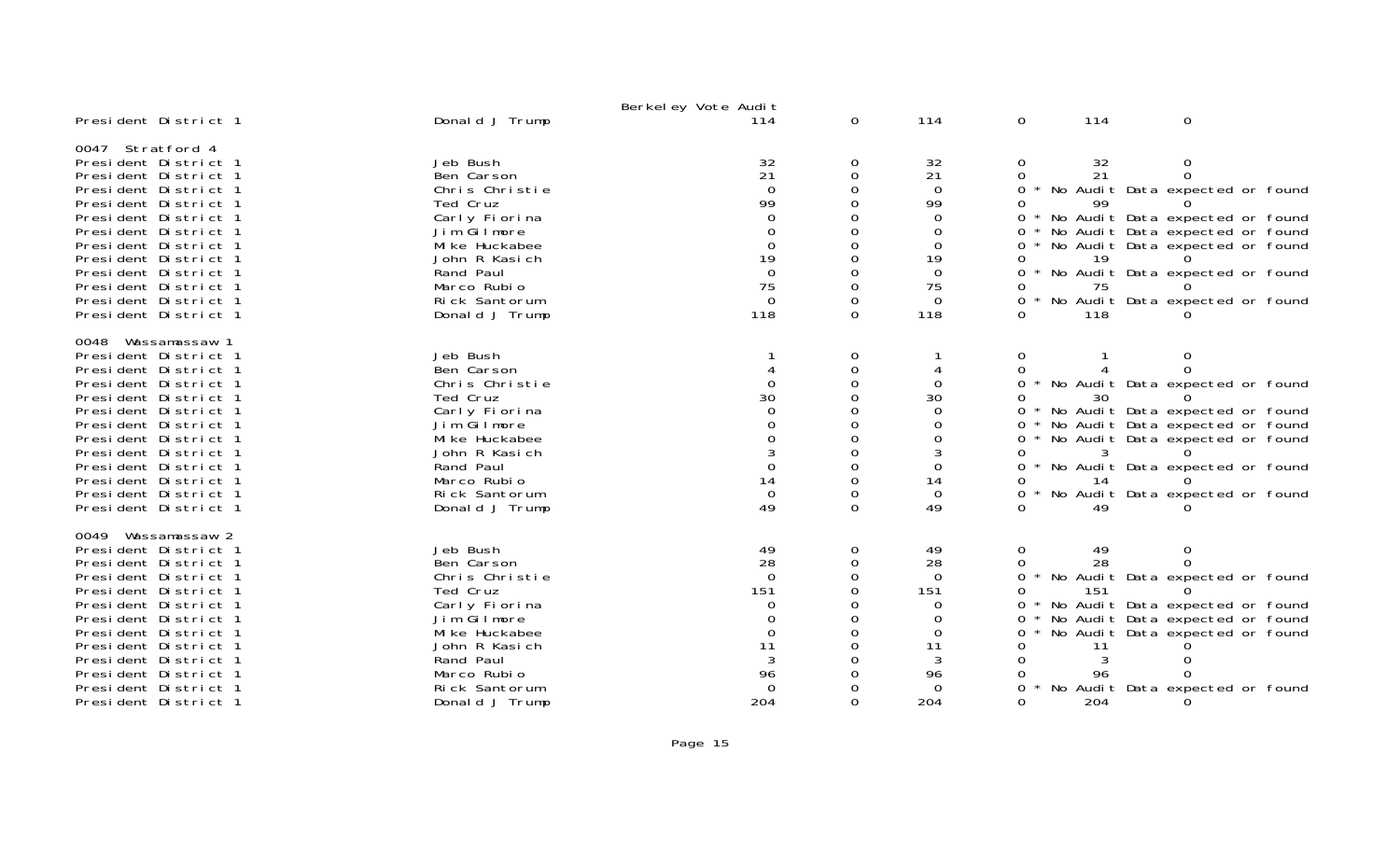| 0050 Westview 1                                                                                                                                                                                                                                                                                                 | - - · · · · <i>- 」</i>                                                                                                                                                                 |                                                                                                                      |                                                                                        |                                                                                                               |                                                                                                                                                                                                                                                                                                                                                          |
|-----------------------------------------------------------------------------------------------------------------------------------------------------------------------------------------------------------------------------------------------------------------------------------------------------------------|----------------------------------------------------------------------------------------------------------------------------------------------------------------------------------------|----------------------------------------------------------------------------------------------------------------------|----------------------------------------------------------------------------------------|---------------------------------------------------------------------------------------------------------------|----------------------------------------------------------------------------------------------------------------------------------------------------------------------------------------------------------------------------------------------------------------------------------------------------------------------------------------------------------|
| President District 1<br>President District 1<br>President District 1<br>President District 1<br>President District 1<br>President District 1<br>President District 1<br>President District 1<br>President District 1<br>President District 1<br>President District 1<br>President District 1                    | Jeb Bush<br>Ben Carson<br>Chris Christie<br>Ted Cruz<br>Carly Fiorina<br>Jim Gilmore<br>Mi ke Huckabee<br>John R Kasich<br>Rand Paul<br>Marco Rubio<br>Rick Santorum<br>Donald J Trump | 49<br>22<br>$\Omega$<br>120<br>$\Omega$<br>$\Omega$<br>$\mathbf 0$<br>23<br>$\overline{0}$<br>124<br>$\Omega$<br>138 | 0<br>$\Omega$<br>0<br>0<br>$\Omega$<br>0<br>$\Omega$<br>$\Omega$<br>0<br>$\Omega$      | 49<br>22<br>$\overline{0}$<br>120<br>0<br>$\Omega$<br>$\mathbf 0$<br>23<br>$\Omega$<br>124<br>$\Omega$<br>138 | 49<br>0<br>0<br>$\Omega$<br>22<br>0<br>$0 *$<br>No Audit Data expected or found<br>120<br>0<br>$0 *$<br>No Audit Data expected or found<br>No Audit Data expected or found<br>$\mathbf{O}$<br>No Audit Data expected or found<br>$0 *$<br>23<br>0<br>No Audit Data expected or found<br>0<br>0<br>124<br>0 * No Audit Data expected or found<br>138<br>0 |
| 0051 Westview 2<br>President District 1<br>President District 1<br>President District 1<br>President District 1<br>President District 1<br>President District 1<br>President District 1<br>President District 1<br>President District 1<br>President District 1<br>President District 1<br>President District 1 | Jeb Bush<br>Ben Carson<br>Chris Christie<br>Ted Cruz<br>Carly Fiorina<br>Jim Gilmore<br>Mi ke Huckabee<br>John R Kasich<br>Rand Paul<br>Marco Rubio<br>Rick Santorum<br>Donald J Trump | 46<br>29<br>$\Omega$<br>133<br>$\Omega$<br>$\Omega$<br>26<br>3<br>122<br>$\Omega$<br>138                             | 0<br>$\mathbf 0$<br>$\Omega$<br>$\Omega$<br>0<br>0<br>0<br>0<br>0<br>$\Omega$<br>0     | 46<br>29<br>$\Omega$<br>133<br>0<br>0<br>26<br>3<br>122<br>$\Omega$<br>138                                    | $\mathbf{O}$<br>46<br>0<br>29<br>$\Omega$<br>0<br>0 * No Audit Data expected or found<br>133<br>0<br>No Audit Data expected or found<br>$0 *$<br>No Audit Data expected or found<br>0<br>0<br>0<br>26<br>0<br>122<br>0<br>$0 *$<br>No Audit Data expected or found<br>0<br>138                                                                           |
| 0052 Westview 3<br>President District 1<br>President District 1<br>President District 1<br>President District 1<br>President District 1<br>President District 1<br>President District 1<br>President District 1<br>President District 1<br>President District 1<br>President District 1<br>President District 1 | Jeb Bush<br>Ben Carson<br>Chris Christie<br>Ted Cruz<br>Carly Fiorina<br>Jim Gilmore<br>Mi ke Huckabee<br>John R Kasich<br>Rand Paul<br>Marco Rubio<br>Rick Santorum<br>Donald J Trump | 43<br>25<br>-1<br>98<br>$\Omega$<br>$\Omega$<br>0<br>15<br>62<br>$\Omega$<br>163                                     | 0<br>0<br>$\Omega$<br>0<br>$\Omega$<br>0<br>$\Omega$<br>$\Omega$<br>0<br>0<br>$\Omega$ | 43<br>25<br>$\mathbf 1$<br>98<br>$\Omega$<br>$\Omega$<br>$\mathbf 0$<br>15<br>62<br>$\Omega$<br>163           | 0<br>$\mathbf 0$<br>43<br>$\Omega$<br>$\Omega$<br>25<br>$\Omega$<br>$\Omega$<br>0<br>98<br>No Audit Data expected or found<br>0<br>No Audit Data expected or found<br>$0 *$<br>No Audit Data expected or found<br>$0 *$<br>0<br>15<br>$\Omega$<br>0<br>62<br>No Audit Data expected or found<br>0<br>0<br>163                                            |
| 0054 Beverly Hills<br>President District 1                                                                                                                                                                                                                                                                      | Jeb Bush                                                                                                                                                                               | 21                                                                                                                   | 0                                                                                      | 21                                                                                                            | 0<br>21<br>0                                                                                                                                                                                                                                                                                                                                             |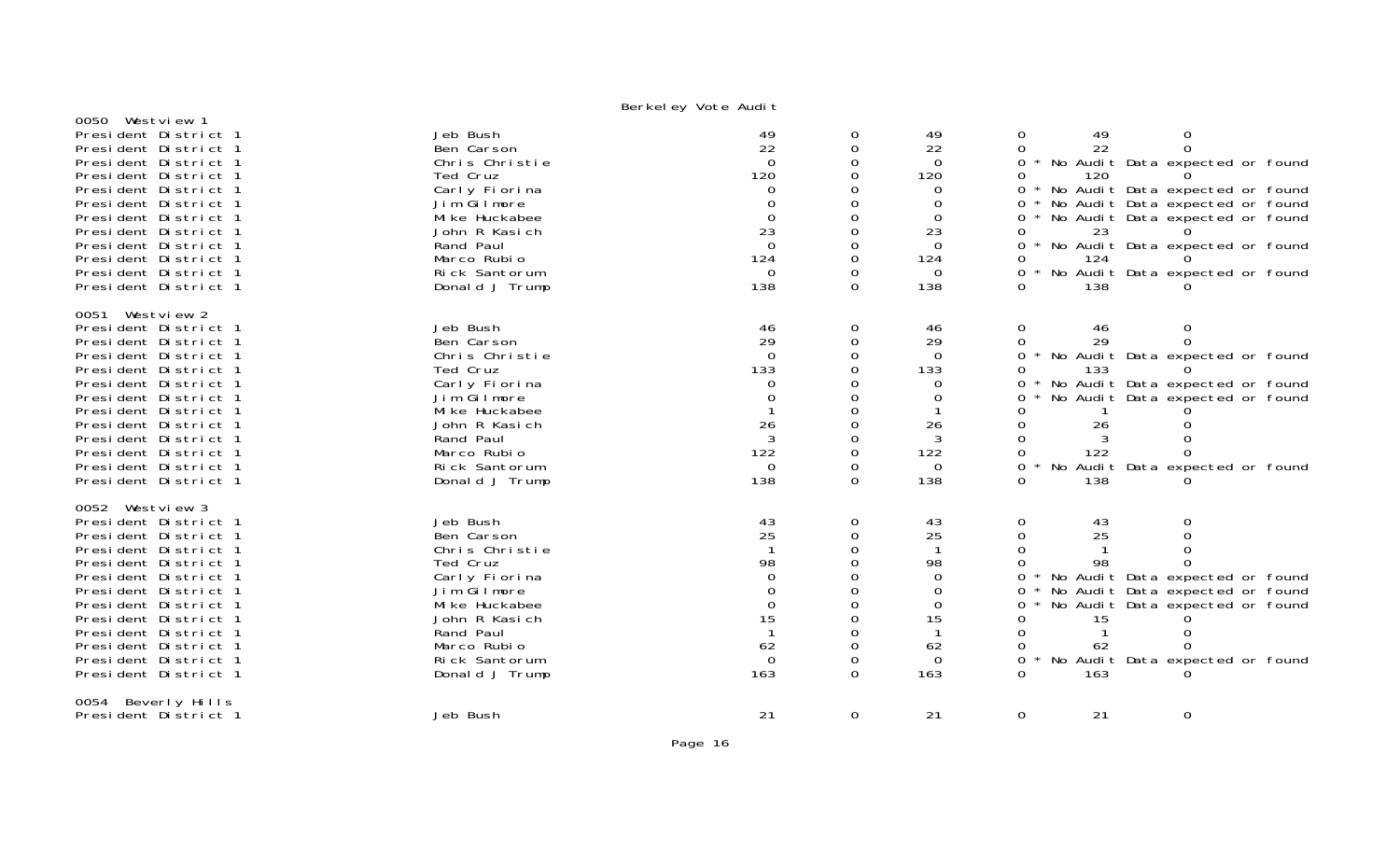|                                                                                                                                                                                                                                                                                                                  |                                                                                                                                                                                        | Berkel ey Vote Audit                                                                                                 |                                                                                                                               |                                                                                                          |                                                                 |                                  |                                                                                                                                                                                                                                 |  |
|------------------------------------------------------------------------------------------------------------------------------------------------------------------------------------------------------------------------------------------------------------------------------------------------------------------|----------------------------------------------------------------------------------------------------------------------------------------------------------------------------------------|----------------------------------------------------------------------------------------------------------------------|-------------------------------------------------------------------------------------------------------------------------------|----------------------------------------------------------------------------------------------------------|-----------------------------------------------------------------|----------------------------------|---------------------------------------------------------------------------------------------------------------------------------------------------------------------------------------------------------------------------------|--|
| President District 1<br>President District 1<br>President District 1<br>President District 1<br>President District 1<br>President District 1<br>President District 1<br>President District 1<br>President District 1<br>President District 1<br>President District 1                                             | Ben Carson<br>Chris Christie<br>Ted Cruz<br>Carly Fiorina<br>Jim Gilmore<br>Mi ke Huckabee<br>John R Kasich<br>Rand Paul<br>Marco Rubio<br>Rick Santorum<br>Donald J Trump             | -11<br>$\Omega$<br>39<br>∩<br>$\Omega$<br>36<br>$\overline{0}$<br>76                                                 | 0<br>0<br>0<br>$\Omega$<br>$\Omega$<br>0<br>$\Omega$<br>$\Omega$<br>$\Omega$<br>$\Omega$                                      | 11<br>$\Omega$<br>39<br>$\Omega$<br>0<br>$\Omega$<br>36<br>$\Omega$<br>76                                | 0<br>0<br>0<br>0<br>0<br>0<br>0                                 | -11<br>39<br>36<br>76            | No Audit Data expected or found<br>No Audit Data expected or found<br>No Audit Data expected or found<br>No Audit Data expected or found<br>No Audit Data expected or found                                                     |  |
| 0055 Howe Hall 1<br>President District 1<br>President District 1<br>President District 1<br>President District 1<br>President District 1<br>President District 1<br>President District 1<br>President District 1<br>President District 1<br>President District 1<br>President District 1<br>President District 1 | Jeb Bush<br>Ben Carson<br>Chris Christie<br>Ted Cruz<br>Carly Fiorina<br>Jim Gilmore<br>Mi ke Huckabee<br>John R Kasich<br>Rand Paul<br>Marco Rubio<br>Rick Santorum<br>Donald J Trump | 32<br>20<br>$\Omega$<br>72<br>$\Omega$<br>$\Omega$<br>$\Omega$<br>16<br>$\Omega$<br>43<br>$\mathbf 0$<br>111         | 0<br>0<br>0<br>$\Omega$<br>0<br>0<br>$\Omega$<br>$\Omega$<br>$\Omega$<br>$\Omega$<br>0<br>$\Omega$                            | 32<br>20<br>$\mathbf 0$<br>72<br>$\Omega$<br>0<br>$\Omega$<br>16<br>$\Omega$<br>43<br>$\mathbf 0$<br>111 | 0<br>0<br>0<br>0<br>0<br>0<br>0<br>0<br>0<br>0<br>$\star$<br>0  | 32<br>20<br>16<br>111            | 0<br>0<br>No Audit Data expected or found<br>No Audit Data expected or found<br>No Audit Data expected or found<br>No Audit Data expected or found<br>No Audit Data expected or found<br>No Audit Data expected or found        |  |
| 0056 Howe Hall 2<br>President District 1<br>President District 1<br>President District 1<br>President District 1<br>President District 1<br>President District 1<br>President District 1<br>President District 1<br>President District 1<br>President District 1<br>President District 1<br>President District 1 | Jeb Bush<br>Ben Carson<br>Chris Christie<br>Ted Cruz<br>Carly Fiorina<br>Jim Gilmore<br>Mi ke Huckabee<br>John R Kasich<br>Rand Paul<br>Marco Rubio<br>Rick Santorum<br>Donald J Trump | 23<br>14<br>$\Omega$<br>54<br>$\Omega$<br>$\Omega$<br>$\Omega$<br>12<br>$\overline{0}$<br>37<br>$\overline{0}$<br>71 | 0<br>$\Omega$<br>$\mathbf 0$<br>$\Omega$<br>$\Omega$<br>$\mathbf 0$<br>0<br>$\Omega$<br>0<br>$\Omega$<br>$\Omega$<br>$\Omega$ | 23<br>14<br>$\Omega$<br>54<br>$\Omega$<br>$\mathbf 0$<br>0<br>12<br>$\Omega$<br>37<br>$\Omega$<br>71     | 0<br>0<br>0<br>0<br>0<br>$0 *$<br>$0 *$<br>$0 *$<br>0<br>0<br>0 | 23<br>14<br>54<br>12<br>37<br>71 | 0<br>$\Omega$<br>No Audit Data expected or found<br>No Audit Data expected or found<br>No Audit Data expected or found<br>No Audit Data expected or found<br>No Audit Data expected or found<br>No Audit Data expected or found |  |
| 0057 Liberty Hall<br>President District 1<br>President District 1<br>President District 1                                                                                                                                                                                                                        | Jeb Bush<br>Ben Carson<br>Chris Christie                                                                                                                                               | 28<br>23                                                                                                             | 0<br>$\Omega$<br>$\Omega$                                                                                                     | 28<br>23<br>$\mathbf 1$                                                                                  | 0<br>0<br>$\Omega$                                              | 28<br>23                         | 0<br>$\Omega$<br>$\Omega$                                                                                                                                                                                                       |  |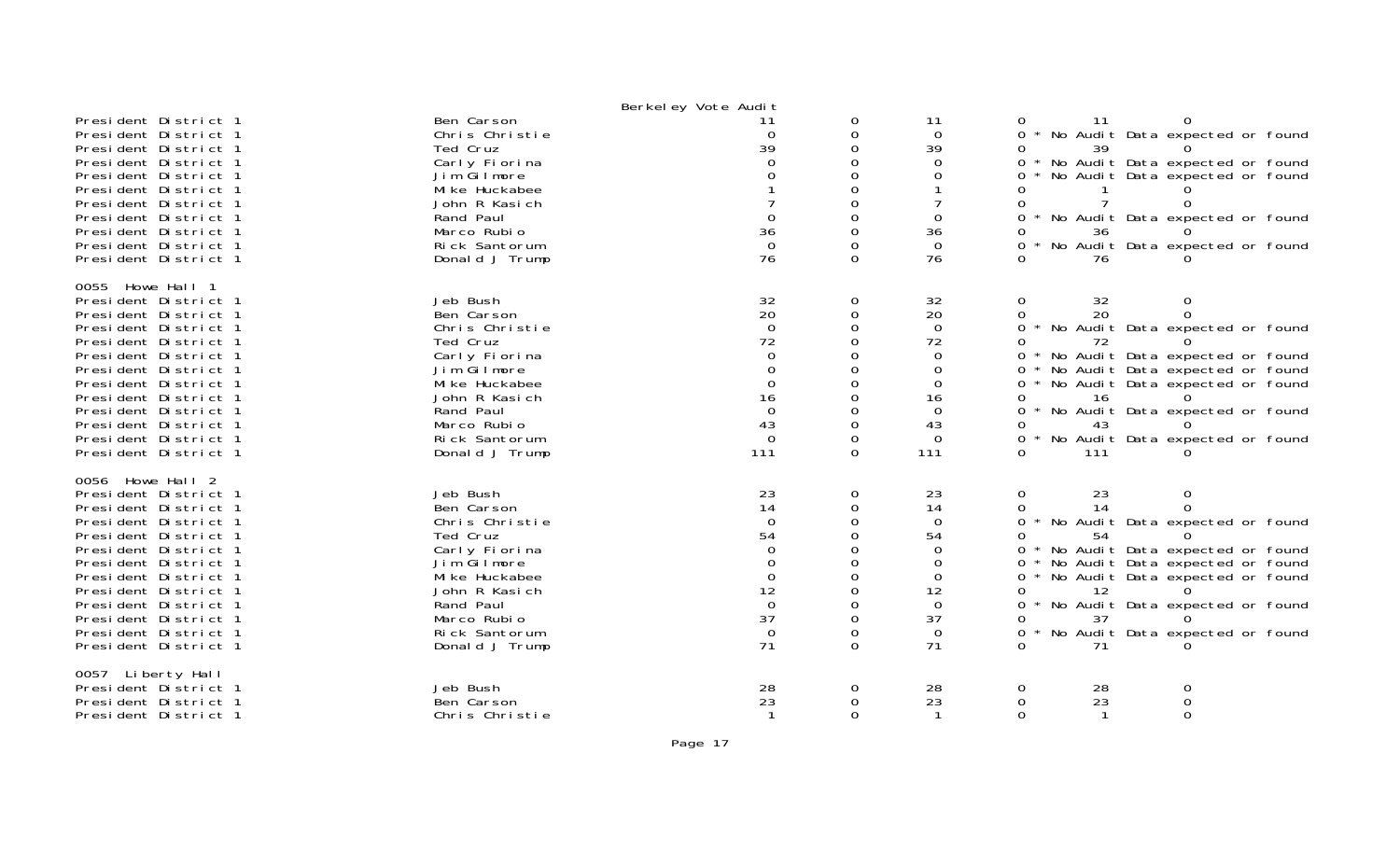| Ted Cruz<br>President District 1<br>0<br>74<br>$\Omega$<br>74<br>74<br>0<br>President District 1<br>0 * No Audit Data expected or found<br>Carly Fiorina<br>$\Omega$<br>$\Omega$<br>$\Omega$<br>$\Omega$<br>No Audit Data expected or found<br>President District 1<br>Jim Gilmore<br>∩<br>$\Omega$<br>$0 *$<br>Mi ke Huckabee<br>$\Omega$<br>$\Omega$<br>No Audit Data expected or found<br>President District 1<br>$\Omega$<br>0<br>John R Kasich<br>President District 1<br>16<br>$\Omega$<br>16<br>0<br>16<br>Rand Paul<br>-1<br>$\Omega$<br>President District 1<br>-1<br>$\Omega$<br>$\mathbf{1}$<br>$\Omega$<br>Marco Rubio<br>81<br>$\Omega$<br>81<br>President District 1<br>0<br>81<br>President District 1<br>Rick Santorum<br>$\Omega$<br>$\Omega$<br>$\Omega$<br>0<br>$^\star$<br>No Audit Data expected or found<br>129<br>129<br>President District 1<br>Donald J Trump<br>$\Omega$<br>129<br>$\Omega$<br>0058 Medway<br>President District 1<br>Jeb Bush<br>48<br>48<br>0<br>$\mathbf{0}$<br>48<br>0<br>38<br>38<br>38<br>$\mathbf 0$<br>$\Omega$<br>President District 1<br>Ben Carson<br>$\Omega$<br>Chris Christie<br>$\Omega$<br>$\Omega$<br>0<br>President District 1<br>$\Omega$<br>No Audit Data expected or found<br>148<br>$\Omega$<br>148<br>President District 1<br>Ted Cruz<br>148<br>0<br>Carly Fiorina<br>$0 *$<br>No Audit Data expected or found<br>President District 1<br>$\Omega$<br>$\Omega$<br>Jim Gilmore<br>$\Omega$<br>$\Omega$<br>No Audit Data expected or found<br>President District 1<br>$\Omega$<br>0<br>$\mathbf 0$<br>Mi ke Huckabee<br>0<br>President District 1<br>$\mathbf 0$<br>No Audit Data expected or found<br>0<br>18<br>President District 1<br>John R Kasich<br>$\Omega$<br>18<br>18<br>0<br>Rand Paul<br>President District 1<br>-1<br>$\Omega$<br>-1<br>-1<br>$\Omega$<br>0<br>107<br>Marco Rubio<br>$\Omega$<br>107<br>President District 1<br>107<br>0<br>President District 1<br>Rick Santorum<br>$\Omega$<br>* No Audit Data expected or found<br>$\Omega$<br>0<br>$\overline{0}$<br>155<br>155<br>$\Omega$<br>155<br>President District 1<br>Donald J Trump<br>$\Omega$<br>0059 Whitesville 1<br>Jeb Bush<br>20<br>President District 1<br>0<br>20<br>$\mathbf{O}$<br>20<br>0<br>22<br>22<br>22<br>Ben Carson<br>$\mathbf 0$<br>$\Omega$<br>$\Omega$<br>President District 1<br>$\Omega$<br>$\Omega$<br>Chris Christie<br>$\overline{0}$<br>$0 *$<br>No Audit Data expected or found<br>President District 1<br>Ted Cruz<br>104<br>President District 1<br>$\Omega$<br>104<br>104<br>0<br>President District 1<br>Carly Fiorina<br>0<br>$\Omega$<br>$0 *$<br>No Audit Data expected or found<br>Jim Gilmore<br>$\Omega$<br>No Audit Data expected or found<br>President District 1<br>$\Omega$<br>$\Omega$<br>0<br>$\Omega$<br>Mi ke Huckabee<br>$\Omega$<br>No Audit Data expected or found<br>President District 1<br>$\Omega$<br>$\Omega$<br>16<br>John R Kasich<br>$\Omega$<br>President District 1<br>16<br>16<br>0<br>Rand Paul<br>$\Omega$<br>President District 1<br>$\Omega$<br>$\Omega$<br>0<br>No Audit Data expected or found<br>Marco Rubio<br>56<br>President District 1<br>0<br>56<br>56<br>0<br>Rick Santorum<br>$\Omega$<br>President District 1<br>0<br>$\Omega$<br>$\Omega$<br>No Audit Data expected or found<br>President District 1<br>128<br>$\Omega$<br>128<br>128<br>Donald J Trump<br>$\Omega$<br>Whitesville 2<br>0060<br>Jeb Bush<br>27<br>27<br>President District 1<br>0<br>$\mathbf{0}$<br>27<br>0<br>28<br>28<br>Ben Carson<br>28<br>President District 1<br>0<br>$\Omega$<br>0<br>No Audit Data expected or found<br>$\Omega$<br>President District 1<br>Chris Christie<br>$\Omega$<br>$\Omega$<br>$\Omega$<br>95<br>Ted Cruz<br>95<br>President District 1<br>0<br>95 |                      |               | Berkel ey Vote Audit |          |          |                                          |
|---------------------------------------------------------------------------------------------------------------------------------------------------------------------------------------------------------------------------------------------------------------------------------------------------------------------------------------------------------------------------------------------------------------------------------------------------------------------------------------------------------------------------------------------------------------------------------------------------------------------------------------------------------------------------------------------------------------------------------------------------------------------------------------------------------------------------------------------------------------------------------------------------------------------------------------------------------------------------------------------------------------------------------------------------------------------------------------------------------------------------------------------------------------------------------------------------------------------------------------------------------------------------------------------------------------------------------------------------------------------------------------------------------------------------------------------------------------------------------------------------------------------------------------------------------------------------------------------------------------------------------------------------------------------------------------------------------------------------------------------------------------------------------------------------------------------------------------------------------------------------------------------------------------------------------------------------------------------------------------------------------------------------------------------------------------------------------------------------------------------------------------------------------------------------------------------------------------------------------------------------------------------------------------------------------------------------------------------------------------------------------------------------------------------------------------------------------------------------------------------------------------------------------------------------------------------------------------------------------------------------------------------------------------------------------------------------------------------------------------------------------------------------------------------------------------------------------------------------------------------------------------------------------------------------------------------------------------------------------------------------------------------------------------------------------------------------------------------------------------------------------------------------------------------------------------------------------------------------------------------------------------------------------------------------------------------------------------------------------------------------------------------------------------------------------------------------------------------------------------------------------------------------------------------------------------------------------------------------------------------------------------------------------------------------------------------------------------------------------------------------------------------------|----------------------|---------------|----------------------|----------|----------|------------------------------------------|
|                                                                                                                                                                                                                                                                                                                                                                                                                                                                                                                                                                                                                                                                                                                                                                                                                                                                                                                                                                                                                                                                                                                                                                                                                                                                                                                                                                                                                                                                                                                                                                                                                                                                                                                                                                                                                                                                                                                                                                                                                                                                                                                                                                                                                                                                                                                                                                                                                                                                                                                                                                                                                                                                                                                                                                                                                                                                                                                                                                                                                                                                                                                                                                                                                                                                                                                                                                                                                                                                                                                                                                                                                                                                                                                                                                           |                      |               |                      |          |          |                                          |
|                                                                                                                                                                                                                                                                                                                                                                                                                                                                                                                                                                                                                                                                                                                                                                                                                                                                                                                                                                                                                                                                                                                                                                                                                                                                                                                                                                                                                                                                                                                                                                                                                                                                                                                                                                                                                                                                                                                                                                                                                                                                                                                                                                                                                                                                                                                                                                                                                                                                                                                                                                                                                                                                                                                                                                                                                                                                                                                                                                                                                                                                                                                                                                                                                                                                                                                                                                                                                                                                                                                                                                                                                                                                                                                                                                           |                      |               |                      |          |          |                                          |
|                                                                                                                                                                                                                                                                                                                                                                                                                                                                                                                                                                                                                                                                                                                                                                                                                                                                                                                                                                                                                                                                                                                                                                                                                                                                                                                                                                                                                                                                                                                                                                                                                                                                                                                                                                                                                                                                                                                                                                                                                                                                                                                                                                                                                                                                                                                                                                                                                                                                                                                                                                                                                                                                                                                                                                                                                                                                                                                                                                                                                                                                                                                                                                                                                                                                                                                                                                                                                                                                                                                                                                                                                                                                                                                                                                           |                      |               |                      |          |          |                                          |
|                                                                                                                                                                                                                                                                                                                                                                                                                                                                                                                                                                                                                                                                                                                                                                                                                                                                                                                                                                                                                                                                                                                                                                                                                                                                                                                                                                                                                                                                                                                                                                                                                                                                                                                                                                                                                                                                                                                                                                                                                                                                                                                                                                                                                                                                                                                                                                                                                                                                                                                                                                                                                                                                                                                                                                                                                                                                                                                                                                                                                                                                                                                                                                                                                                                                                                                                                                                                                                                                                                                                                                                                                                                                                                                                                                           |                      |               |                      |          |          |                                          |
|                                                                                                                                                                                                                                                                                                                                                                                                                                                                                                                                                                                                                                                                                                                                                                                                                                                                                                                                                                                                                                                                                                                                                                                                                                                                                                                                                                                                                                                                                                                                                                                                                                                                                                                                                                                                                                                                                                                                                                                                                                                                                                                                                                                                                                                                                                                                                                                                                                                                                                                                                                                                                                                                                                                                                                                                                                                                                                                                                                                                                                                                                                                                                                                                                                                                                                                                                                                                                                                                                                                                                                                                                                                                                                                                                                           |                      |               |                      |          |          |                                          |
|                                                                                                                                                                                                                                                                                                                                                                                                                                                                                                                                                                                                                                                                                                                                                                                                                                                                                                                                                                                                                                                                                                                                                                                                                                                                                                                                                                                                                                                                                                                                                                                                                                                                                                                                                                                                                                                                                                                                                                                                                                                                                                                                                                                                                                                                                                                                                                                                                                                                                                                                                                                                                                                                                                                                                                                                                                                                                                                                                                                                                                                                                                                                                                                                                                                                                                                                                                                                                                                                                                                                                                                                                                                                                                                                                                           |                      |               |                      |          |          |                                          |
|                                                                                                                                                                                                                                                                                                                                                                                                                                                                                                                                                                                                                                                                                                                                                                                                                                                                                                                                                                                                                                                                                                                                                                                                                                                                                                                                                                                                                                                                                                                                                                                                                                                                                                                                                                                                                                                                                                                                                                                                                                                                                                                                                                                                                                                                                                                                                                                                                                                                                                                                                                                                                                                                                                                                                                                                                                                                                                                                                                                                                                                                                                                                                                                                                                                                                                                                                                                                                                                                                                                                                                                                                                                                                                                                                                           |                      |               |                      |          |          |                                          |
|                                                                                                                                                                                                                                                                                                                                                                                                                                                                                                                                                                                                                                                                                                                                                                                                                                                                                                                                                                                                                                                                                                                                                                                                                                                                                                                                                                                                                                                                                                                                                                                                                                                                                                                                                                                                                                                                                                                                                                                                                                                                                                                                                                                                                                                                                                                                                                                                                                                                                                                                                                                                                                                                                                                                                                                                                                                                                                                                                                                                                                                                                                                                                                                                                                                                                                                                                                                                                                                                                                                                                                                                                                                                                                                                                                           |                      |               |                      |          |          |                                          |
|                                                                                                                                                                                                                                                                                                                                                                                                                                                                                                                                                                                                                                                                                                                                                                                                                                                                                                                                                                                                                                                                                                                                                                                                                                                                                                                                                                                                                                                                                                                                                                                                                                                                                                                                                                                                                                                                                                                                                                                                                                                                                                                                                                                                                                                                                                                                                                                                                                                                                                                                                                                                                                                                                                                                                                                                                                                                                                                                                                                                                                                                                                                                                                                                                                                                                                                                                                                                                                                                                                                                                                                                                                                                                                                                                                           |                      |               |                      |          |          |                                          |
|                                                                                                                                                                                                                                                                                                                                                                                                                                                                                                                                                                                                                                                                                                                                                                                                                                                                                                                                                                                                                                                                                                                                                                                                                                                                                                                                                                                                                                                                                                                                                                                                                                                                                                                                                                                                                                                                                                                                                                                                                                                                                                                                                                                                                                                                                                                                                                                                                                                                                                                                                                                                                                                                                                                                                                                                                                                                                                                                                                                                                                                                                                                                                                                                                                                                                                                                                                                                                                                                                                                                                                                                                                                                                                                                                                           |                      |               |                      |          |          |                                          |
|                                                                                                                                                                                                                                                                                                                                                                                                                                                                                                                                                                                                                                                                                                                                                                                                                                                                                                                                                                                                                                                                                                                                                                                                                                                                                                                                                                                                                                                                                                                                                                                                                                                                                                                                                                                                                                                                                                                                                                                                                                                                                                                                                                                                                                                                                                                                                                                                                                                                                                                                                                                                                                                                                                                                                                                                                                                                                                                                                                                                                                                                                                                                                                                                                                                                                                                                                                                                                                                                                                                                                                                                                                                                                                                                                                           |                      |               |                      |          |          |                                          |
|                                                                                                                                                                                                                                                                                                                                                                                                                                                                                                                                                                                                                                                                                                                                                                                                                                                                                                                                                                                                                                                                                                                                                                                                                                                                                                                                                                                                                                                                                                                                                                                                                                                                                                                                                                                                                                                                                                                                                                                                                                                                                                                                                                                                                                                                                                                                                                                                                                                                                                                                                                                                                                                                                                                                                                                                                                                                                                                                                                                                                                                                                                                                                                                                                                                                                                                                                                                                                                                                                                                                                                                                                                                                                                                                                                           |                      |               |                      |          |          |                                          |
|                                                                                                                                                                                                                                                                                                                                                                                                                                                                                                                                                                                                                                                                                                                                                                                                                                                                                                                                                                                                                                                                                                                                                                                                                                                                                                                                                                                                                                                                                                                                                                                                                                                                                                                                                                                                                                                                                                                                                                                                                                                                                                                                                                                                                                                                                                                                                                                                                                                                                                                                                                                                                                                                                                                                                                                                                                                                                                                                                                                                                                                                                                                                                                                                                                                                                                                                                                                                                                                                                                                                                                                                                                                                                                                                                                           |                      |               |                      |          |          |                                          |
|                                                                                                                                                                                                                                                                                                                                                                                                                                                                                                                                                                                                                                                                                                                                                                                                                                                                                                                                                                                                                                                                                                                                                                                                                                                                                                                                                                                                                                                                                                                                                                                                                                                                                                                                                                                                                                                                                                                                                                                                                                                                                                                                                                                                                                                                                                                                                                                                                                                                                                                                                                                                                                                                                                                                                                                                                                                                                                                                                                                                                                                                                                                                                                                                                                                                                                                                                                                                                                                                                                                                                                                                                                                                                                                                                                           |                      |               |                      |          |          |                                          |
|                                                                                                                                                                                                                                                                                                                                                                                                                                                                                                                                                                                                                                                                                                                                                                                                                                                                                                                                                                                                                                                                                                                                                                                                                                                                                                                                                                                                                                                                                                                                                                                                                                                                                                                                                                                                                                                                                                                                                                                                                                                                                                                                                                                                                                                                                                                                                                                                                                                                                                                                                                                                                                                                                                                                                                                                                                                                                                                                                                                                                                                                                                                                                                                                                                                                                                                                                                                                                                                                                                                                                                                                                                                                                                                                                                           |                      |               |                      |          |          |                                          |
|                                                                                                                                                                                                                                                                                                                                                                                                                                                                                                                                                                                                                                                                                                                                                                                                                                                                                                                                                                                                                                                                                                                                                                                                                                                                                                                                                                                                                                                                                                                                                                                                                                                                                                                                                                                                                                                                                                                                                                                                                                                                                                                                                                                                                                                                                                                                                                                                                                                                                                                                                                                                                                                                                                                                                                                                                                                                                                                                                                                                                                                                                                                                                                                                                                                                                                                                                                                                                                                                                                                                                                                                                                                                                                                                                                           |                      |               |                      |          |          |                                          |
|                                                                                                                                                                                                                                                                                                                                                                                                                                                                                                                                                                                                                                                                                                                                                                                                                                                                                                                                                                                                                                                                                                                                                                                                                                                                                                                                                                                                                                                                                                                                                                                                                                                                                                                                                                                                                                                                                                                                                                                                                                                                                                                                                                                                                                                                                                                                                                                                                                                                                                                                                                                                                                                                                                                                                                                                                                                                                                                                                                                                                                                                                                                                                                                                                                                                                                                                                                                                                                                                                                                                                                                                                                                                                                                                                                           |                      |               |                      |          |          |                                          |
|                                                                                                                                                                                                                                                                                                                                                                                                                                                                                                                                                                                                                                                                                                                                                                                                                                                                                                                                                                                                                                                                                                                                                                                                                                                                                                                                                                                                                                                                                                                                                                                                                                                                                                                                                                                                                                                                                                                                                                                                                                                                                                                                                                                                                                                                                                                                                                                                                                                                                                                                                                                                                                                                                                                                                                                                                                                                                                                                                                                                                                                                                                                                                                                                                                                                                                                                                                                                                                                                                                                                                                                                                                                                                                                                                                           |                      |               |                      |          |          |                                          |
|                                                                                                                                                                                                                                                                                                                                                                                                                                                                                                                                                                                                                                                                                                                                                                                                                                                                                                                                                                                                                                                                                                                                                                                                                                                                                                                                                                                                                                                                                                                                                                                                                                                                                                                                                                                                                                                                                                                                                                                                                                                                                                                                                                                                                                                                                                                                                                                                                                                                                                                                                                                                                                                                                                                                                                                                                                                                                                                                                                                                                                                                                                                                                                                                                                                                                                                                                                                                                                                                                                                                                                                                                                                                                                                                                                           |                      |               |                      |          |          |                                          |
|                                                                                                                                                                                                                                                                                                                                                                                                                                                                                                                                                                                                                                                                                                                                                                                                                                                                                                                                                                                                                                                                                                                                                                                                                                                                                                                                                                                                                                                                                                                                                                                                                                                                                                                                                                                                                                                                                                                                                                                                                                                                                                                                                                                                                                                                                                                                                                                                                                                                                                                                                                                                                                                                                                                                                                                                                                                                                                                                                                                                                                                                                                                                                                                                                                                                                                                                                                                                                                                                                                                                                                                                                                                                                                                                                                           |                      |               |                      |          |          |                                          |
|                                                                                                                                                                                                                                                                                                                                                                                                                                                                                                                                                                                                                                                                                                                                                                                                                                                                                                                                                                                                                                                                                                                                                                                                                                                                                                                                                                                                                                                                                                                                                                                                                                                                                                                                                                                                                                                                                                                                                                                                                                                                                                                                                                                                                                                                                                                                                                                                                                                                                                                                                                                                                                                                                                                                                                                                                                                                                                                                                                                                                                                                                                                                                                                                                                                                                                                                                                                                                                                                                                                                                                                                                                                                                                                                                                           |                      |               |                      |          |          |                                          |
|                                                                                                                                                                                                                                                                                                                                                                                                                                                                                                                                                                                                                                                                                                                                                                                                                                                                                                                                                                                                                                                                                                                                                                                                                                                                                                                                                                                                                                                                                                                                                                                                                                                                                                                                                                                                                                                                                                                                                                                                                                                                                                                                                                                                                                                                                                                                                                                                                                                                                                                                                                                                                                                                                                                                                                                                                                                                                                                                                                                                                                                                                                                                                                                                                                                                                                                                                                                                                                                                                                                                                                                                                                                                                                                                                                           |                      |               |                      |          |          |                                          |
|                                                                                                                                                                                                                                                                                                                                                                                                                                                                                                                                                                                                                                                                                                                                                                                                                                                                                                                                                                                                                                                                                                                                                                                                                                                                                                                                                                                                                                                                                                                                                                                                                                                                                                                                                                                                                                                                                                                                                                                                                                                                                                                                                                                                                                                                                                                                                                                                                                                                                                                                                                                                                                                                                                                                                                                                                                                                                                                                                                                                                                                                                                                                                                                                                                                                                                                                                                                                                                                                                                                                                                                                                                                                                                                                                                           |                      |               |                      |          |          |                                          |
|                                                                                                                                                                                                                                                                                                                                                                                                                                                                                                                                                                                                                                                                                                                                                                                                                                                                                                                                                                                                                                                                                                                                                                                                                                                                                                                                                                                                                                                                                                                                                                                                                                                                                                                                                                                                                                                                                                                                                                                                                                                                                                                                                                                                                                                                                                                                                                                                                                                                                                                                                                                                                                                                                                                                                                                                                                                                                                                                                                                                                                                                                                                                                                                                                                                                                                                                                                                                                                                                                                                                                                                                                                                                                                                                                                           |                      |               |                      |          |          |                                          |
|                                                                                                                                                                                                                                                                                                                                                                                                                                                                                                                                                                                                                                                                                                                                                                                                                                                                                                                                                                                                                                                                                                                                                                                                                                                                                                                                                                                                                                                                                                                                                                                                                                                                                                                                                                                                                                                                                                                                                                                                                                                                                                                                                                                                                                                                                                                                                                                                                                                                                                                                                                                                                                                                                                                                                                                                                                                                                                                                                                                                                                                                                                                                                                                                                                                                                                                                                                                                                                                                                                                                                                                                                                                                                                                                                                           |                      |               |                      |          |          |                                          |
|                                                                                                                                                                                                                                                                                                                                                                                                                                                                                                                                                                                                                                                                                                                                                                                                                                                                                                                                                                                                                                                                                                                                                                                                                                                                                                                                                                                                                                                                                                                                                                                                                                                                                                                                                                                                                                                                                                                                                                                                                                                                                                                                                                                                                                                                                                                                                                                                                                                                                                                                                                                                                                                                                                                                                                                                                                                                                                                                                                                                                                                                                                                                                                                                                                                                                                                                                                                                                                                                                                                                                                                                                                                                                                                                                                           |                      |               |                      |          |          |                                          |
|                                                                                                                                                                                                                                                                                                                                                                                                                                                                                                                                                                                                                                                                                                                                                                                                                                                                                                                                                                                                                                                                                                                                                                                                                                                                                                                                                                                                                                                                                                                                                                                                                                                                                                                                                                                                                                                                                                                                                                                                                                                                                                                                                                                                                                                                                                                                                                                                                                                                                                                                                                                                                                                                                                                                                                                                                                                                                                                                                                                                                                                                                                                                                                                                                                                                                                                                                                                                                                                                                                                                                                                                                                                                                                                                                                           |                      |               |                      |          |          |                                          |
|                                                                                                                                                                                                                                                                                                                                                                                                                                                                                                                                                                                                                                                                                                                                                                                                                                                                                                                                                                                                                                                                                                                                                                                                                                                                                                                                                                                                                                                                                                                                                                                                                                                                                                                                                                                                                                                                                                                                                                                                                                                                                                                                                                                                                                                                                                                                                                                                                                                                                                                                                                                                                                                                                                                                                                                                                                                                                                                                                                                                                                                                                                                                                                                                                                                                                                                                                                                                                                                                                                                                                                                                                                                                                                                                                                           |                      |               |                      |          |          |                                          |
|                                                                                                                                                                                                                                                                                                                                                                                                                                                                                                                                                                                                                                                                                                                                                                                                                                                                                                                                                                                                                                                                                                                                                                                                                                                                                                                                                                                                                                                                                                                                                                                                                                                                                                                                                                                                                                                                                                                                                                                                                                                                                                                                                                                                                                                                                                                                                                                                                                                                                                                                                                                                                                                                                                                                                                                                                                                                                                                                                                                                                                                                                                                                                                                                                                                                                                                                                                                                                                                                                                                                                                                                                                                                                                                                                                           |                      |               |                      |          |          |                                          |
|                                                                                                                                                                                                                                                                                                                                                                                                                                                                                                                                                                                                                                                                                                                                                                                                                                                                                                                                                                                                                                                                                                                                                                                                                                                                                                                                                                                                                                                                                                                                                                                                                                                                                                                                                                                                                                                                                                                                                                                                                                                                                                                                                                                                                                                                                                                                                                                                                                                                                                                                                                                                                                                                                                                                                                                                                                                                                                                                                                                                                                                                                                                                                                                                                                                                                                                                                                                                                                                                                                                                                                                                                                                                                                                                                                           |                      |               |                      |          |          |                                          |
|                                                                                                                                                                                                                                                                                                                                                                                                                                                                                                                                                                                                                                                                                                                                                                                                                                                                                                                                                                                                                                                                                                                                                                                                                                                                                                                                                                                                                                                                                                                                                                                                                                                                                                                                                                                                                                                                                                                                                                                                                                                                                                                                                                                                                                                                                                                                                                                                                                                                                                                                                                                                                                                                                                                                                                                                                                                                                                                                                                                                                                                                                                                                                                                                                                                                                                                                                                                                                                                                                                                                                                                                                                                                                                                                                                           |                      |               |                      |          |          |                                          |
|                                                                                                                                                                                                                                                                                                                                                                                                                                                                                                                                                                                                                                                                                                                                                                                                                                                                                                                                                                                                                                                                                                                                                                                                                                                                                                                                                                                                                                                                                                                                                                                                                                                                                                                                                                                                                                                                                                                                                                                                                                                                                                                                                                                                                                                                                                                                                                                                                                                                                                                                                                                                                                                                                                                                                                                                                                                                                                                                                                                                                                                                                                                                                                                                                                                                                                                                                                                                                                                                                                                                                                                                                                                                                                                                                                           |                      |               |                      |          |          |                                          |
|                                                                                                                                                                                                                                                                                                                                                                                                                                                                                                                                                                                                                                                                                                                                                                                                                                                                                                                                                                                                                                                                                                                                                                                                                                                                                                                                                                                                                                                                                                                                                                                                                                                                                                                                                                                                                                                                                                                                                                                                                                                                                                                                                                                                                                                                                                                                                                                                                                                                                                                                                                                                                                                                                                                                                                                                                                                                                                                                                                                                                                                                                                                                                                                                                                                                                                                                                                                                                                                                                                                                                                                                                                                                                                                                                                           |                      |               |                      |          |          |                                          |
|                                                                                                                                                                                                                                                                                                                                                                                                                                                                                                                                                                                                                                                                                                                                                                                                                                                                                                                                                                                                                                                                                                                                                                                                                                                                                                                                                                                                                                                                                                                                                                                                                                                                                                                                                                                                                                                                                                                                                                                                                                                                                                                                                                                                                                                                                                                                                                                                                                                                                                                                                                                                                                                                                                                                                                                                                                                                                                                                                                                                                                                                                                                                                                                                                                                                                                                                                                                                                                                                                                                                                                                                                                                                                                                                                                           |                      |               |                      |          |          |                                          |
|                                                                                                                                                                                                                                                                                                                                                                                                                                                                                                                                                                                                                                                                                                                                                                                                                                                                                                                                                                                                                                                                                                                                                                                                                                                                                                                                                                                                                                                                                                                                                                                                                                                                                                                                                                                                                                                                                                                                                                                                                                                                                                                                                                                                                                                                                                                                                                                                                                                                                                                                                                                                                                                                                                                                                                                                                                                                                                                                                                                                                                                                                                                                                                                                                                                                                                                                                                                                                                                                                                                                                                                                                                                                                                                                                                           |                      |               |                      |          |          |                                          |
|                                                                                                                                                                                                                                                                                                                                                                                                                                                                                                                                                                                                                                                                                                                                                                                                                                                                                                                                                                                                                                                                                                                                                                                                                                                                                                                                                                                                                                                                                                                                                                                                                                                                                                                                                                                                                                                                                                                                                                                                                                                                                                                                                                                                                                                                                                                                                                                                                                                                                                                                                                                                                                                                                                                                                                                                                                                                                                                                                                                                                                                                                                                                                                                                                                                                                                                                                                                                                                                                                                                                                                                                                                                                                                                                                                           |                      |               |                      |          |          |                                          |
|                                                                                                                                                                                                                                                                                                                                                                                                                                                                                                                                                                                                                                                                                                                                                                                                                                                                                                                                                                                                                                                                                                                                                                                                                                                                                                                                                                                                                                                                                                                                                                                                                                                                                                                                                                                                                                                                                                                                                                                                                                                                                                                                                                                                                                                                                                                                                                                                                                                                                                                                                                                                                                                                                                                                                                                                                                                                                                                                                                                                                                                                                                                                                                                                                                                                                                                                                                                                                                                                                                                                                                                                                                                                                                                                                                           |                      |               |                      |          |          |                                          |
|                                                                                                                                                                                                                                                                                                                                                                                                                                                                                                                                                                                                                                                                                                                                                                                                                                                                                                                                                                                                                                                                                                                                                                                                                                                                                                                                                                                                                                                                                                                                                                                                                                                                                                                                                                                                                                                                                                                                                                                                                                                                                                                                                                                                                                                                                                                                                                                                                                                                                                                                                                                                                                                                                                                                                                                                                                                                                                                                                                                                                                                                                                                                                                                                                                                                                                                                                                                                                                                                                                                                                                                                                                                                                                                                                                           |                      |               |                      |          |          |                                          |
|                                                                                                                                                                                                                                                                                                                                                                                                                                                                                                                                                                                                                                                                                                                                                                                                                                                                                                                                                                                                                                                                                                                                                                                                                                                                                                                                                                                                                                                                                                                                                                                                                                                                                                                                                                                                                                                                                                                                                                                                                                                                                                                                                                                                                                                                                                                                                                                                                                                                                                                                                                                                                                                                                                                                                                                                                                                                                                                                                                                                                                                                                                                                                                                                                                                                                                                                                                                                                                                                                                                                                                                                                                                                                                                                                                           |                      |               |                      |          |          |                                          |
|                                                                                                                                                                                                                                                                                                                                                                                                                                                                                                                                                                                                                                                                                                                                                                                                                                                                                                                                                                                                                                                                                                                                                                                                                                                                                                                                                                                                                                                                                                                                                                                                                                                                                                                                                                                                                                                                                                                                                                                                                                                                                                                                                                                                                                                                                                                                                                                                                                                                                                                                                                                                                                                                                                                                                                                                                                                                                                                                                                                                                                                                                                                                                                                                                                                                                                                                                                                                                                                                                                                                                                                                                                                                                                                                                                           |                      |               |                      |          |          |                                          |
|                                                                                                                                                                                                                                                                                                                                                                                                                                                                                                                                                                                                                                                                                                                                                                                                                                                                                                                                                                                                                                                                                                                                                                                                                                                                                                                                                                                                                                                                                                                                                                                                                                                                                                                                                                                                                                                                                                                                                                                                                                                                                                                                                                                                                                                                                                                                                                                                                                                                                                                                                                                                                                                                                                                                                                                                                                                                                                                                                                                                                                                                                                                                                                                                                                                                                                                                                                                                                                                                                                                                                                                                                                                                                                                                                                           |                      |               |                      |          |          |                                          |
|                                                                                                                                                                                                                                                                                                                                                                                                                                                                                                                                                                                                                                                                                                                                                                                                                                                                                                                                                                                                                                                                                                                                                                                                                                                                                                                                                                                                                                                                                                                                                                                                                                                                                                                                                                                                                                                                                                                                                                                                                                                                                                                                                                                                                                                                                                                                                                                                                                                                                                                                                                                                                                                                                                                                                                                                                                                                                                                                                                                                                                                                                                                                                                                                                                                                                                                                                                                                                                                                                                                                                                                                                                                                                                                                                                           |                      |               |                      |          |          |                                          |
|                                                                                                                                                                                                                                                                                                                                                                                                                                                                                                                                                                                                                                                                                                                                                                                                                                                                                                                                                                                                                                                                                                                                                                                                                                                                                                                                                                                                                                                                                                                                                                                                                                                                                                                                                                                                                                                                                                                                                                                                                                                                                                                                                                                                                                                                                                                                                                                                                                                                                                                                                                                                                                                                                                                                                                                                                                                                                                                                                                                                                                                                                                                                                                                                                                                                                                                                                                                                                                                                                                                                                                                                                                                                                                                                                                           |                      |               |                      |          |          |                                          |
|                                                                                                                                                                                                                                                                                                                                                                                                                                                                                                                                                                                                                                                                                                                                                                                                                                                                                                                                                                                                                                                                                                                                                                                                                                                                                                                                                                                                                                                                                                                                                                                                                                                                                                                                                                                                                                                                                                                                                                                                                                                                                                                                                                                                                                                                                                                                                                                                                                                                                                                                                                                                                                                                                                                                                                                                                                                                                                                                                                                                                                                                                                                                                                                                                                                                                                                                                                                                                                                                                                                                                                                                                                                                                                                                                                           | President District 1 | Carly Fiorina | $\Omega$             | $\Omega$ | $\Omega$ | No Audit Data expected or found<br>$0 *$ |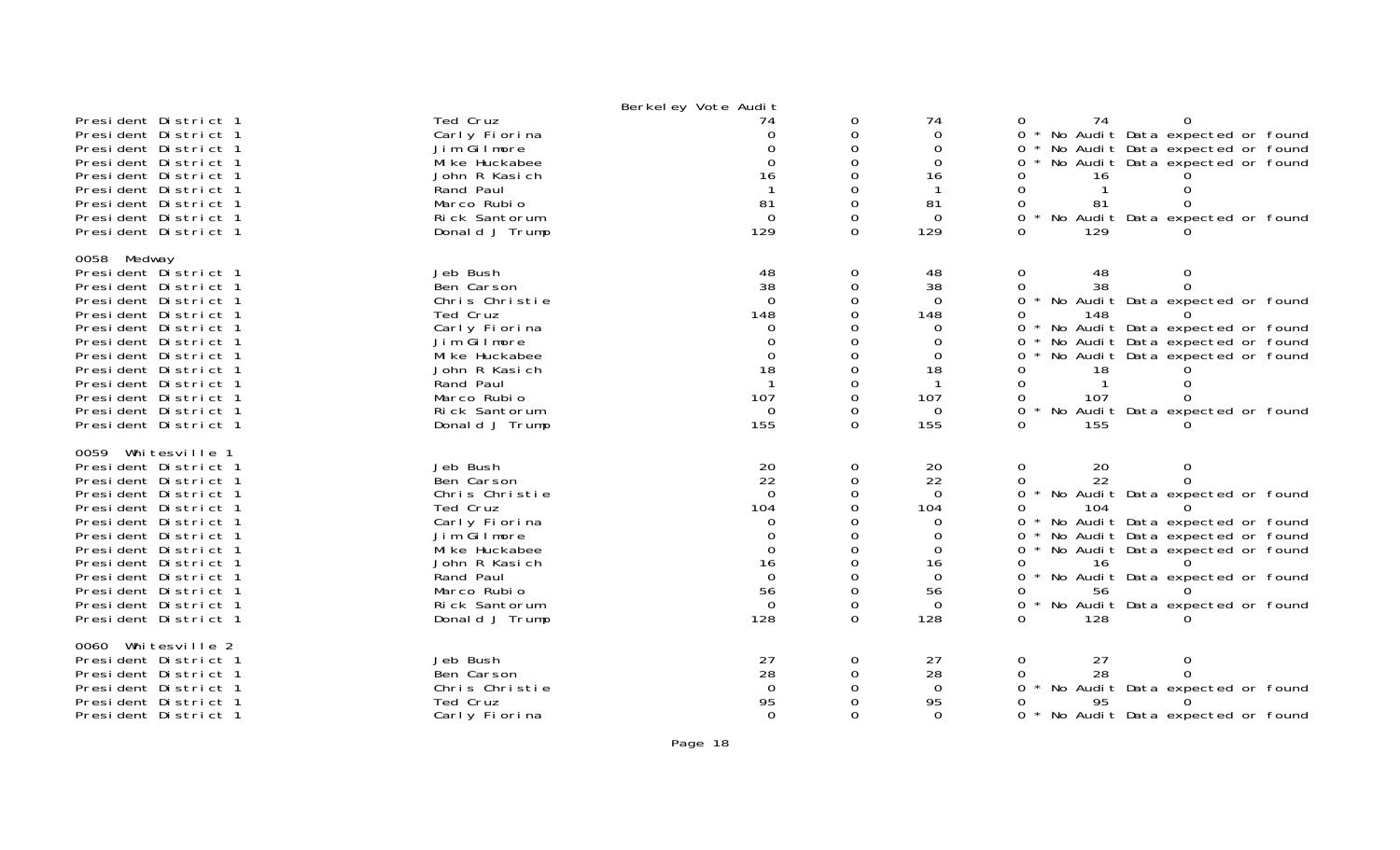| President District 1<br>President District 1<br>President District 1<br>President District 1<br>President District 1<br>President District 1<br>President District 1                                                                                                                                                 | Jim Gilmore<br>Mi ke Huckabee<br>John R Kasich<br>Rand Paul<br>Marco Rubio<br>Rick Santorum<br>Donald J Trump                                                                          | Berkel ey Vote Audit<br>$\Omega$<br>53<br>$\mathbf{1}$<br>126                                      | 0<br>$\Omega$<br>$\Omega$<br>0<br>$\Omega$<br>0<br>0                            | 0<br>$\Omega$<br>$\Omega$<br>53<br>126                                                                | No Audit Data expected or found<br>$0 *$<br>$\Omega$<br>No Audit Data expected or found<br>No Audit Data expected or found<br>0<br>0<br>53<br>$\mathbf{1}$<br>0<br>$\Omega$<br>126<br>0                                                                                                                                                     |
|----------------------------------------------------------------------------------------------------------------------------------------------------------------------------------------------------------------------------------------------------------------------------------------------------------------------|----------------------------------------------------------------------------------------------------------------------------------------------------------------------------------------|----------------------------------------------------------------------------------------------------|---------------------------------------------------------------------------------|-------------------------------------------------------------------------------------------------------|---------------------------------------------------------------------------------------------------------------------------------------------------------------------------------------------------------------------------------------------------------------------------------------------------------------------------------------------|
| 0061 Daniel Island 3<br>President District 1<br>President District 1<br>President District 1<br>President District 1<br>President District 1<br>President District 1<br>President District 1<br>President District 1<br>President District 1<br>President District 1<br>President District 1<br>President District 1 | Jeb Bush<br>Ben Carson<br>Chris Christie<br>Ted Cruz<br>Carly Fiorina<br>Jim Gilmore<br>Mi ke Huckabee<br>John R Kasich<br>Rand Paul<br>Marco Rubio<br>Rick Santorum<br>Donald J Trump | 66<br>18<br>$\mathbf 0$<br>53<br>$\Omega$<br>$\Omega$<br>0<br>77<br>$\Omega$<br>148<br>0<br>87     | 0<br>$\Omega$<br>$\Omega$<br>0<br>O<br>0<br>$\Omega$<br>$\Omega$<br>0<br>0<br>0 | 66<br>18<br>$\Omega$<br>53<br>0<br>$\Omega$<br>$\Omega$<br>77<br>$\Omega$<br>148<br>$\mathbf 0$<br>87 | 0<br>0<br>66<br>$\Omega$<br>18<br>0<br>0<br>No Audit Data expected or found<br>0<br>53<br>0<br>No Audit Data expected or found<br>No Audit Data expected or found<br>0<br>$0 *$<br>No Audit Data expected or found<br>77<br>0<br>$\Omega$<br>No Audit Data expected or found<br>0<br>148<br>No Audit Data expected or found<br>0<br>87<br>0 |
| 0062 Daniel Island 4<br>President District 1<br>President District 1<br>President District 1<br>President District 1<br>President District 1<br>President District 1<br>President District 1<br>President District 1<br>President District 1<br>President District 1<br>President District 1<br>President District 1 | Jeb Bush<br>Ben Carson<br>Chris Christie<br>Ted Cruz<br>Carly Fiorina<br>Jim Gilmore<br>Mi ke Huckabee<br>John R Kasich<br>Rand Paul<br>Marco Rubio<br>Rick Santorum<br>Donald J Trump | 93<br>22<br>$\Omega$<br>58<br>$\Omega$<br>$\mathbf 0$<br>115<br>$\Omega$<br>206<br>$\Omega$<br>147 | 0<br>0<br>$\Omega$<br>0<br>$\Omega$<br>0<br>$\Omega$<br>0<br>0<br>0<br>0        | 93<br>22<br>$\mathbf 0$<br>58<br>$\Omega$<br>$\Omega$<br>115<br>$\Omega$<br>206<br>0<br>147           | $\mathbf 0$<br>93<br>$\Omega$<br>22<br>0<br>0<br>No Audit Data expected or found<br>0<br>0<br>58<br>0<br>No Audit Data expected or found<br>0<br>$\Omega$<br>No Audit Data expected or found<br>115<br>0<br>No Audit Data expected or found<br>0<br>0<br>206<br>$\Omega$<br>No Audit Data expected or found<br>147<br>0                     |
| 0063 The Village<br>President District 1<br>President District 1<br>President District 1<br>President District 1<br>President District 1<br>President District 1<br>President District 1                                                                                                                             | Jeb Bush<br>Ben Carson<br>Chris Christie<br>Ted Cruz<br>Carly Fiorina<br>Jim Gilmore<br>Mi ke Huckabee                                                                                 | 25<br>44<br>$\Omega$<br>113<br>0<br>$\Omega$                                                       | 0<br>0<br>$\Omega$<br>0                                                         | 25<br>44<br>$\Omega$<br>113<br>$\Omega$<br>$\Omega$<br>$\Omega$                                       | $\mathbf 0$<br>25<br>0<br>44<br>0<br>$\Omega$<br>No Audit Data expected or found<br>$\Omega$<br>113<br>0<br>No Audit Data expected or found<br>0<br>No Audit Data expected or found<br>0<br>∩ *<br>No Audit Data expected or found                                                                                                          |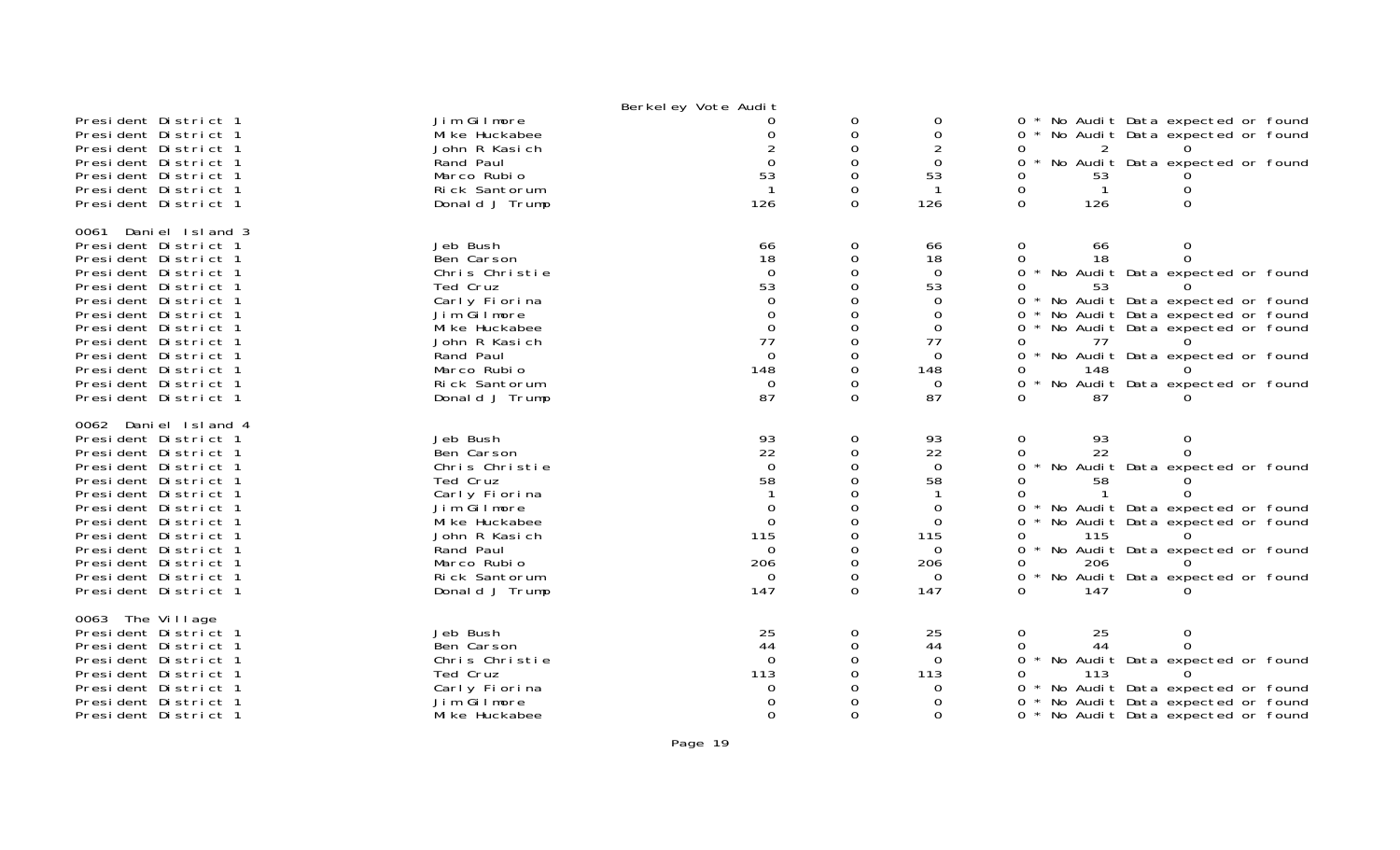|                      |                | Berkel ey Vote Audit |          |          |                                                        |
|----------------------|----------------|----------------------|----------|----------|--------------------------------------------------------|
| President District 1 | John R Kasich  | 37                   | 0        | 37       | 37<br>0                                                |
| President District 1 | Rand Paul      | $\Omega$             | $\Omega$ | $\Omega$ | No Audit Data expected or found<br>$\Omega$<br>$\star$ |
| President District 1 | Marco Rubio    | 157                  | 0        | 157      | 157<br>0                                               |
| President District 1 | Rick Santorum  | $\Omega$             | 0        | $\Omega$ | No Audit Data expected or found<br>0<br>$\star$        |
| President District 1 | Donald J Trump | 150                  | $\Omega$ | 150      | 150                                                    |
| President District 6 | Jeb Bush       |                      | ∩        |          | $\Omega$                                               |
| President District 6 | Ben Carson     |                      | $\Omega$ | 3        | $\Omega$                                               |
| President District 6 | Chris Christie | $\Omega$             |          | $\Omega$ | $\star$<br>No Audit Data expected or found<br>$\Omega$ |
| President District 6 | Ted Cruz       | 15                   | $\Omega$ | 15       | 15<br>0                                                |
| President District 6 | Carly Fiorina  | $\Omega$             | 0        | $\Omega$ | No Audit Data expected or found<br>0<br>$\star$        |
| President District 6 | Jim Gilmore    |                      | $\Omega$ | $\Omega$ | No Audit Data expected or found<br>0                   |
| President District 6 | Mi ke Huckabee | $\Omega$             | $\Omega$ | $\Omega$ | No Audit Data expected or found<br>0                   |
| President District 6 | John R Kasich  | 10                   | 0        | 10       | 10<br>$\Omega$                                         |
| President District 6 | Rand Paul      | $\Omega$             | $\Omega$ | $\Omega$ | No Audit Data expected or found<br>0                   |
| President District 6 | Marco Rubio    | 20                   | $\Omega$ | 20       | 20<br>0                                                |
| President District 6 | Rick Santorum  | $\Omega$             | $\Omega$ | $\Omega$ | No Audit Data expected or found<br>$\Omega$            |
| President District 6 | Donald J Trump | 25                   | $\Omega$ | 25       | 0<br>25                                                |
|                      |                |                      |          |          |                                                        |
| 0064 Yellow House    |                |                      |          |          |                                                        |
| President District 1 | Jeb Bush       | 21                   | 0        | 21       | 0<br>21                                                |
| President District 1 | Ben Carson     | 21                   | $\Omega$ | 21       | $\Omega$<br>21                                         |
| President District 1 | Chris Christie | $\mathbf{1}$         | $\Omega$ | -1       | $\Omega$                                               |
| President District 1 | Ted Cruz       | 57                   |          | 57       | 57                                                     |
| President District 1 | Carly Fiorina  | $\Omega$             | $\Omega$ | $\Omega$ | No Audit Data expected or found<br>0                   |
| President District 1 | Jim Gilmore    | $\Omega$             | 0        | $\Omega$ | No Audit Data expected or found<br>0                   |
| President District 1 | Mi ke Huckabee | $\Omega$             |          | 0        | No Audit Data expected or found<br>0                   |
| President District 1 | John R Kasich  | 26                   | $\Omega$ | 26       | $\Omega$<br>26                                         |
| President District 1 | Rand Paul      | $\Omega$             | $\Omega$ | $\Omega$ | No Audit Data expected or found<br>$\Omega$            |
| President District 1 | Marco Rubio    | 105                  |          | 105      | $\Omega$<br>105                                        |
| President District 1 | Rick Santorum  | $\Omega$             |          | $\Omega$ | $\star$<br>No Audit Data expected or found<br>0        |
| President District 1 | Donald J Trump | 88                   | $\Omega$ | 88       | 88                                                     |
| President District 6 | Jeb Bush       |                      |          |          |                                                        |
| President District 6 | Ben Carson     |                      | $\Omega$ |          | 0                                                      |
| President District 6 | Chris Christie |                      | $\Omega$ | $\Omega$ | No Audit Data expected or found<br>$\Omega$            |
| President District 6 | Ted Cruz       |                      |          |          | O                                                      |
| President District 6 | Carly Fiorina  |                      | $\Omega$ |          | No Audit Data expected or found<br>0                   |
| President District 6 | Jim Gilmore    |                      | $\Omega$ | $\Omega$ | No Audit Data expected or found<br>0                   |
| President District 6 | Mi ke Huckabee |                      | 0        | 0        | No Audit Data expected or found<br>$0 *$               |
| President District 6 | John R Kasich  |                      | $\Omega$ | 3        | $\Omega$                                               |
| President District 6 | Rand Paul      | $\Omega$             | $\Omega$ | $\Omega$ | No Audit Data expected or found<br>0                   |
| President District 6 | Marco Rubio    | 11                   | 0        | 11       | -11<br>Ω                                               |
| President District 6 | Rick Santorum  | $\Omega$             |          | $\Omega$ | No Audit Data expected or found<br>0                   |
| President District 6 | Donald J Trump | 15                   | $\Omega$ | 15       | 15<br>$\Omega$                                         |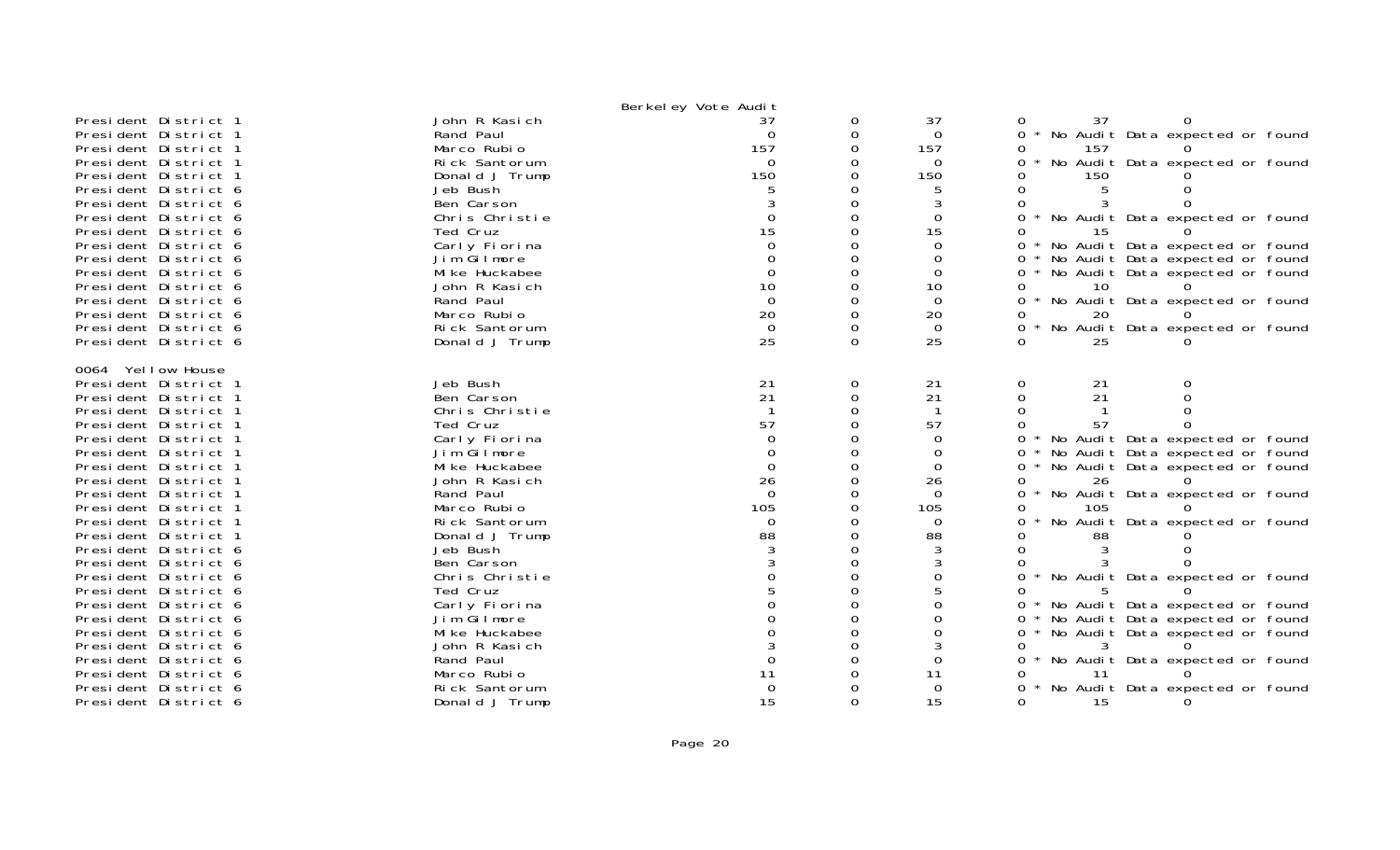| 0065 Cane Bay        | - - · · · · <i>- 」</i> |                                         |          |                |                                                 |
|----------------------|------------------------|-----------------------------------------|----------|----------------|-------------------------------------------------|
| President District 1 | Jeb Bush               | 80                                      | 0        | 80             | 80<br>0<br>0                                    |
| President District 1 | Ben Carson             | 70                                      | $\Omega$ | 70             | $\Omega$<br>70<br>$\Omega$                      |
| President District 1 | Chris Christie         | 2                                       | 0        | 2              |                                                 |
| President District 1 | Ted Cruz               | 204                                     |          | 204            | 204                                             |
| President District 1 | Carly Fiorina          | $\Omega$                                |          | 0              | No Audit Data expected or found                 |
| President District 1 | Jim Gilmore            | $\Omega$                                | 0        | $\Omega$       | No Audit Data expected or found<br>0            |
| President District 1 | Mi ke Huckabee         | $\overline{0}$                          | 0        | $\overline{0}$ | No Audit Data expected or found<br>0            |
| President District 1 | John R Kasich          | 107                                     | 0        | 107            | 107<br>0                                        |
| President District 1 | Rand Paul              | $\Omega$                                | 0        | $\Omega$       | No Audit Data expected or found<br>0            |
| President District 1 | Marco Rubio            | 329                                     | 0        | 329            | 329                                             |
| President District 1 | Rick Santorum          | $\Omega$                                |          | $\Omega$       | $\star$<br>No Audit Data expected or found<br>0 |
| President District 1 | Donald J Trump         | 391                                     | $\Omega$ | 391            | 391                                             |
|                      |                        |                                         |          |                |                                                 |
| 0066 Discovery       |                        |                                         |          |                |                                                 |
| President District 1 | Jeb Bush               | 17                                      | 0        | 17             | 17<br>$\mathbf{O}$                              |
| President District 1 | Ben Carson             | 18                                      | 0        | 18             | 18<br>0                                         |
| President District 1 | Chris Christie         | $\Omega$                                | 0        | $\overline{0}$ | * No Audit Data expected or found<br>$\Omega$   |
| President District 1 | Ted Cruz               | 78                                      | 0        | 78             | 78                                              |
| President District 1 | Carly Fiorina          | $\Omega$                                |          | 0              | No Audit Data expected or found<br>0            |
| President District 1 | Jim Gilmore            |                                         |          | $\Omega$       | No Audit Data expected or found<br>0            |
| President District 1 | Mi ke Huckabee         | $\Omega$                                | 0        | 0              | No Audit Data expected or found                 |
| President District 1 | John R Kasich          | 8                                       | 0        | 8              | 8<br>0                                          |
| President District 1 | Rand Paul              | $\Omega$                                |          | $\Omega$       | No Audit Data expected or found<br>$\Omega$     |
| President District 1 | Marco Rubio            | 46                                      | $\Omega$ | 46             | 46                                              |
| President District 1 | Rick Santorum          | $\Omega$                                | $\Omega$ | $\Omega$       | No Audit Data expected or found<br>$\Omega$     |
| President District 1 | Donald J Trump         | 90                                      | $\Omega$ | 90             | 90                                              |
| 0067 Fox Bank        |                        |                                         |          |                |                                                 |
| President District 1 | Jeb Bush               |                                         | 0        | 31             | $\mathsf{O}\xspace$<br>0<br>31                  |
| President District 1 | Ben Carson             | $\begin{array}{c} 31 \\ 32 \end{array}$ | 0        | 32             | 32<br>0<br>0                                    |
| President District 1 | Chris Christie         | $\overline{0}$                          | $\Omega$ | $\overline{0}$ | No Audit Data expected or found<br>0            |
| President District 1 | Ted Cruz               | 81                                      |          | 81             | 81                                              |
| President District 1 | Carly Fiorina          | $\Omega$                                |          | $\Omega$       | No Audit Data expected or found                 |
| President District 1 | Jim Gilmore            | $\Omega$                                | $\Omega$ | $\Omega$       | No Audit Data expected or found<br>0            |
| President District 1 | Mi ke Huckabee         | 0                                       | 0        | $\overline{0}$ | No Audit Data expected or found<br>0            |
| President District 1 | John R Kasich          | 18                                      |          | 18             | 18<br>0                                         |
| President District 1 | Rand Paul              | $\Omega$                                | 0        | $\Omega$       | No Audit Data expected or found<br>0            |
| President District 1 | Marco Rubio            | 99                                      | $\Omega$ | 99             | 99                                              |
| President District 1 | Rick Santorum          | $\Omega$                                | 0        | $\Omega$       | No Audit Data expected or found                 |
| President District 1 | Donald J Trump         | 108                                     | $\Omega$ | 108            | $\Omega$<br>108                                 |
|                      |                        |                                         |          |                |                                                 |
| Hanahan 5<br>0068    |                        |                                         |          |                |                                                 |
| President District 1 | Jeb Bush               | 38                                      | 0        | 38             | 0<br>$\mathbf 0$<br>38                          |
|                      |                        |                                         |          |                |                                                 |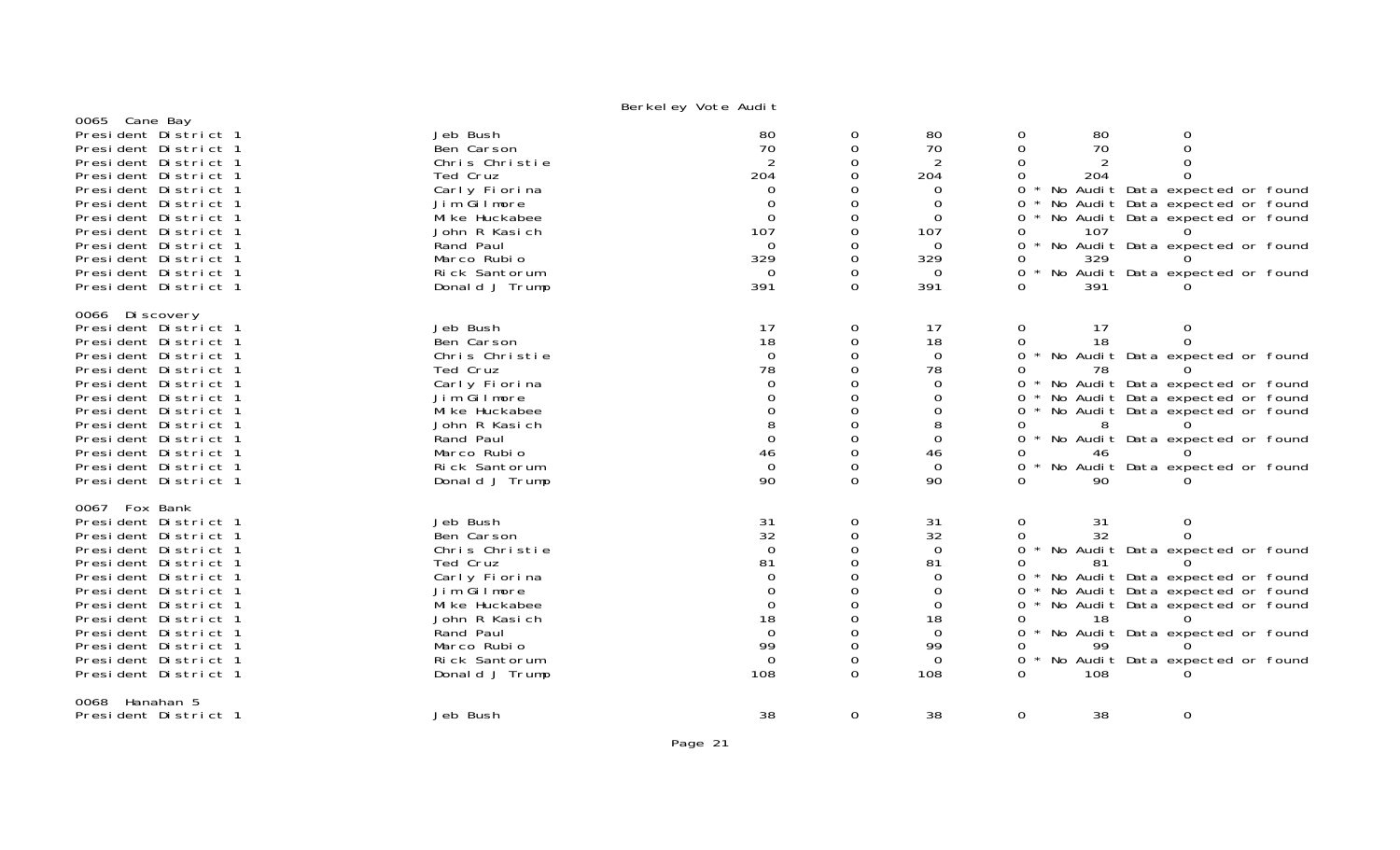|                                                                                                                                        |                                                                            | Berkel ey Vote Audit                              |                           |                                                            |                                                                                                                                         |
|----------------------------------------------------------------------------------------------------------------------------------------|----------------------------------------------------------------------------|---------------------------------------------------|---------------------------|------------------------------------------------------------|-----------------------------------------------------------------------------------------------------------------------------------------|
| President District 1<br>President District 1<br>President District 1<br>President District 1                                           | Ben Carson<br>Chris Christie<br>Ted Cruz<br>Carly Fiorina                  | 19<br>$\Omega$<br>71                              | 0<br>0<br>0               | 19<br>$\Omega$<br>71                                       | 19<br>0<br>No Audit Data expected or found<br>$\Omega$<br>71                                                                            |
| President District 1<br>President District 1<br>President District 1<br>President District 1<br>President District 1                   | Jim Gilmore<br>Mi ke Huckabee<br>John R Kasich<br>Rand Paul<br>Marco Rubio | $\Omega$<br>22<br>116                             |                           | $\Omega$<br>$\Omega$<br>22<br>116                          | No Audit Data expected or found<br>0<br>No Audit Data expected or found<br>22<br>116                                                    |
| President District 1<br>President District 1<br>President District 6<br>President District 6                                           | Rick Santorum<br>Donald J Trump<br>Jeb Bush<br>Ben Carson                  | $\Omega$<br>152<br>8<br>0                         |                           | 0<br>152<br>8<br>0                                         | No Audit Data expected or found<br>152<br>8<br>No Audit Data expected or found                                                          |
| President District 6<br>President District 6<br>President District 6                                                                   | Chris Christie<br>Ted Cruz<br>Carly Fiorina                                | $\Omega$<br>10                                    |                           | $\Omega$<br>10<br>$\Omega$                                 | No Audit Data expected or found<br>0<br>0<br>10<br>* No Audit Data expected or found<br>0                                               |
| President District 6<br>President District 6<br>President District 6<br>President District 6                                           | Jim Gilmore<br>Mi ke Huckabee<br>John R Kasich<br>Rand Paul                |                                                   |                           | 0<br>0                                                     | No Audit Data expected or found<br>0<br>No Audit Data expected or found<br>3<br>0<br>No Audit Data expected or found<br>0               |
| President District 6<br>President District 6<br>President District 6                                                                   | Marco Rubio<br>Rick Santorum<br>Donald J Trump                             | $\Omega$<br>15                                    | $\Omega$                  | $\Omega$<br>15                                             | No Audit Data expected or found<br>$\Omega$<br>15                                                                                       |
| 0069 Moul trie<br>President District 6<br>President District 6<br>President District 6<br>President District 6<br>President District 6 | Jeb Bush<br>Ben Carson<br>Chris Christie<br>Ted Cruz<br>Carly Fiorina      | 2<br>$\overline{2}$<br>$\Omega$<br>14<br>$\Omega$ | 0<br>$\Omega$             | $\overline{a}$<br>$\overline{2}$<br>$\mathbf 0$<br>14<br>0 | $\overline{2}$<br>0<br>0<br>$\overline{2}$<br>0<br>No Audit Data expected or found<br>$\Omega$<br>14<br>No Audit Data expected or found |
| President District 6<br>President District 6<br>President District 6<br>President District 6<br>President District 6                   | Jim Gilmore<br>Mi ke Huckabee<br>John R Kasich<br>Rand Paul<br>Marco Rubio |                                                   |                           | 0<br>0                                                     | No Audit Data expected or found<br>0<br>No Audit Data expected or found<br>$\Omega$<br>* No Audit Data expected or found<br>0<br>0      |
| President District 6<br>President District 6<br>0070 0ld 52                                                                            | Rick Santorum<br>Donald J Trump                                            | $\Omega$<br>15                                    | $\Omega$                  | 0<br>15                                                    | No Audit Data expected or found<br>0<br>15                                                                                              |
| President District 1<br>President District 1<br>President District 1<br>President District 1<br>President District 1                   | Jeb Bush<br>Ben Carson<br>Chris Christie<br>Ted Cruz<br>Carly Fiorina      | 19<br>20<br>46<br>$\Omega$                        | 0<br>$\Omega$<br>$\Omega$ | 19<br>20<br>46<br>$\Omega$                                 | 0<br>19<br>0<br>20<br>$\Omega$<br>0<br>No Audit Data expected or found                                                                  |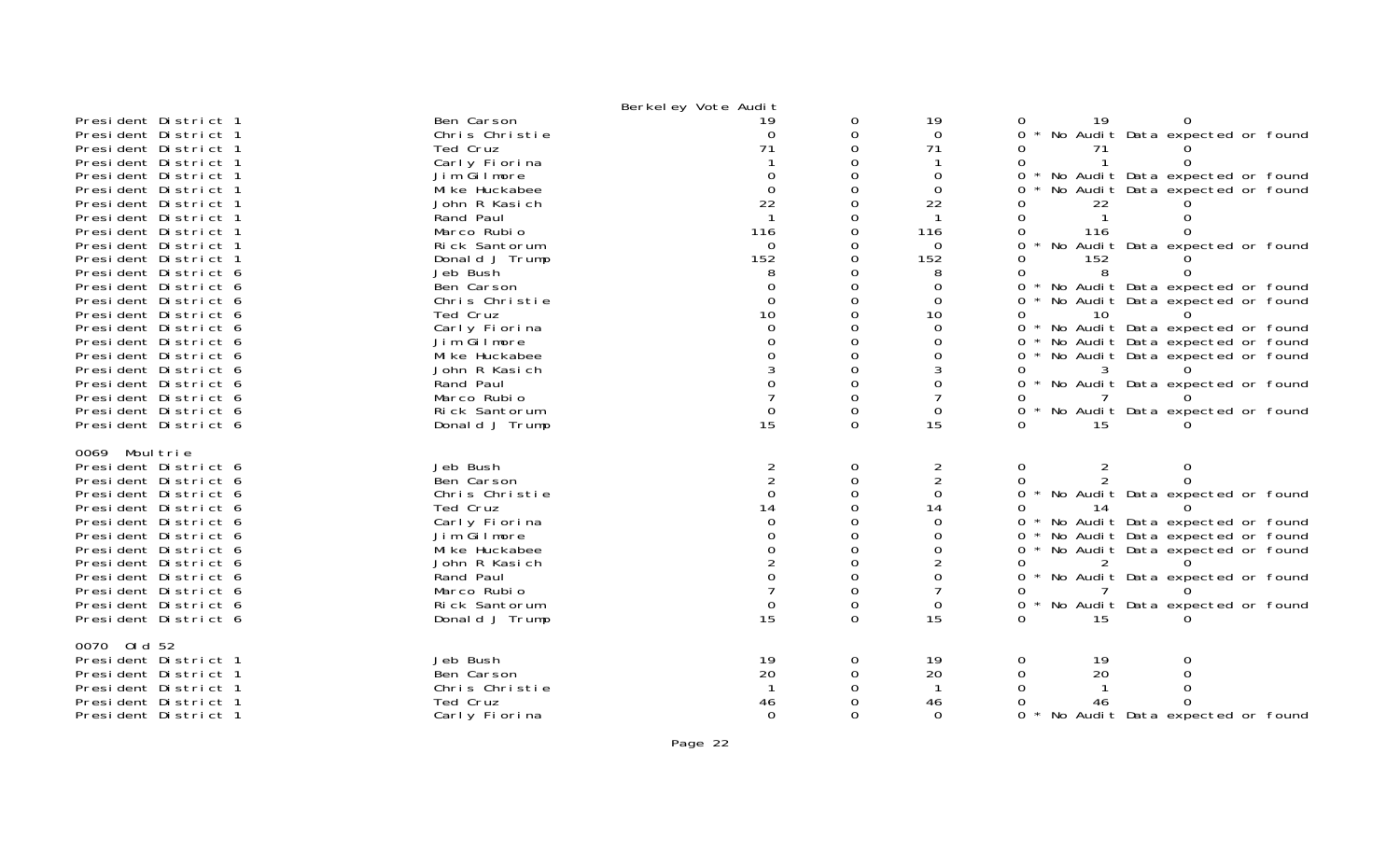|                                                                                                                                                                                                                                                                                                                    |                                                                                                                                                                                        | Berkel ey Vote Audit                                                                                           |                                                                                                                         |                                                                                                   |                                                                                                                                                                                                                                                                                                                                                          |
|--------------------------------------------------------------------------------------------------------------------------------------------------------------------------------------------------------------------------------------------------------------------------------------------------------------------|----------------------------------------------------------------------------------------------------------------------------------------------------------------------------------------|----------------------------------------------------------------------------------------------------------------|-------------------------------------------------------------------------------------------------------------------------|---------------------------------------------------------------------------------------------------|----------------------------------------------------------------------------------------------------------------------------------------------------------------------------------------------------------------------------------------------------------------------------------------------------------------------------------------------------------|
| President District 1<br>President District 1<br>President District 1<br>President District 1<br>President District 1<br>President District 1<br>President District 1                                                                                                                                               | Jim Gilmore<br>Mi ke Huckabee<br>John R Kasich<br>Rand Paul<br>Marco Rubio<br>Rick Santorum<br>Donald J Trump                                                                          | ∩<br>$\Omega$<br>47<br>$\Omega$<br>88                                                                          | 0<br>0<br>$\Omega$<br>0<br>$\Omega$<br>$\Omega$<br>$\Omega$                                                             | 0<br>$\Omega$<br>8<br>$\Omega$<br>47<br>$\Omega$<br>88                                            | No Audit Data expected or found<br>$0 *$<br>* No Audit Data expected or found<br>0<br>0<br>8<br>No Audit Data expected or found<br>0<br>$\star$<br>$\Omega$<br>47<br>$\star$<br>No Audit Data expected or found<br>0<br>88<br>0                                                                                                                          |
|                                                                                                                                                                                                                                                                                                                    |                                                                                                                                                                                        |                                                                                                                |                                                                                                                         |                                                                                                   |                                                                                                                                                                                                                                                                                                                                                          |
| 0071 Royle<br>President District 1<br>President District 1<br>President District 1<br>President District 1<br>President District 1<br>President District 1<br>President District 1<br>President District 1<br>President District 1<br>President District 1<br>President District 1<br>President District 1         | Jeb Bush<br>Ben Carson<br>Chris Christie<br>Ted Cruz<br>Carly Fiorina<br>Jim Gilmore<br>Mi ke Huckabee<br>John R Kasich<br>Rand Paul<br>Marco Rubio<br>Rick Santorum<br>Donald J Trump | 34<br>25<br>$\Omega$<br>66<br>$\Omega$<br>$\Omega$<br>$\Omega$<br>6<br>$\mathbf{0}$<br>64<br>$\Omega$<br>90    | 0<br>0<br>$\Omega$<br>$\Omega$<br>$\Omega$<br>$\Omega$<br>0<br>$\Omega$<br>$\Omega$<br>$\Omega$<br>$\Omega$<br>$\Omega$ | 34<br>25<br>$\Omega$<br>66<br>$\Omega$<br>$\Omega$<br>0<br>6<br>$\Omega$<br>64<br>$\Omega$<br>90  | 0<br>34<br>0<br>25<br>$\Omega$<br>0<br>No Audit Data expected or found<br>$\Omega$<br>$\Omega$<br>66<br>No Audit Data expected or found<br>0<br>No Audit Data expected or found<br>0<br>0<br>No Audit Data expected or found<br>0<br>6<br>No Audit Data expected or found<br>0<br>0<br>64<br>No Audit Data expected or found<br>0<br>90<br>$\Omega$      |
| 0072 Seventy Eight<br>President District 1<br>President District 1<br>President District 1<br>President District 1<br>President District 1<br>President District 1<br>President District 1<br>President District 1<br>President District 1<br>President District 1<br>President District 1<br>President District 1 | Jeb Bush<br>Ben Carson<br>Chris Christie<br>Ted Cruz<br>Carly Fiorina<br>Jim Gilmore<br>Mi ke Huckabee<br>John R Kasich<br>Rand Paul<br>Marco Rubio<br>Rick Santorum<br>Donald J Trump | 18<br>16<br>$\Omega$<br>64<br>$\Omega$<br>$\Omega$<br>$\mathbf 0$<br>16<br>$\mathbf 0$<br>63<br>$\Omega$<br>78 | 0<br>0<br>$\Omega$<br>$\Omega$<br>$\Omega$<br>$\Omega$<br>0<br>$\Omega$<br>$\Omega$<br>$\Omega$<br>0<br>$\Omega$        | 18<br>16<br>$\Omega$<br>64<br>$\Omega$<br>$\Omega$<br>0<br>16<br>$\Omega$<br>63<br>$\Omega$<br>78 | 0<br>18<br>0<br>$\Omega$<br>16<br>∩<br>0<br>No Audit Data expected or found<br>64<br>$\Omega$<br>No Audit Data expected or found<br>$\Omega$<br>No Audit Data expected or found<br>0<br>No Audit Data expected or found<br>0<br>0<br>16<br>No Audit Data expected or found<br>0<br>O<br>63<br>0<br>$\star$<br>No Audit Data expected or found<br>78<br>∩ |
| 0073 Stone Lake<br>President District 1<br>President District 1<br>President District 1<br>President District 1<br>President District 1<br>President District 1<br>President District 1                                                                                                                            | Jeb Bush<br>Ben Carson<br>Chris Christie<br>Ted Cruz<br>Carly Fiorina<br>Jim Gilmore<br>Mi ke Huckabee                                                                                 | 42<br>32<br>110<br>0<br>$\mathcal{P}$                                                                          | 0<br>0<br>$\Omega$<br>$\Omega$<br>$\Omega$                                                                              | 42<br>32<br>110<br>$\Omega$<br>$\mathcal{P}$                                                      | 0<br>42<br>0<br>32<br>$\mathbf 0$<br>0<br>$\Omega$<br>∩<br>110<br>0<br>∩<br>No Audit Data expected or found<br>∩<br>$\overline{2}$<br>$\Omega$<br>$\Omega$                                                                                                                                                                                               |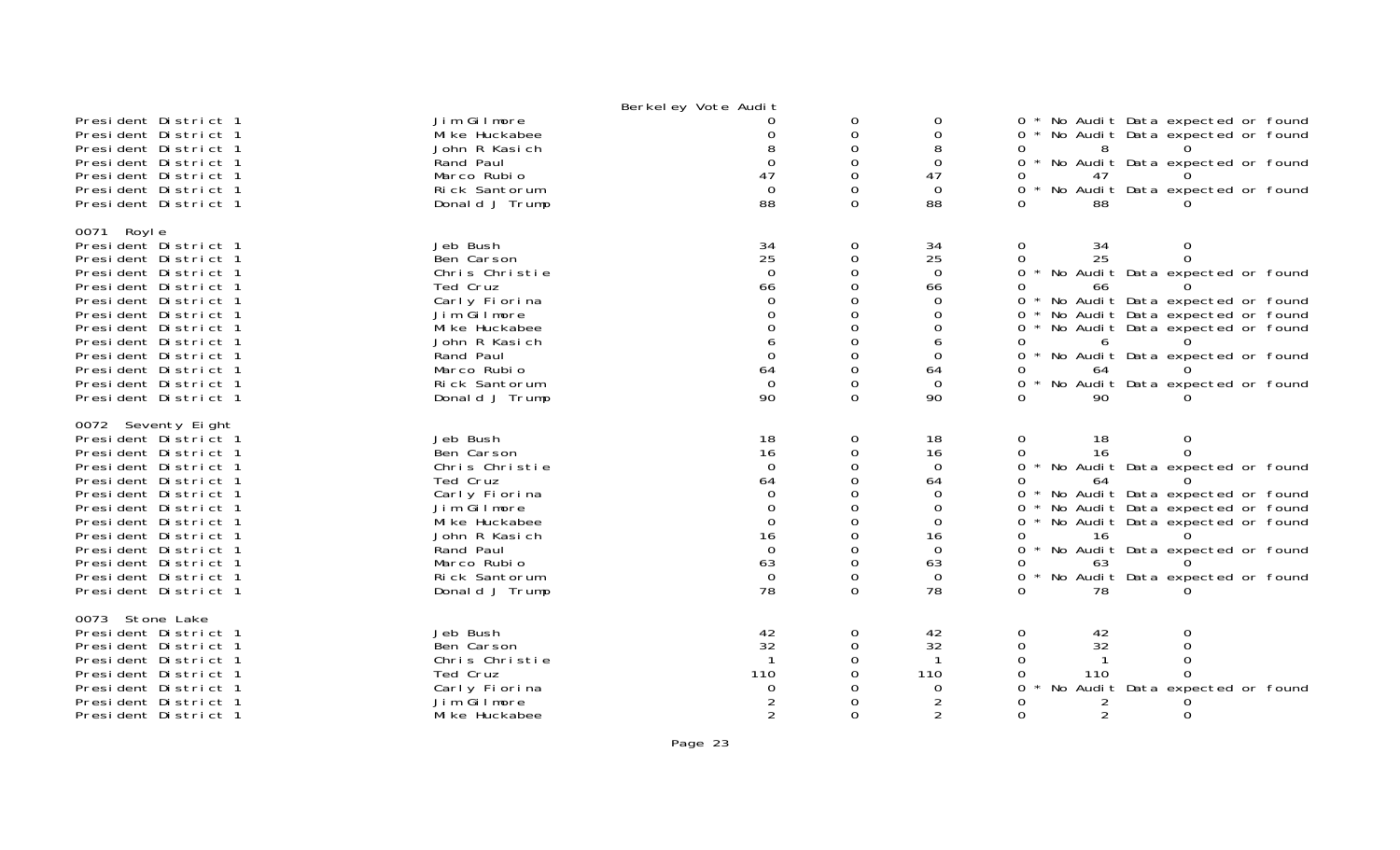|                                              |                        | Berkel ey Vote Audit |          |          |              |          |                                   |
|----------------------------------------------|------------------------|----------------------|----------|----------|--------------|----------|-----------------------------------|
| President District 1                         | John R Kasich          | 19                   | 0        | 19       | 0            | 19       | 0                                 |
| President District 1                         | Rand Paul              |                      | $\Omega$ |          | $\Omega$     |          | $\mathbf 0$                       |
| President District 1                         | Marco Rubio            | 93                   | $\Omega$ | 93       | $\Omega$     | 93       | $\mathbf 0$                       |
| President District 1                         | Rick Santorum          |                      |          |          |              |          | $\Omega$                          |
| President District 1                         | Donald J Trump         | 86                   | $\Omega$ | 86       | $\Omega$     | 86       | $\Omega$                          |
|                                              |                        |                      |          |          |              |          |                                   |
| 0074 Stratford 5                             |                        |                      |          |          |              |          |                                   |
| President District 1                         | Jeb Bush               | 21                   | 0        | 21       | 0            | 21       | 0                                 |
| President District 1                         | Ben Carson             | 8                    | $\Omega$ | 8        | $\Omega$     |          | $\Omega$                          |
| President District 1                         | Chris Christie         | $\Omega$             | $\Omega$ | $\Omega$ | $\Omega$     |          | * No Audit Data expected or found |
| President District 1                         | Ted Cruz               | 43                   | $\Omega$ | 43       | 0            | 43       |                                   |
| President District 1                         | Carly Fiorina          |                      |          | $\Omega$ | $\Omega$     |          | * No Audit Data expected or found |
| President District 1                         | Jim Gilmore            | $\Omega$             | $\Omega$ | 0        | 0            |          | No Audit Data expected or found   |
| President District 1                         | Mi ke Huckabee         | $\Omega$             |          | $\Omega$ |              |          | No Audit Data expected or found   |
| President District 1                         | John R Kasich          | 11                   |          | 11       |              | 11       |                                   |
| President District 1                         | Rand Paul              |                      |          |          |              |          |                                   |
| President District 1                         | Marco Rubio            | 38                   | 0        | 38       |              | 38       |                                   |
| President District 1                         | Rick Santorum          | $\Omega$             |          | $\Omega$ |              |          | No Audit Data expected or found   |
| President District 1                         | Donald J Trump         | 81                   | $\Omega$ | 81       |              | 81       |                                   |
|                                              |                        |                      |          |          |              |          |                                   |
| 0075 Westview 4                              |                        |                      |          |          |              |          |                                   |
| President District 1                         | Jeb Bush<br>Ben Carson | 34<br>27             | 0        | 34<br>27 | 0            | 34<br>27 |                                   |
| President District 1<br>President District 1 | Chris Christie         |                      | 0<br>0   |          | 0            |          |                                   |
|                                              | Ted Cruz               | 119                  |          | 119      |              | 119      |                                   |
| President District 1                         | Carly Fiorina          | $\Omega$             |          | $\Omega$ | 0            |          | * No Audit Data expected or found |
| President District 1<br>President District 1 | Jim Gilmore            | $\Omega$             |          | $\Omega$ | $\Omega$     |          | No Audit Data expected or found   |
| President District 1                         | Mi ke Huckabee         | $\Omega$             |          | $\Omega$ | $\Omega$     |          | No Audit Data expected or found   |
| President District 1                         | John R Kasich          | 26                   | 0        | 26       | 0            | 26       |                                   |
| President District 1                         | Rand Paul              | $\Omega$             |          | $\Omega$ | 0            |          | * No Audit Data expected or found |
| President District 1                         | Marco Rubio            | 118                  | $\Omega$ | 118      | 0            | 118      |                                   |
| President District 1                         | Rick Santorum          | $\Omega$             | $\Omega$ | $\Omega$ | 0<br>$\star$ |          | No Audit Data expected or found   |
| President District 1                         | Donald J Trump         | 135                  | $\Omega$ | 135      |              | 135      |                                   |
|                                              |                        |                      |          |          |              |          |                                   |
| 0076 Foster Creek 1                          |                        |                      |          |          |              |          |                                   |
| President District 1                         | Jeb Bush               | 21                   | $\Omega$ | 21       | $\Omega$     | 21       | $\Omega$                          |
| President District 1                         | Ben Carson             | 14                   | $\Omega$ | 14       |              | 14       |                                   |
| President District 1                         | Chris Christie         | $\mathbf 0$          | $\Omega$ | $\Omega$ | $\Omega$     |          | * No Audit Data expected or found |
| President District 1                         | Ted Cruz               | 69                   |          | 69       |              | 69       |                                   |
| President District 1                         | Carly Fiorina          | $\Omega$             |          | $\Omega$ | 0            |          | No Audit Data expected or found   |
| President District 1                         | Jim Gilmore            |                      |          | $\Omega$ | 0            |          | No Audit Data expected or found   |
| President District 1                         | Mi ke Huckabee         |                      |          |          |              |          |                                   |
| President District 1                         | John R Kasich          | 22                   |          | 22       |              | 22       |                                   |
| President District 1                         | Rand Paul              | $\Omega$             | $\Omega$ | $\Omega$ | 0            |          | * No Audit Data expected or found |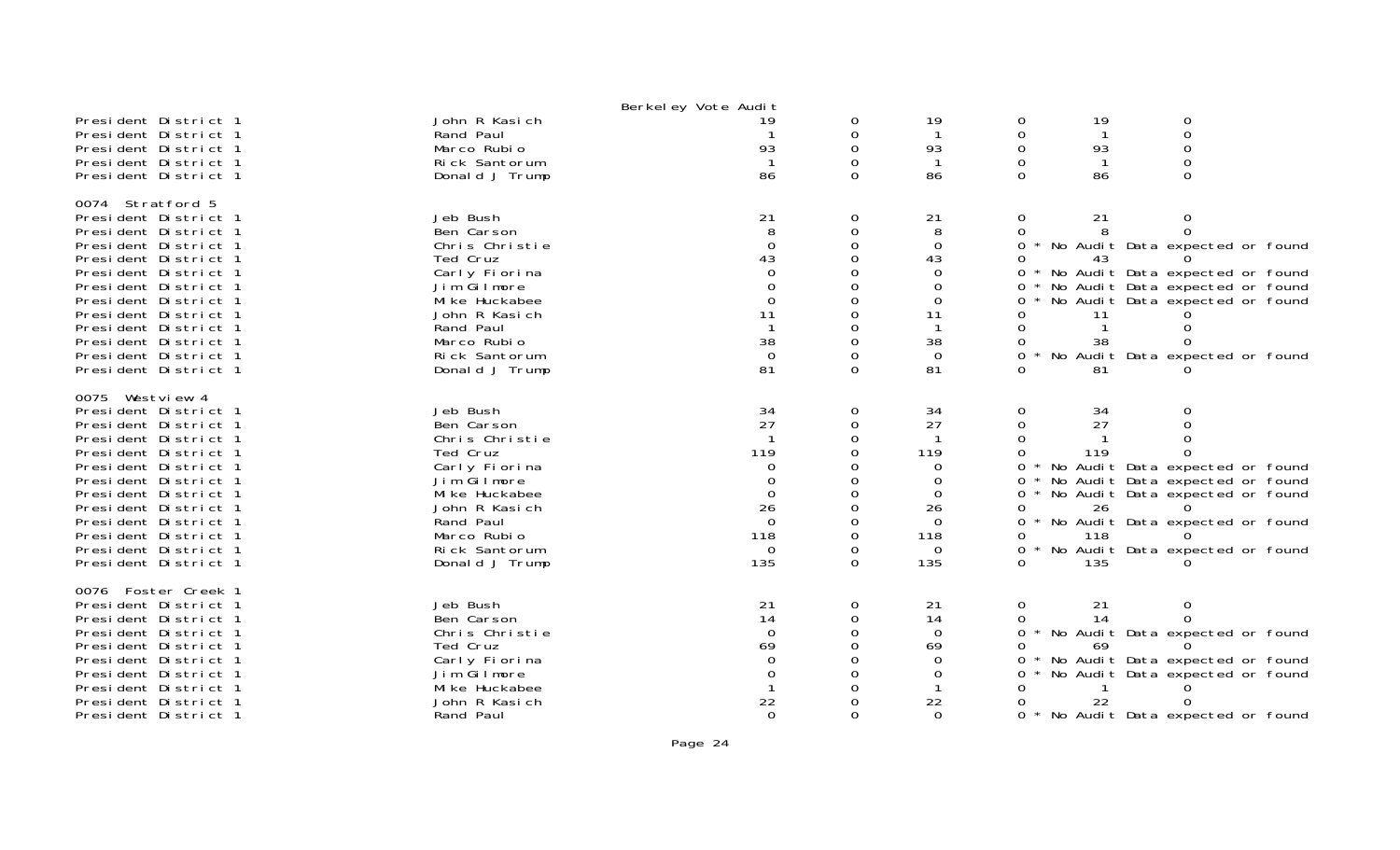|                                                                                                                                                                                                                                                                                                                     |                                                                                                                                                                                        | Berkel ey Vote Audit                                                                                          |                                                                                                           |                                                                                      |                                                                                                                                                                                                                                                                                                       |
|---------------------------------------------------------------------------------------------------------------------------------------------------------------------------------------------------------------------------------------------------------------------------------------------------------------------|----------------------------------------------------------------------------------------------------------------------------------------------------------------------------------------|---------------------------------------------------------------------------------------------------------------|-----------------------------------------------------------------------------------------------------------|--------------------------------------------------------------------------------------|-------------------------------------------------------------------------------------------------------------------------------------------------------------------------------------------------------------------------------------------------------------------------------------------------------|
| President District 1<br>President District 1<br>President District 1                                                                                                                                                                                                                                                | Marco Rubio<br>Rick Santorum<br>Donald J Trump                                                                                                                                         | 63<br>$\Omega$<br>80                                                                                          | 0<br>0<br>$\Omega$                                                                                        | 63<br>$\Omega$<br>80                                                                 | 63<br>No Audit Data expected or found<br>$\Omega$<br>80                                                                                                                                                                                                                                               |
| 0077 Foster Creek 2<br>President District 1<br>President District 1<br>President District 1<br>President District 1<br>President District 1<br>President District 1<br>President District 1<br>President District 1<br>President District 1<br>President District 1<br>President District 1<br>President District 1 | Jeb Bush<br>Ben Carson<br>Chris Christie<br>Ted Cruz<br>Carly Fiorina<br>Jim Gilmore<br>Mi ke Huckabee<br>John R Kasich<br>Rand Paul<br>Marco Rubio<br>Rick Santorum<br>Donald J Trump | 32<br>34<br>$\Omega$<br>103<br>0<br>$\Omega$<br>$\mathbf 0$<br>39<br>$\overline{2}$<br>151<br>$\Omega$<br>141 | 0<br>$\mathbf 0$<br>$\Omega$<br>$\Omega$<br>∩<br>$\Omega$<br>$\Omega$<br>$\Omega$<br>$\Omega$<br>$\Omega$ | 32<br>34<br>$\Omega$<br>103<br>0<br>0<br>$\Omega$<br>39<br>151<br>$\Omega$<br>141    | 32<br>$\Omega$<br>0<br>34<br>0<br>No Audit Data expected or found<br>0<br>103<br>No Audit Data expected or found<br>$\Omega$<br>$\star$<br>No Audit Data expected or found<br>0<br>No Audit Data expected or found<br>0<br>39<br>151<br>No Audit Data expected or found<br>0<br>141                   |
| 0078 Foster Creek 3<br>President District 1<br>President District 1<br>President District 1<br>President District 1<br>President District 1<br>President District 1<br>President District 1<br>President District 1<br>President District 1<br>President District 1<br>President District 1<br>President District 1 | Jeb Bush<br>Ben Carson<br>Chris Christie<br>Ted Cruz<br>Carly Fiorina<br>Jim Gilmore<br>Mi ke Huckabee<br>John R Kasich<br>Rand Paul<br>Marco Rubio<br>Rick Santorum<br>Donald J Trump | 40<br>20<br>$\Omega$<br>75<br>$\Omega$<br>$\mathbf 0$<br>$\Omega$<br>16<br>84<br>$\Omega$<br>103              | 0<br>$\mathbf 0$<br>$\Omega$<br>$\Omega$<br>$\Omega$<br>0<br>$\Omega$<br>0<br>$\Omega$                    | 40<br>20<br>$\Omega$<br>75<br>$\Omega$<br>0<br>0<br>16<br>84<br>$\Omega$<br>103      | 40<br>0<br>0<br>20<br>$\Omega$<br>No Audit Data expected or found<br>0<br>75<br>No Audit Data expected or found<br>No Audit Data expected or found<br>0<br>No Audit Data expected or found<br>0<br>16<br>0<br>84<br>No Audit Data expected or found<br>103                                            |
| 0079 Harbour Lake<br>President District 1<br>President District 1<br>President District 1<br>President District 1<br>President District 1<br>President District 1<br>President District 1<br>President District 1<br>President District 1<br>President District 1<br>President District 1                           | Jeb Bush<br>Ben Carson<br>Chris Christie<br>Ted Cruz<br>Carly Fiorina<br>Jim Gilmore<br>Mi ke Huckabee<br>John R Kasich<br>Rand Paul<br>Marco Rubio<br>Rick Santorum                   | 27<br>12<br>$\Omega$<br>26<br>$\Omega$<br>23<br>$\Omega$                                                      | 0<br>$\mathbf 0$<br>$\Omega$<br>0<br>$\Omega$                                                             | 27<br>12<br>$\overline{0}$<br>26<br>$\Omega$<br>$\Omega$<br>0<br>0<br>23<br>$\Omega$ | 27<br>0<br>12<br>0<br>No Audit Data expected or found<br>$\Omega$<br>26<br>No Audit Data expected or found<br>No Audit Data expected or found<br>0<br>No Audit Data expected or found<br>0<br>0<br>No Audit Data expected or found<br>$\Omega$<br>23<br>* No Audit Data expected or found<br>$\Omega$ |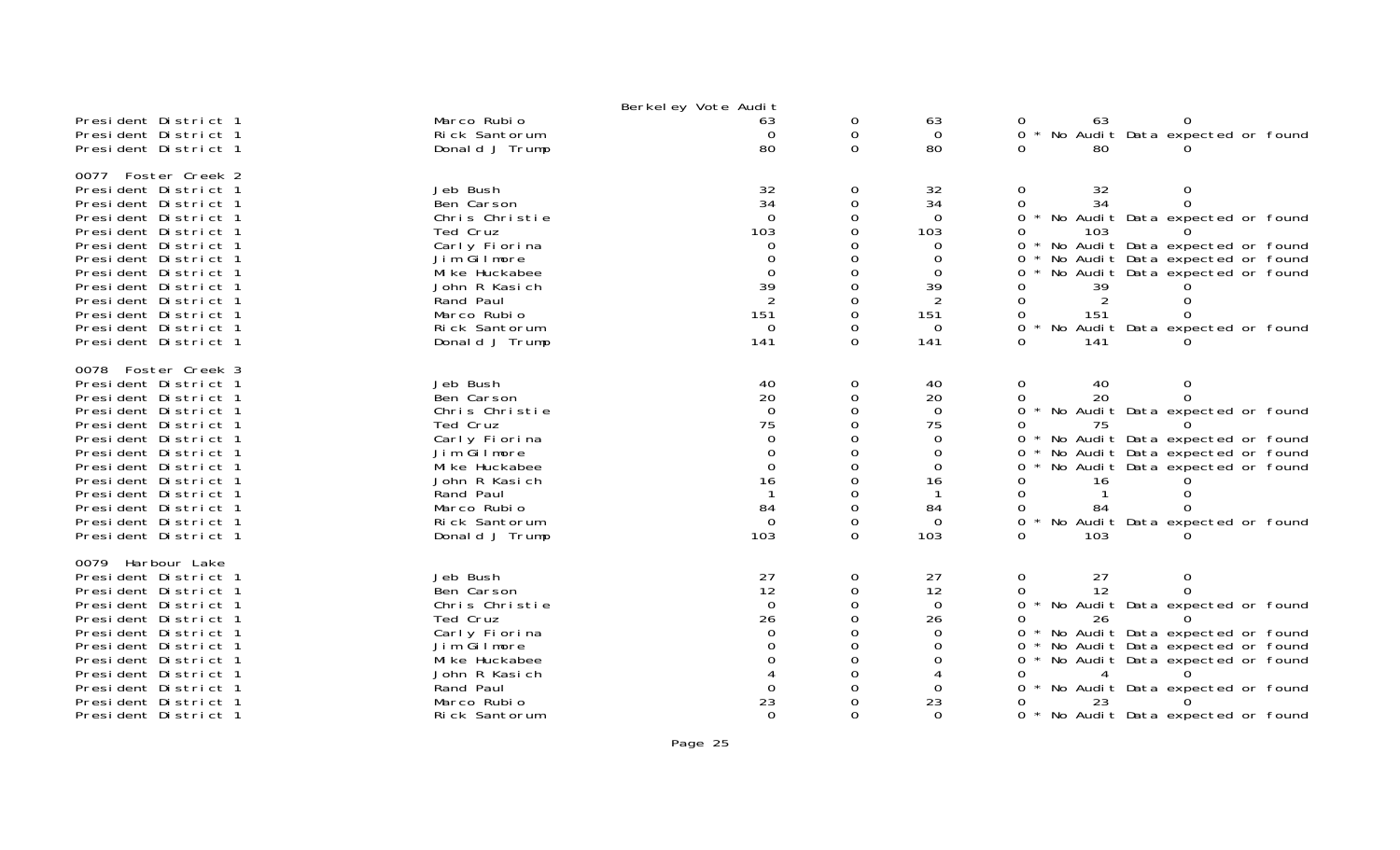|                                                                                                                                                                                                                                                                                                                                           |                                                                                                                                                                                                    | Berkel ey Vote Audit                                                                          |                                                                  |                                                                                      |                                                            |                            |                                                                                                                                                                                                                            |
|-------------------------------------------------------------------------------------------------------------------------------------------------------------------------------------------------------------------------------------------------------------------------------------------------------------------------------------------|----------------------------------------------------------------------------------------------------------------------------------------------------------------------------------------------------|-----------------------------------------------------------------------------------------------|------------------------------------------------------------------|--------------------------------------------------------------------------------------|------------------------------------------------------------|----------------------------|----------------------------------------------------------------------------------------------------------------------------------------------------------------------------------------------------------------------------|
| President District 1                                                                                                                                                                                                                                                                                                                      | Donald J Trump                                                                                                                                                                                     | 69                                                                                            | $\mathbf 0$                                                      | 69                                                                                   | $\mathbf 0$                                                | 69                         | $\mathbf 0$                                                                                                                                                                                                                |
| 0080 St. James<br>President District 1<br>President District 1<br>President District 1<br>President District 1<br>President District 1<br>President District 1<br>President District 1<br>President District 1<br>President District 1<br>President District 1<br>President District 1<br>President District 1                            | Jeb Bush<br>Ben Carson<br>Chris Christie<br>Ted Cruz<br>Carly Fiorina<br>Jim Gilmore<br>Mi ke Huckabee<br>John R Kasich<br>Rand Paul<br>Marco Rubio<br>Rick Santorum<br>Donald J Trump             | 46<br>23<br>$\Omega$<br>71<br>$\Omega$<br>16<br>$\mathbf{3}$<br>57<br>$\Omega$<br>97          | 0<br>$\Omega$<br>$\Omega$<br>O<br>$\Omega$<br>$\Omega$<br>0<br>0 | 46<br>23<br>$\Omega$<br>71<br>0<br>16<br>3<br>57<br>$\Omega$<br>97                   | 0<br>$\Omega$<br>0<br>0<br>0<br>0<br>0<br>0                | 46<br>23<br>16<br>57<br>97 | 0<br>$\Omega$<br>No Audit Data expected or found<br>No Audit Data expected or found<br>No Audit Data expected or found                                                                                                     |
| 0081 Sedgefield 1<br>President District 1<br>President District 1<br>President District 1<br>President District 1<br>President District 1<br>President District 1<br>President District 1<br>President District 1<br>President District 1<br>President District 1<br>President District 1<br>President District 1                         | Jeb Bush<br>Ben Carson<br>Chris Christie<br>Ted Cruz<br>Carly Fiorina<br>Jim Gilmore<br>Mi ke Huckabee<br>John R Kasich<br>Rand Paul<br>Marco Rubio<br>Rick Santorum<br>Donald J Trump             | 38<br>11<br>$\Omega$<br>50<br>$\Omega$<br>$\Omega$<br>44<br>$\mathbf 0$<br>72                 | 0<br>$\Omega$<br>$\Omega$<br>O<br>0<br>$\Omega$<br>0<br>$\Omega$ | 38<br>11<br>$\mathbf 0$<br>50<br>$\Omega$<br>0<br>$\Omega$<br>44<br>$\Omega$<br>72   | 0<br>0<br>0<br>0<br>0<br>0<br>0<br>$\Omega$<br>0<br>0<br>∩ | 38<br>11<br>50<br>44<br>72 | No Audit Data expected or found<br>No Audit Data expected or found<br>No Audit Data expected or found<br>No Audit Data expected or found<br>No Audit Data expected or found                                                |
| 0082 Sedgefield 2<br>President District 1<br>President District 1<br>President District 1<br>President District 1<br>President District 1<br>President District 1<br>President District 1<br>President District 1<br>President District 1<br>President District 1<br>President District 1<br>President District 1<br>President District 6 | Jeb Bush<br>Ben Carson<br>Chris Christie<br>Ted Cruz<br>Carly Fiorina<br>Jim Gilmore<br>Mi ke Huckabee<br>John R Kasich<br>Rand Paul<br>Marco Rubio<br>Rick Santorum<br>Donald J Trump<br>Jeb Bush | 14<br>$\Omega$<br>27<br>$\Omega$<br>$\Omega$<br>$\Omega$<br>24<br>$\Omega$<br>48<br>$\Lambda$ | 0<br>0<br>$\Omega$<br>$\Omega$<br>$\Omega$<br>0                  | 14<br>$\Omega$<br>27<br>$\Omega$<br>0<br>0<br>0<br>24<br>$\Omega$<br>48<br>$\Lambda$ | 0<br>0<br>$\Omega$<br>0<br>0<br>0<br>$\Omega$              | 14<br>27<br>24<br>48<br>4  | No Audit Data expected or found<br>No Audit Data expected or found<br>No Audit Data expected or found<br>No Audit Data expected or found<br>No Audit Data expected or found<br>No Audit Data expected or found<br>$\Omega$ |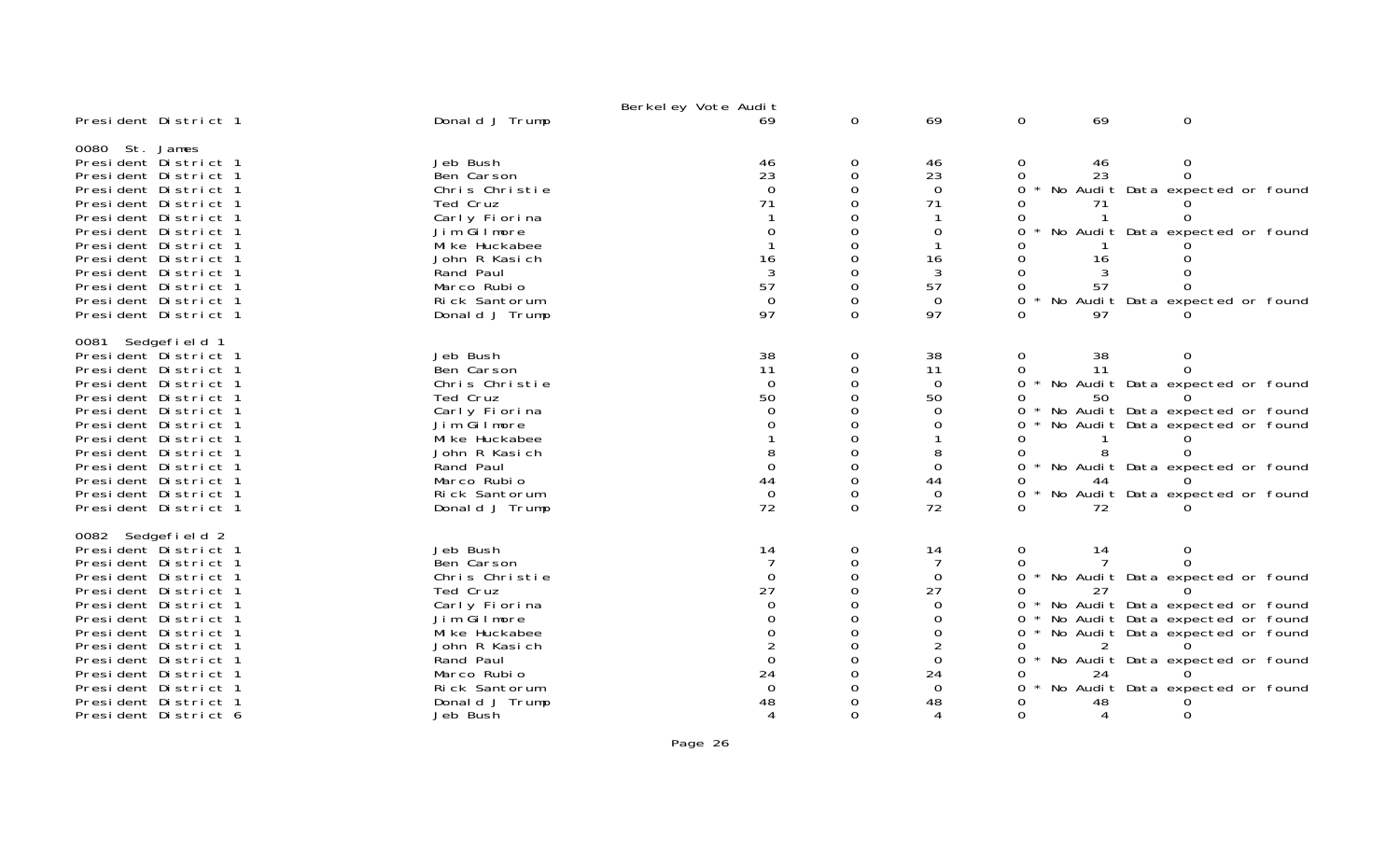|                                                                                                                                                                                                                                                                                                                   |                                                                                                                                                                                        | Berkel ey Vote Audit                                                                                              |                                                                                                        |                                                                                                                             |                                                                                                                  |                                   |                                                                                                                                                                                                                                      |  |
|-------------------------------------------------------------------------------------------------------------------------------------------------------------------------------------------------------------------------------------------------------------------------------------------------------------------|----------------------------------------------------------------------------------------------------------------------------------------------------------------------------------------|-------------------------------------------------------------------------------------------------------------------|--------------------------------------------------------------------------------------------------------|-----------------------------------------------------------------------------------------------------------------------------|------------------------------------------------------------------------------------------------------------------|-----------------------------------|--------------------------------------------------------------------------------------------------------------------------------------------------------------------------------------------------------------------------------------|--|
| President District 6<br>President District 6<br>President District 6<br>President District 6<br>President District 6<br>President District 6<br>President District 6<br>President District 6<br>President District 6<br>President District 6<br>President District 6                                              | Ben Carson<br>Chris Christie<br>Ted Cruz<br>Carly Fiorina<br>Jim Gilmore<br>Mi ke Huckabee<br>John R Kasich<br>Rand Paul<br>Marco Rubio<br>Rick Santorum<br>Donald J Trump             | $\Omega$<br>14<br>$\Omega$<br>$\Omega$<br>11<br>$\mathbf 0$<br>16                                                 | 0<br>0<br>$\Omega$<br>0<br>$\Omega$<br>$\Omega$<br>$\Omega$<br>$\Omega$<br>0<br>$\Omega$               | 6<br>$\Omega$<br>14<br>$\Omega$<br>$\Omega$<br>$\Omega$<br>$\overline{2}$<br>0<br>11<br>$\mathbf 0$<br>16                   | 0<br>$\Omega$<br>0<br>$\overline{O}$<br>$\Omega$<br>0<br>$\Omega$<br>0<br>0                                      | 14<br>$\overline{2}$<br>11<br>16  | No Audit Data expected or found<br>No Audit Data expected or found<br>No Audit Data expected or found<br>No Audit Data expected or found<br>No Audit Data expected or found<br>No Audit Data expected or found                       |  |
| 0083 Tramway<br>President District 1<br>President District 1<br>President District 1<br>President District 1<br>President District 1<br>President District 1<br>President District 1<br>President District 1<br>President District 1<br>President District 1<br>President District 1<br>President District 1      | Jeb Bush<br>Ben Carson<br>Chris Christie<br>Ted Cruz<br>Carly Fiorina<br>Jim Gilmore<br>Mi ke Huckabee<br>John R Kasich<br>Rand Paul<br>Marco Rubio<br>Rick Santorum<br>Donald J Trump | $\frac{24}{38}$<br>$\Omega$<br>76<br>0<br>$\Omega$<br>$\Omega$<br>13<br>$\Omega$<br>76<br>$\overline{0}$<br>126   | 0<br>$\mathbf 0$<br>$\Omega$<br>0<br>$\Omega$<br>0<br>$\Omega$<br>$\Omega$<br>$\Omega$                 | 24<br>$\overline{38}$<br>$\overline{0}$<br>76<br>$\overline{0}$<br>0<br>$\Omega$<br>13<br>$\Omega$<br>76<br>$\Omega$<br>126 | $\mathbf{O}$<br>$\Omega$<br>$\mathbf{O}$<br>$\star$<br>$\Omega$<br>0<br>0<br>0<br>0<br>0<br>$\Omega$<br>$\Omega$ | 24<br>38<br>76<br>13<br>76<br>126 | 0<br>$\Omega$<br>No Audit Data expected or found<br>No Audit Data expected or found<br>No Audit Data expected or found<br>No Audit Data expected or found<br>0<br>No Audit Data expected or found<br>No Audit Data expected or found |  |
| 0084 Weatherstone<br>President District 1<br>President District 1<br>President District 1<br>President District 1<br>President District 1<br>President District 1<br>President District 1<br>President District 1<br>President District 1<br>President District 1<br>President District 1<br>President District 1 | Jeb Bush<br>Ben Carson<br>Chris Christie<br>Ted Cruz<br>Carly Fiorina<br>Jim Gilmore<br>Mi ke Huckabee<br>John R Kasich<br>Rand Paul<br>Marco Rubio<br>Rick Santorum<br>Donald J Trump | 19<br>23<br>$\overline{0}$<br>67<br>$\Omega$<br>$\Omega$<br>$\Omega$<br>10<br>$\mathbf 0$<br>60<br>$\Omega$<br>83 | 0<br>$\Omega$<br>$\Omega$<br>$\Omega$<br>$\Omega$<br>0<br>$\Omega$<br>$\Omega$<br>$\Omega$<br>$\Omega$ | 19<br>23<br>$\overline{0}$<br>67<br>$\Omega$<br>0<br>$\Omega$<br>10<br>$\overline{0}$<br>60<br>$\Omega$<br>83               | $\mathbf 0$<br>$\Omega$<br>0<br>$\Omega$<br>0<br>$\Omega$<br>0<br>0<br>0<br>$\Omega$                             | 19<br>23<br>67<br>10<br>60<br>83  | 0<br>$\Omega$<br>No Audit Data expected or found<br>No Audit Data expected or found<br>No Audit Data expected or found<br>No Audit Data expected or found<br>No Audit Data expected or found<br>No Audit Data expected or found      |  |
| 0750 Absentee<br>President District 1<br>President District 1<br>President District 1                                                                                                                                                                                                                             | Jeb Bush<br>Ben Carson<br>Chris Christie                                                                                                                                               | 193<br>48<br>$\overline{7}$                                                                                       | 74<br>19<br>$\boldsymbol{\varDelta}$                                                                   | 119<br>29<br>3                                                                                                              | 0<br>$\Omega$<br>$\Omega$                                                                                        | 119<br>29<br>3                    | 0<br>$\Omega$<br>$\Omega$                                                                                                                                                                                                            |  |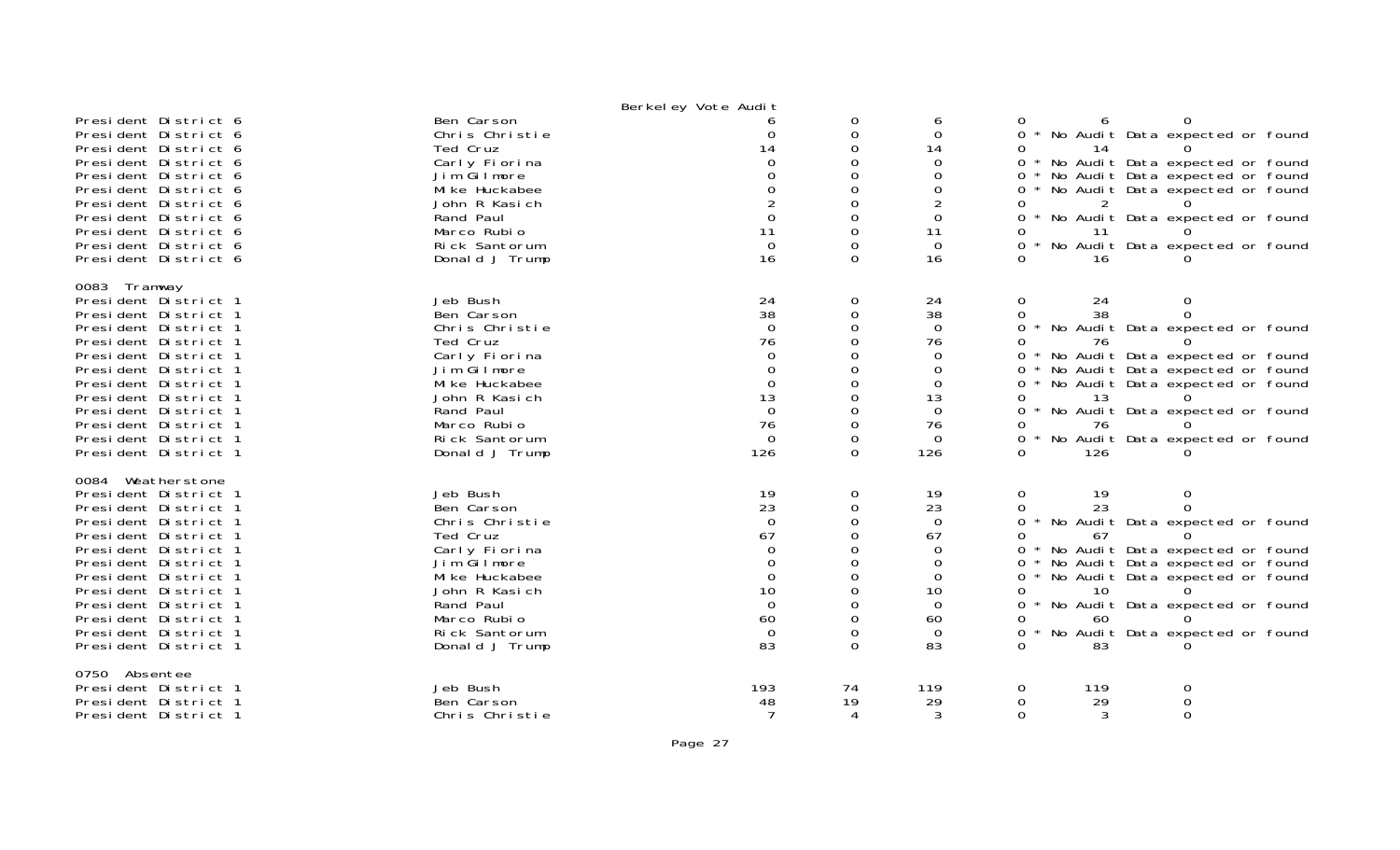| President District 1<br>President District 1<br>President District 1<br>President District 1<br>President District 1<br>President District 1                                                                                                                                                                                                                         | Ted Cruz<br>Carly Fiorina<br>Jim Gilmore<br>Mi ke Huckabee<br>John R Kasich<br>Rand Paul                                                                                                                                                 | Berkeley Vote Audit<br>342<br>3<br>$\Omega$<br>$\Omega$<br>81<br>$\mathcal{P}$                                                      | 108<br>2<br>0<br>$\overline{0}$<br>32<br>2                                                                                                                              | 234<br>$\Omega$<br>$\Omega$<br>49<br>$\Omega$                                                                              | 234<br>$\boldsymbol{0}$<br>0<br>$\mathbf{O}$<br>$\Omega$<br>* No Audit Data expected or found<br>$\mathbf{O}$<br>0<br>* No Audit Data expected or found<br>0<br>49<br>$\Omega$<br>* All votes cast for this candidate<br>in this precient are optical.<br>* No Audit Data for optical.                                                                                                                                   |
|----------------------------------------------------------------------------------------------------------------------------------------------------------------------------------------------------------------------------------------------------------------------------------------------------------------------------------------------------------------------|------------------------------------------------------------------------------------------------------------------------------------------------------------------------------------------------------------------------------------------|-------------------------------------------------------------------------------------------------------------------------------------|-------------------------------------------------------------------------------------------------------------------------------------------------------------------------|----------------------------------------------------------------------------------------------------------------------------|--------------------------------------------------------------------------------------------------------------------------------------------------------------------------------------------------------------------------------------------------------------------------------------------------------------------------------------------------------------------------------------------------------------------------|
| President District 1<br>President District 1<br>President District 1<br>President District 6<br>President District 6<br>President District 6<br>President District 6<br>President District 6<br>President District 6<br>President District 6<br>President District 6<br>President District 6<br>President District 6<br>President District 6<br>President District 6 | Marco Rubio<br>Rick Santorum<br>Donald J Trump<br>Jeb Bush<br>Ben Carson<br>Chris Christie<br>Ted Cruz<br>Carly Fiorina<br>Jim Gilmore<br>Mi ke Huckabee<br>John R Kasich<br>Rand Paul<br>Marco Rubio<br>Rick Santorum<br>Donald J Trump | 331<br>$\Omega$<br>540<br>12<br>$\Omega$<br>21<br>$\Omega$<br>$\Omega$<br>$\mathbf{O}$<br>$\mathbf 0$<br>23<br>$\overline{0}$<br>50 | 130<br>$\Omega$<br>191<br>0<br>$\mathbf 0$<br>$\overline{7}$<br>$\mathbf 0$<br>$\overline{0}$<br>$\mathbf 0$<br>$\boldsymbol{0}$<br>$\overline{4}$<br>$\mathbf 0$<br>18 | 201<br>0<br>349<br>$\Omega$<br>14<br>$\Omega$<br>$\mathbf 0$<br>$\mathbf 0$<br>3<br>$\Omega$<br>19<br>$\overline{0}$<br>32 | 201<br>$\Omega$<br>0<br>0<br>No Audit Data expected or found<br>349<br>0<br>0<br>8<br>0<br>0<br>0<br>* No Audit Data expected or found<br>0<br>14<br>0<br>No Audit Data expected or found<br>0<br>No Audit Data expected or found<br>* No Audit Data expected or found<br>$\mathbf{O}$<br>0<br>3<br>No Audit Data expected or found<br>0<br>19<br>O<br>$\mathbf{O}$<br>No Audit Data expected or found<br>$\Omega$<br>32 |
| 0800 Emergency<br>President District 1                                                                                                                                                                                                                                                                                                                               | Jeb Bush                                                                                                                                                                                                                                 | 10                                                                                                                                  | 10                                                                                                                                                                      | $\mathbf 0$                                                                                                                | 0 * All votes cast for this candidate<br>* in this precient are optical.<br>* No Audit Data for optical.                                                                                                                                                                                                                                                                                                                 |
| President District 1<br>President District 1<br>President District 1                                                                                                                                                                                                                                                                                                 | Ben Carson<br>Chris Christie<br>Ted Cruz                                                                                                                                                                                                 | 0<br>$\mathbf 0$<br>6                                                                                                               | 0<br>$\mathsf{O}\xspace$<br>6                                                                                                                                           | 0<br>0<br>$\Omega$                                                                                                         | 0 * No Audit Data expected or found<br>0 * No Audit Data expected or found<br>0 * All votes cast for this candidate<br>* in this precient are optical.<br>* No Audit Data for optical.                                                                                                                                                                                                                                   |
| President District 1<br>President District 1<br>President District 1<br>President District 1                                                                                                                                                                                                                                                                         | Carly Fiorina<br>Jim Gilmore<br>Mi ke Huckabee<br>John R Kasich                                                                                                                                                                          | 0<br>0<br>0<br>3                                                                                                                    | 0<br>$\mathbf 0$<br>$\mathbf 0$<br>3                                                                                                                                    | 0<br>0<br>0<br>$\Omega$                                                                                                    | 0 * No Audit Data expected or found<br>0 * No Audit Data expected or found<br>* No Audit Data expected or found<br>$\overline{0}$<br>0 * All votes cast for this candidate<br>* in this precient are optical.<br>* No Audit Data for optical.                                                                                                                                                                            |
| President District 1                                                                                                                                                                                                                                                                                                                                                 | Rand Paul                                                                                                                                                                                                                                | $\Omega$                                                                                                                            | $\overline{0}$                                                                                                                                                          | 0                                                                                                                          | 0 * No Audit Data expected or found                                                                                                                                                                                                                                                                                                                                                                                      |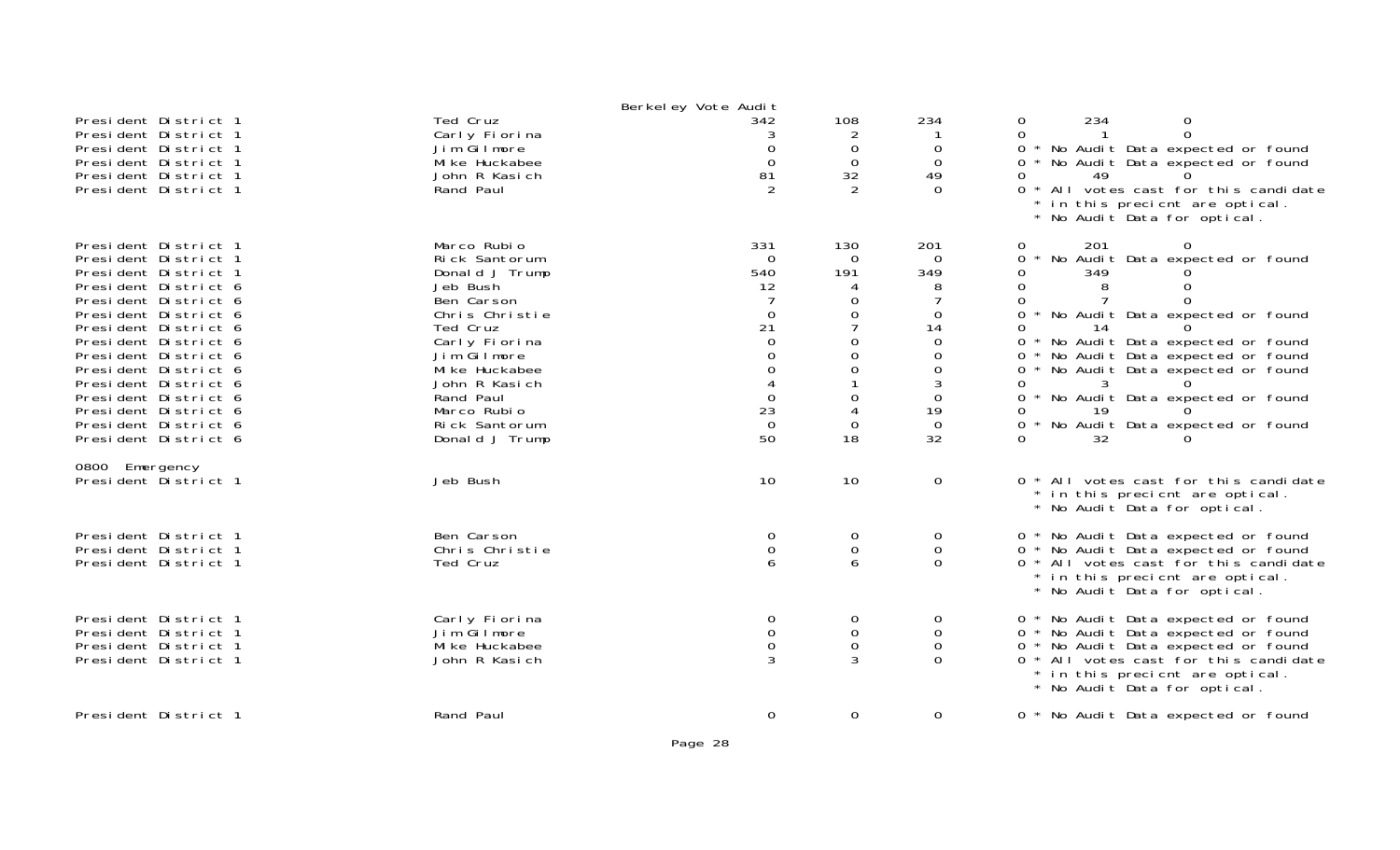|                                                                                                                                                                                                                                                                                                               |                                                                                                                                                                                        | Berkeley Vote Audit                                                                                                                                                                                   |                                                                                                              |                                                                                                                   |                                                                                                                                                                                                                                                                                                                                                                                                                    |
|---------------------------------------------------------------------------------------------------------------------------------------------------------------------------------------------------------------------------------------------------------------------------------------------------------------|----------------------------------------------------------------------------------------------------------------------------------------------------------------------------------------|-------------------------------------------------------------------------------------------------------------------------------------------------------------------------------------------------------|--------------------------------------------------------------------------------------------------------------|-------------------------------------------------------------------------------------------------------------------|--------------------------------------------------------------------------------------------------------------------------------------------------------------------------------------------------------------------------------------------------------------------------------------------------------------------------------------------------------------------------------------------------------------------|
| President District 1                                                                                                                                                                                                                                                                                          | Marco Rubio                                                                                                                                                                            | 12                                                                                                                                                                                                    | 12                                                                                                           | $\Omega$                                                                                                          | 0 * All votes cast for this candidate<br>in this precient are optical.<br>* No Audit Data for optical.                                                                                                                                                                                                                                                                                                             |
| President District 1<br>President District 1                                                                                                                                                                                                                                                                  | Rick Santorum<br>Donald J Trump                                                                                                                                                        | $\overline{0}$<br>30                                                                                                                                                                                  | $\mathbf 0$<br>30                                                                                            | $\mathbf 0$<br>$\mathbf 0$                                                                                        | 0 * No Audit Data expected or found<br>0 * All votes cast for this candidate<br>* in this precient are optical.<br>No Audit Data for optical.                                                                                                                                                                                                                                                                      |
| President District 6<br>President District 6<br>President District 6<br>President District 6                                                                                                                                                                                                                  | Jeb Bush<br>Ben Carson<br>Chris Christie<br>Ted Cruz                                                                                                                                   | 0<br>$\boldsymbol{0}$<br>0                                                                                                                                                                            | 0<br>$\boldsymbol{0}$<br>$\mathbf 0$<br>$\mathbf{1}$                                                         | 0<br>$\mathbf 0$<br>0<br>$\Omega$                                                                                 | 0 * No Audit Data expected or found<br>0 * No Audit Data expected or found<br>0 * No Audit Data expected or found<br>0 * All votes cast for this candidate<br>in this precient are optical.<br>* No Audit Data for optical.                                                                                                                                                                                        |
| President District 6<br>President District 6<br>President District 6<br>President District 6<br>President District 6<br>President District 6                                                                                                                                                                  | Carly Fiorina<br>Jim Gilmore<br>Mi ke Huckabee<br>John R Kasich<br>Rand Paul<br>Marco Rubio                                                                                            | 0<br>$\overline{0}$<br>0                                                                                                                                                                              | 0<br>0<br>0<br>$\mathbf 0$<br>$\mathbf 0$                                                                    | 0<br>0<br>0<br>0<br>0<br>$\Omega$                                                                                 | 0 * No Audit Data expected or found<br>0 * No Audit Data expected or found<br>0 * No Audit Data expected or found<br>0 * No Audit Data expected or found<br>0 * No Audit Data expected or found<br>0 * All votes cast for this candidate<br>in this precient are optical.<br>* No Audit Data for optical.                                                                                                          |
| President District 6<br>President District 6                                                                                                                                                                                                                                                                  | Rick Santorum<br>Donald J Trump                                                                                                                                                        | $\overline{0}$<br>$\mathbf{1}$                                                                                                                                                                        | 0<br>$\mathbf{1}$                                                                                            | 0<br>$\Omega$                                                                                                     | 0 * No Audit Data expected or found<br>0 * All votes cast for this candidate<br>* in this precient are optical.<br>* No Audit Data for optical.                                                                                                                                                                                                                                                                    |
| 0850 Failsafe<br>President District 1<br>President District 1<br>President District 1<br>President District 1<br>President District 1<br>President District 1<br>President District 1<br>President District 1<br>President District 1<br>President District 1<br>President District 1<br>President District 1 | Jeb Bush<br>Ben Carson<br>Chris Christie<br>Ted Cruz<br>Carly Fiorina<br>Jim Gilmore<br>Mi ke Huckabee<br>John R Kasich<br>Rand Paul<br>Marco Rubio<br>Rick Santorum<br>Donald J Trump | $\mathbf 0$<br>$\begin{smallmatrix} 0 \\ 2 \end{smallmatrix}$<br>$\overline{0}$<br>$\mathbf 0$<br>$\overline{0}$<br>$\overline{0}$<br>$\begin{smallmatrix}0\0\2\end{smallmatrix}$<br>$\mathbf 0$<br>3 | 0<br>$\mathbf 0$<br>0<br>$\Omega$<br>0<br>$\Omega$<br>$\Omega$<br>0<br>$\Omega$<br>$\Omega$<br>0<br>$\Omega$ | 3<br>$\mathbf 0$<br>0<br>$\overline{2}$<br>0<br>$\Omega$<br>$\Omega$<br>0<br>0<br>$\overline{2}$<br>$\Omega$<br>3 | $\Omega$<br>0<br>0 * No Audit Data expected or found<br>0 * No Audit Data expected or found<br>2<br>0<br>$\Omega$<br>No Audit Data expected or found<br>$0^*$<br>0 * No Audit Data expected or found<br>0 * No Audit Data expected or found<br>0 * No Audit Data expected or found<br>No Audit Data expected or found<br>$0 *$<br>2<br>0<br>$\Omega$<br>No Audit Data expected or found<br>0<br>0<br>3<br>$\Omega$ |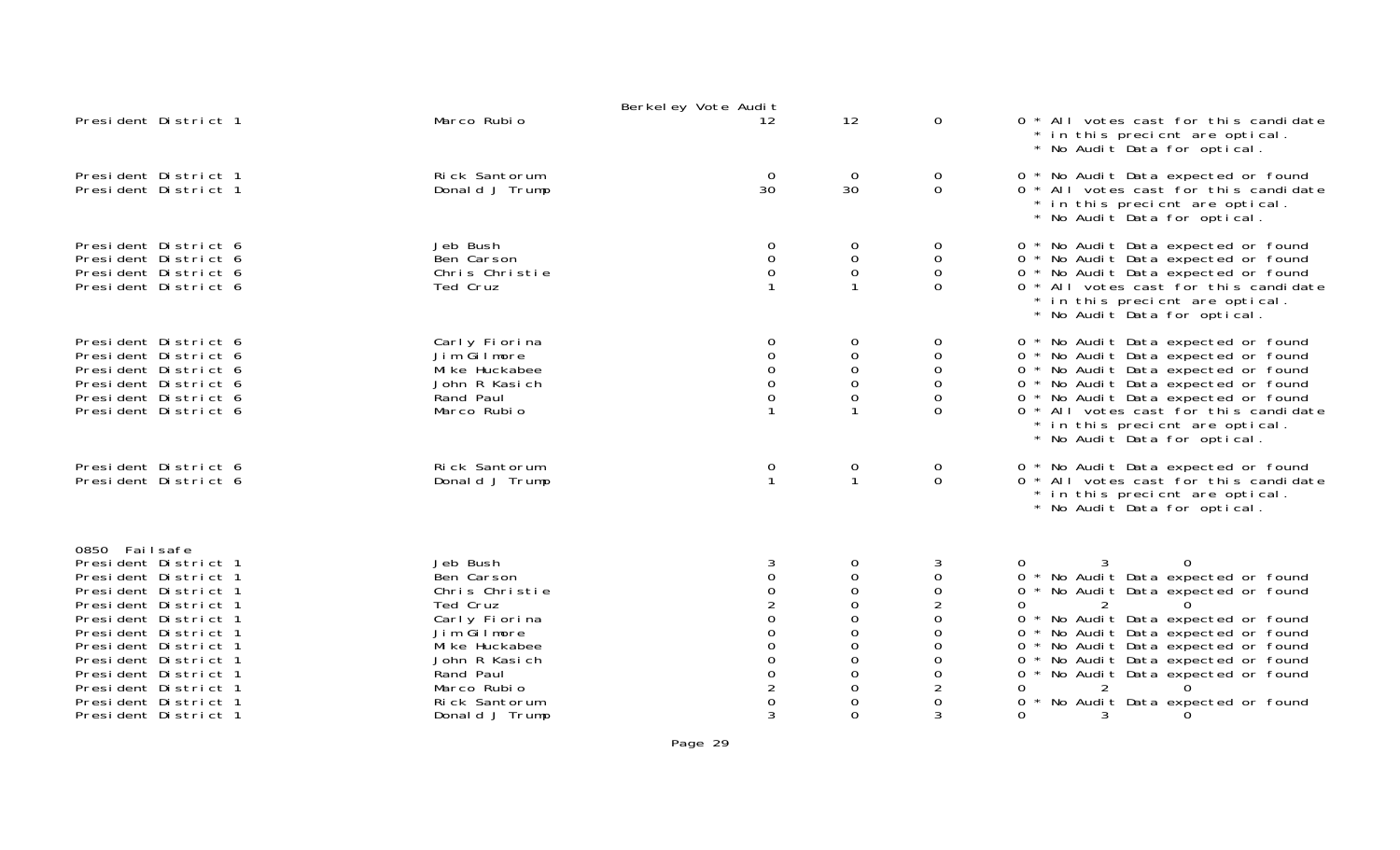|                                                                                                                                                                                                                                                                                              |                                                                                                                                                                                        | Berkel ey Vote Audit                                                                                                                                  |                                                                                                                                                        |                                                                                        |                                                                                                                                                                                                                                                                                                                                                                                                                                                                                  |
|----------------------------------------------------------------------------------------------------------------------------------------------------------------------------------------------------------------------------------------------------------------------------------------------|----------------------------------------------------------------------------------------------------------------------------------------------------------------------------------------|-------------------------------------------------------------------------------------------------------------------------------------------------------|--------------------------------------------------------------------------------------------------------------------------------------------------------|----------------------------------------------------------------------------------------|----------------------------------------------------------------------------------------------------------------------------------------------------------------------------------------------------------------------------------------------------------------------------------------------------------------------------------------------------------------------------------------------------------------------------------------------------------------------------------|
| President District 6<br>President District 6<br>President District 6<br>President District 6<br>President District 6<br>President District 6<br>President District 6<br>President District 6<br>President District 6<br>President District 6<br>President District 6<br>President District 6 | Jeb Bush<br>Ben Carson<br>Chris Christie<br>Ted Cruz<br>Carly Fiorina<br>Jim Gilmore<br>Mi ke Huckabee<br>John R Kasich<br>Rand Paul<br>Marco Rubio<br>Rick Santorum<br>Donald J Trump | O<br>0<br>$\Omega$<br>0<br>$\Omega$<br>$\Omega$<br>$\mathsf{O}\xspace$<br>$\mathsf{O}\xspace$<br>$\overline{0}$<br>$\mathsf{O}\xspace$<br>$\mathbf 0$ | 0<br>$\mathbf 0$<br>$\mathbf 0$<br>$\mathbf 0$<br>$\mathbf 0$<br>0<br>0<br>$\mbox{O}$<br>$\mathbf 0$<br>$\mathbf 0$<br>$\mathsf{O}\xspace$<br>$\Omega$ | 0<br>0<br>$\Omega$<br>0<br>$\Omega$<br>$\Omega$<br>0<br>0<br>$\Omega$<br>0<br>$\Omega$ | 0 * No Audit Data expected or found<br>0 * No Audit Data expected or found<br>0 * No Audit Data expected or found<br>0 * No Audit Data expected or found<br>0 * No Audit Data expected or found<br>0 * No Audit Data expected or found<br>0 * No Audit Data expected or found<br>0 * No Audit Data expected or found<br>0 * No Audit Data expected or found<br>0 * No Audit Data expected or found<br>0 * No Audit Data expected or found<br>0 * No Audit Data expected or found |
| 0900 Provisional<br>President District 1                                                                                                                                                                                                                                                     | Jeb Bush                                                                                                                                                                               | $\mathbf{1}$                                                                                                                                          | $\mathbf{1}$                                                                                                                                           | $\mathbf 0$                                                                            | 0 * All votes cast for this candidate<br>* in this precient are optical.<br>* No Audit Data for optical.                                                                                                                                                                                                                                                                                                                                                                         |
| President District 1                                                                                                                                                                                                                                                                         | Ben Carson                                                                                                                                                                             | $\mathbf{1}$                                                                                                                                          | $\mathbf{1}$                                                                                                                                           | $\mathbf 0$                                                                            | 0 * All votes cast for this candidate<br>* in this precient are optical.<br>* No Audit Data for optical.                                                                                                                                                                                                                                                                                                                                                                         |
| President District 1<br>President District 1                                                                                                                                                                                                                                                 | Chris Christie<br>Ted Cruz                                                                                                                                                             | $\mathbf 0$<br>$\overline{4}$                                                                                                                         | $\mathbf 0$<br>$\overline{4}$                                                                                                                          | 0<br>$\mathbf 0$                                                                       | 0 * No Audit Data expected or found<br>0 * All votes cast for this candidate<br>* in this precient are optical.<br>* No Audit Data for optical.                                                                                                                                                                                                                                                                                                                                  |
| President District 1<br>President District 1<br>President District 1<br>President District 1<br>President District 1<br>President District 1                                                                                                                                                 | Carly Fiorina<br>Jim Gilmore<br>Mi ke Huckabee<br>John R Kasich<br>Rand Paul<br>Marco Rubio                                                                                            | 0<br>$\mathbf 0$<br>$\mathbf 0$<br>$\mathbf 0$<br>$\mathbf 0$                                                                                         | $\mathbf{O}$<br>$\mathbf 0$<br>$\mathbf 0$<br>$\mathbf 0$<br>$\mathbf 0$                                                                               | 0<br>0<br>$\mathbf 0$<br>0<br>$\Omega$<br>$\Omega$                                     | 0 * No Audit Data expected or found<br>0 * No Audit Data expected or found<br>0 * No Audit Data expected or found<br>0 * No Audit Data expected or found<br>0 * No Audit Data expected or found<br>0 * All votes cast for this candidate<br>* in this precient are optical.<br>* No Audit Data for optical.                                                                                                                                                                      |
| President District 1<br>President District 1                                                                                                                                                                                                                                                 | Rick Santorum<br>Donald J Trump                                                                                                                                                        | $\mathbf 0$<br>3                                                                                                                                      | $\mathbf 0$<br>$\mathbf{3}$                                                                                                                            | 0<br>$\Omega$                                                                          | 0 * No Audit Data expected or found<br>0 * All votes cast for this candidate<br>* in this precient are optical.<br>* No Audit Data for optical.                                                                                                                                                                                                                                                                                                                                  |
| President District 6                                                                                                                                                                                                                                                                         | Jeb Bush                                                                                                                                                                               | $\mathbf 1$                                                                                                                                           |                                                                                                                                                        | $\mathbf 0$                                                                            | 0 * All votes cast for this candidate<br>* in this precient are optical.                                                                                                                                                                                                                                                                                                                                                                                                         |

\* No Audit Data for optical.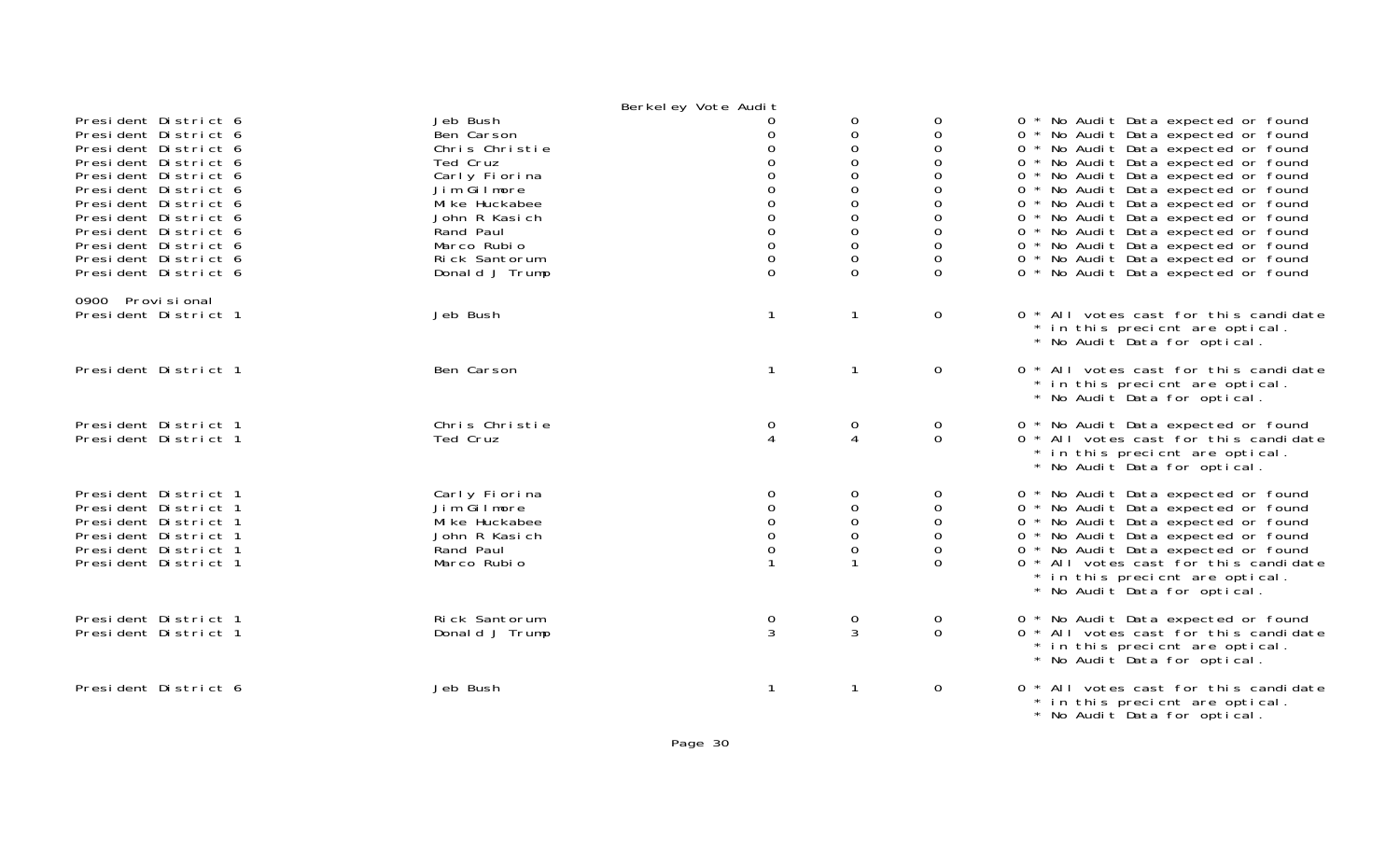| President District 6<br>President District 6<br>President District 6                                                                                                                                                                                                 | Ben Carson<br>Chris Christie<br>Ted Cruz                                                                                                                                | 0<br>0                                                                                           | 0<br>0<br>$\mathbf{1}$                                                                                       | 0<br>$\mathbf 0$<br>$\Omega$                                      | 0 * No Audit Data expected or found<br>0 * No Audit Data expected or found<br>0 * All votes cast for this candidate<br>in this precient are optical.<br>* No Audit Data for optical.                                                                                                                                                                                                                                                                    |
|----------------------------------------------------------------------------------------------------------------------------------------------------------------------------------------------------------------------------------------------------------------------|-------------------------------------------------------------------------------------------------------------------------------------------------------------------------|--------------------------------------------------------------------------------------------------|--------------------------------------------------------------------------------------------------------------|-------------------------------------------------------------------|---------------------------------------------------------------------------------------------------------------------------------------------------------------------------------------------------------------------------------------------------------------------------------------------------------------------------------------------------------------------------------------------------------------------------------------------------------|
| President District 6<br>President District 6<br>President District 6<br>President District 6<br>President District 6<br>President District 6<br>President District 6<br>President District 6                                                                         | Carly Fiorina<br>Jim Gilmore<br>Mi ke Huckabee<br>John R Kasich<br>Rand Paul<br>Marco Rubio<br>Rick Santorum<br>Donald J Trump                                          | 0<br>$\Omega$<br>0<br>$\mbox{O}$<br>$\boldsymbol{0}$<br>$\mathbf 0$<br>$\mathbf 0$               | 0<br>$\mathbf 0$<br>0<br>0<br>$\mbox{O}$<br>$\boldsymbol{0}$<br>$\mathbf 0$<br>$\mathbf 0$                   | 0<br>0<br>0<br>0<br>$\boldsymbol{0}$<br>0<br>$\Omega$<br>$\Omega$ | 0 * No Audit Data expected or found<br>0 * No Audit Data expected or found<br>0 * No Audit Data expected or found<br>0 * No Audit Data expected or found<br>0 * No Audit Data expected or found<br>0 * No Audit Data expected or found<br>0 * No Audit Data expected or found<br>0 * No Audit Data expected or found                                                                                                                                    |
| 0950 Failsafe Provisional<br>President District 1<br>President District 1<br>President District 1<br>President District 1                                                                                                                                            | Jeb Bush<br>Ben Carson<br>Chris Christie<br>Ted Cruz                                                                                                                    | 0<br>$\mathbf 0$<br>0                                                                            | 0<br>$\boldsymbol{0}$<br>0                                                                                   | 0<br>0<br>0<br>$\Omega$                                           | 0 * No Audit Data expected or found<br>0 * No Audit Data expected or found<br>0 * No Audit Data expected or found<br>0 * All votes cast for this candidate<br>* in this precient are optical.<br>* No Audit Data for optical.                                                                                                                                                                                                                           |
| President District 1<br>President District 1<br>President District 1<br>President District 1<br>President District 1<br>President District 1                                                                                                                         | Carly Fiorina<br>Jim Gilmore<br>Mi ke Huckabee<br>John R Kasich<br>Rand Paul<br>Marco Rubio                                                                             | 0<br>0<br>$\Omega$<br>$\Omega$<br>$\mathbf 0$                                                    | 0<br>$\mathbf 0$<br>0<br>0<br>$\mathbf 0$                                                                    | 0<br>0<br>0<br>$\Omega$<br>0<br>$\Omega$                          | 0 * No Audit Data expected or found<br>0 * No Audit Data expected or found<br>0 * No Audit Data expected or found<br>0 * No Audit Data expected or found<br>0 * No Audit Data expected or found<br>0 * All votes cast for this candidate<br>* in this precient are optical.<br>* No Audit Data for optical.                                                                                                                                             |
| President District 1<br>President District 1<br>President District 6<br>President District 6<br>President District 6<br>President District 6<br>President District 6<br>President District 6<br>President District 6<br>President District 6<br>President District 6 | Rick Santorum<br>Donald J Trump<br>Jeb Bush<br>Ben Carson<br>Chris Christie<br>Ted Cruz<br>Carly Fiorina<br>Jim Gilmore<br>Mi ke Huckabee<br>John R Kasich<br>Rand Paul | 0<br>$\Omega$<br>$\Omega$<br>$\boldsymbol{0}$<br>$\mathbf 0$<br>$\Omega$<br>$\Omega$<br>$\Omega$ | 0<br>$\mathbf 0$<br>$\mathbf 0$<br>$\mathbf 0$<br>0<br>$\mathbf 0$<br>$\mathbf 0$<br>0<br>0<br>0<br>$\Omega$ | 0<br>0<br>0<br>0<br>$\Omega$<br>0<br>0<br>0<br>0<br>$\Omega$      | 0 * No Audit Data expected or found<br>0 * No Audit Data expected or found<br>0 * No Audit Data expected or found<br>0 * No Audit Data expected or found<br>0 * No Audit Data expected or found<br>0 * No Audit Data expected or found<br>0 * No Audit Data expected or found<br>0 * No Audit Data expected or found<br>0 * No Audit Data expected or found<br>* No Audit Data expected or found<br>$\mathbf{O}$<br>0 * No Audit Data expected or found |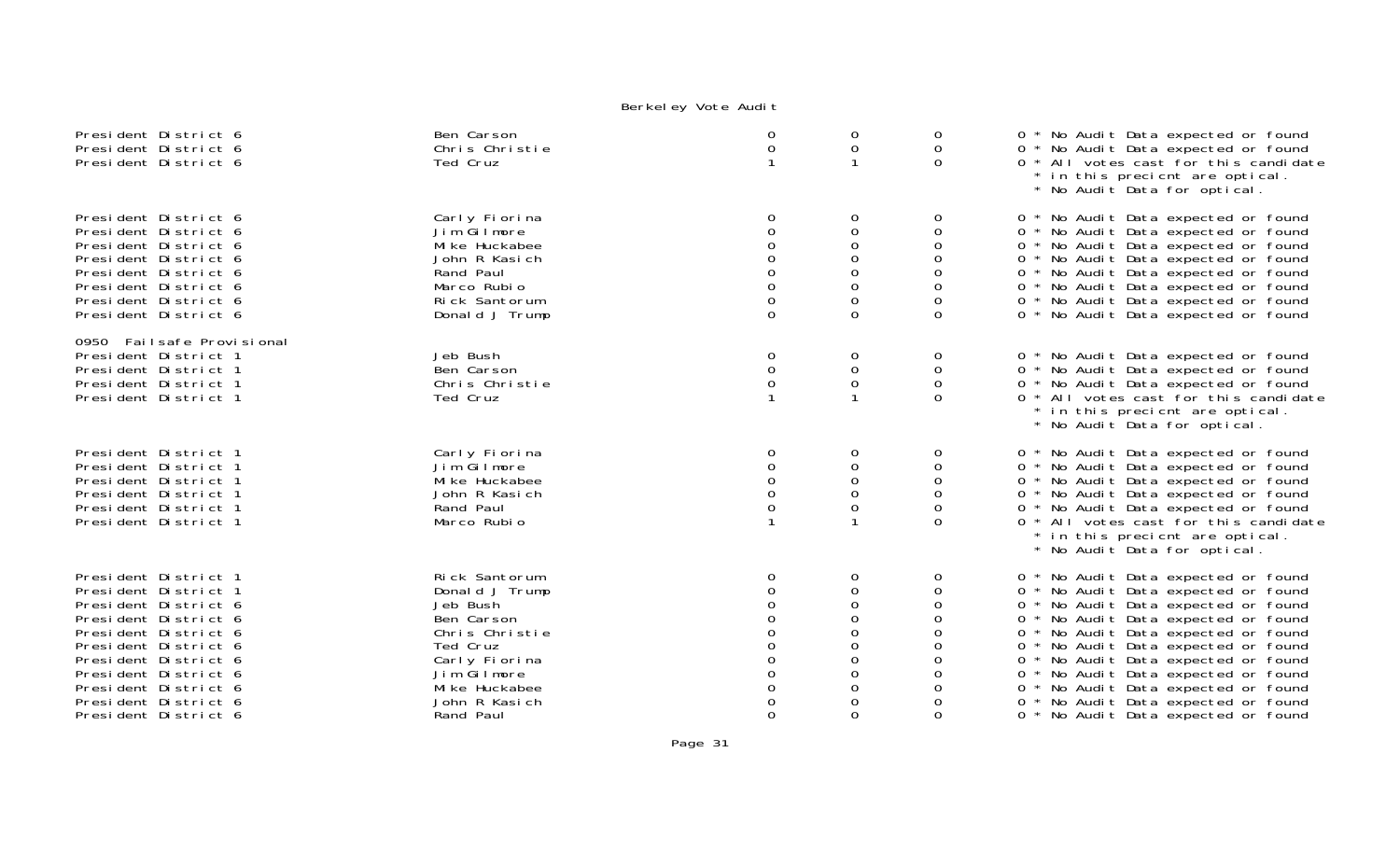|                                   |                | Berkeley Vote Audit |  |                                     |
|-----------------------------------|----------------|---------------------|--|-------------------------------------|
| President District 6              | Marco Rubio    |                     |  | 0 * No Audit Data expected or found |
| President District 6              | Rick Santorum  |                     |  | 0 * No Audit Data expected or found |
| President District 6              | Donald J Trump |                     |  | 0 * No Audit Data expected or found |
| There was no unmatched audit data |                |                     |  |                                     |

How to read this report.

This is the vote level report. It compares the number of votes cast for each candidate in the tabulation report with the number of ballots cast in the audit data for each candidates in each precinct.

The tabulated values as read from the EL30A report are reported in four categories; Total, Optical (Opt), iVotronic (iVo) and Flash. None of these values on each line are calculated but parsed from the actual report. In the EL30A report all Write-in votes are added together and reported as one candidate name - Write-in. The EL30A does not report individual Write-in candidates.

The Opt totals are the total number of votes cast on paper ballots that were scanned into the optical scanner and transferred to the tabulation computer via memory stick or ZipDisk (depending on the type of device, M100 or M650 used to scan the ballots.) Optical totals should exist only in some but not all of the Virtual Precincts at the bottom of the table.

The iVo totals are the results gathered from the PEBs (Personal Electronic Ballot) which are used to open and close an iVotronic voting machine and, after the polls have closed, gather the ballots cast for transmission to the tabulation system.

The Flash totals are the totals that are read from the flash cards in the rare event that the ballots cannot be copied from the machine to the PEB or from the PEB to the tabulating machine.

The values on the Audit side come from the iVotronic audit data that is read from the flash cards as part of the audit process. That process combines the individual machine data into a master audit file, the EL155 Vote image log.

The EL155 contains a record of all the votes cast on a ballot. The vote images indicate the machine 0counting the number of times a candidate name for a contest appears in a precint we get the number of votes cast in that precinct for that candidates. That number should always match the number of votes cast for that candidate in that contest in the iVo column on the EL30A side of the report.

Optical ballots do not have electonically readable audit files. So if the audit data iVotronic total votes does not match the EL30A iVo value one of two things will occur. The first is if the iVotronic tabulated is zero and the Total tabulated votes match the tabulated Optical votes the following comment is made in the Audit side of the report; All votes cast for this candidate in this precicnt are optical No Audit Data for optical, or secondly, if the iVotronic total is not zero, a notation indicating which data Audit data In the event a candidate or the combined Write-in candidates did not receive any votes in a precinct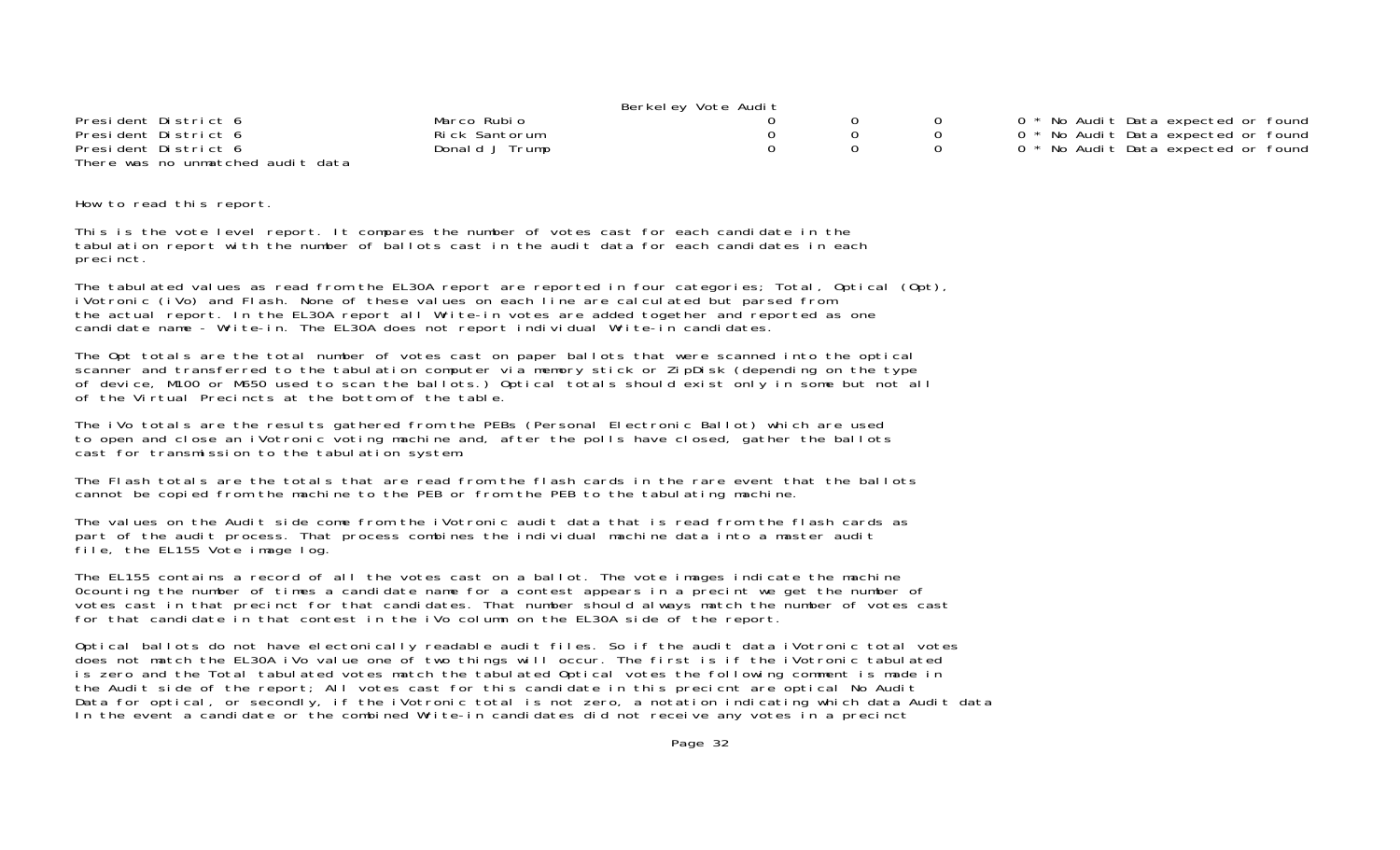the EL30A will report a zero vote count. If there are no votes for this candidate in a precinct in the audit data, the following comment will be placed into the audit report by the auditing software; No Audit Data expected or found.

Finaly the audit software will search the audit data for any votes that were not found on the EL30A report. If it finds some, it will report those vote totals by contest, candidate name and precinct. if it does not find any unmatched audit data it will report; There was no unmatched audit data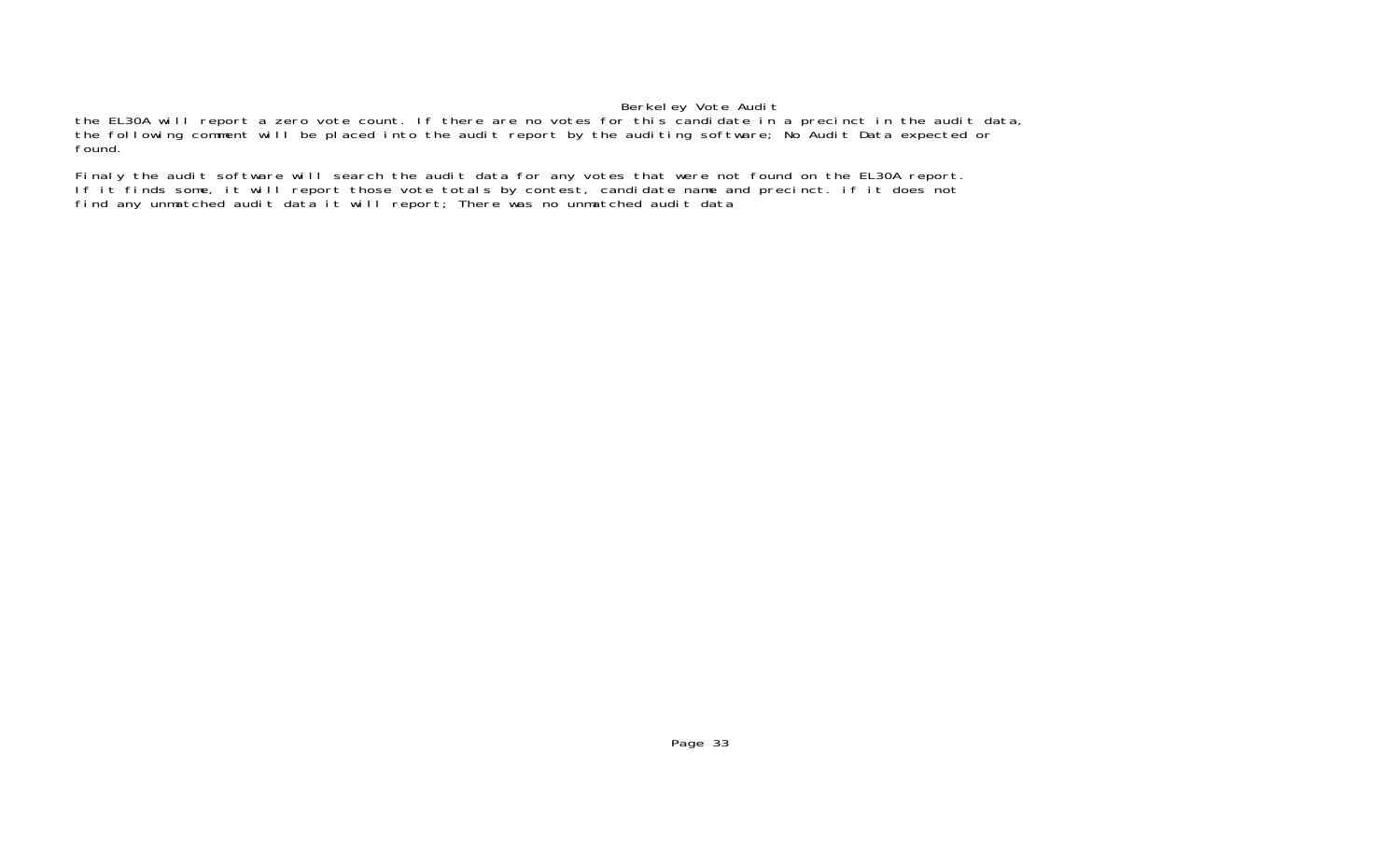### Berkeley EL30A45A Compare

Berkeley EL30A45A Comparison Report Election: Republican PPP Audit Date: 12:32:37, Thu Feb 25, 2016

|                      |                |       | -EL30A-- |          |      | EL45A-         |      |                |      |             |        |  |
|----------------------|----------------|-------|----------|----------|------|----------------|------|----------------|------|-------------|--------|--|
| Office               | Candi date     | Party | Tot      | Opt      | i Vo | Flash          | Tot  | Opt            | i Vo | FI ash      | Del ta |  |
| President District 6 | Jeb Bush       |       | 172      | 5        | 167  | $\Omega$       | 172  | 5              | 167  | 0           |        |  |
| President District 6 | Ben Carson     |       | 119      | 0        | 119  | $\Omega$       | 119  | 0              | 119  | $\Omega$    |        |  |
| President District 6 | Chris Christie |       |          |          |      |                |      |                | 0    |             |        |  |
| President District 6 | Ted Cruz       |       | 498      |          | 489  |                | 498  |                | 489  |             |        |  |
| President District 6 | Carly Fiorina  |       |          |          |      |                |      |                |      |             |        |  |
| President District 6 | Jim Gilmore    |       |          |          |      |                |      |                |      |             |        |  |
| President District 6 | Mi ke Huckabee |       |          |          |      |                |      |                |      |             |        |  |
| President District 6 | John R Kasich  |       | 62       |          | 61   |                | 62   |                | 61   |             |        |  |
| President District 6 | Rand Paul      |       |          |          |      |                |      |                |      |             |        |  |
| President District 6 | Marco Rubio    |       | 352      |          | 347  |                | 352  |                | 347  |             |        |  |
| President District 6 | Rick Santorum  |       |          | $\Omega$ |      | 0              |      | $\Omega$       |      |             |        |  |
| President District 6 | Donald J Trump |       | 852      | 19       | 833  | $\overline{0}$ | 852  | 19             | 833  | $\mathbf 0$ |        |  |
| President District 1 | Jeb Bush       |       | 2492     | 85       | 2407 | $\mathbf 0$    | 2492 | 85             | 2407 | 0           |        |  |
| President District 1 | Ben Carson     |       | 1523     | 20       | 1503 | $\mathbf 0$    | 1523 | 20             | 1503 | $\Omega$    |        |  |
| President District 1 | Chris Christie |       | 20       | 4        | -16  |                | 20   | $\overline{4}$ | 16   |             |        |  |
| President District 1 | Ted Cruz       |       | 5754     | 119      | 5635 |                | 5754 | 119            | 5635 |             |        |  |
| President District 1 | Carly Fiorina  |       |          |          | 10   |                | 12   |                | 10   |             |        |  |
| President District 1 | Jim Gilmore    |       |          |          |      |                |      |                |      |             |        |  |
| President District 1 | Mi ke Huckabee |       | 16       |          | 16   | $\Omega$       | 16   | 0              | 16   |             |        |  |
| President District 1 | John R Kasich  |       | 1493     | 35       | 1458 | 0              | 1493 | 35             | 1458 |             |        |  |
| President District 1 | Rand Paul      |       | 34       |          | 32   | $\Omega$       | 34   |                | 32   |             |        |  |
| President District 1 | Marco Rubio    |       | 5826     | 144      | 5682 | $\mathbf 0$    | 5826 | 144            | 5682 |             |        |  |
| President District 1 | Rick Santorum  |       |          | $\Omega$ |      | 0              |      | $\Omega$       |      |             |        |  |
| President District 1 | Donald J Trump |       | 8558     | 224      | 8334 | $\mathsf{O}$   | 8558 | 224            | 8334 |             |        |  |

How to read this report.

This is EL30A EL45A Crosscheck Report. It sums each candidates vote totals in each precinct in the EL30A Precinct Detail Report and compares it to the EL45A Election Summary Report that contains the tabulated total for each candidate in the county.

The values read from the EL30A report are reported in four categories; Total, Optical (Opt), iVotronic (iVo) and Flash. None of these values on each line are calculated but parsed from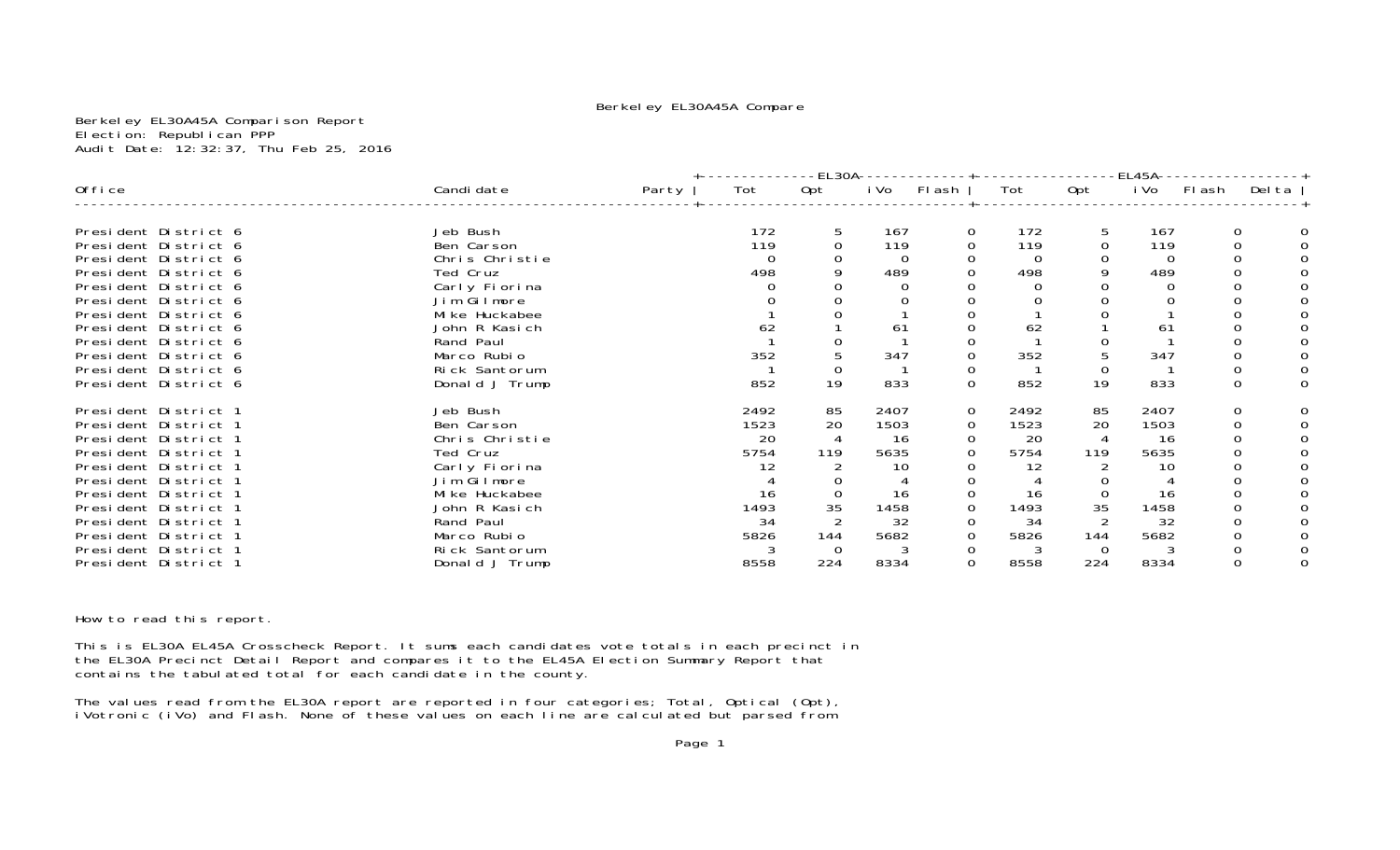## Berkeley EL30A45A Compare

the actual report. The total lines are the calculated sums of the individual precince line values.

The Opt totals are the total number of votes cast on paper ballots that were scanned into the optical scanner and transferred to the tabulation computer via memory stick or ZipDisk (depending on the type of device, M100 or M650 used to scan the ballots.) Optical totals should exist only in some but not all of the Virtual Precincts at the bottom of the table.

The iVo totals are the results gathered from the PEBs (Personal Electronic Ballot) which are used to open and close an iVotronic voting machine and, after the polls have closed, gather the ballots cast for transmission to the tabulation system.

The Flash totals are the totals that are read from the flash cards in the rare event that the ballots cannot be copied from the machine to the PEB or from the PEB to the tabulating machine.

The values read from the EL45A report are reported in same four categories; Total, Optical (Opt), iVotronic (iVo) and Flash as the EL30A. Like the EL30A they are parsed from the actual EL45A report. The summary candidate totals are compared against the calculated sums for each candidate from, the EL30A report. Each of the values in each line on the EL30A side must match the same value on the EL45A side and the Delta value must be zero.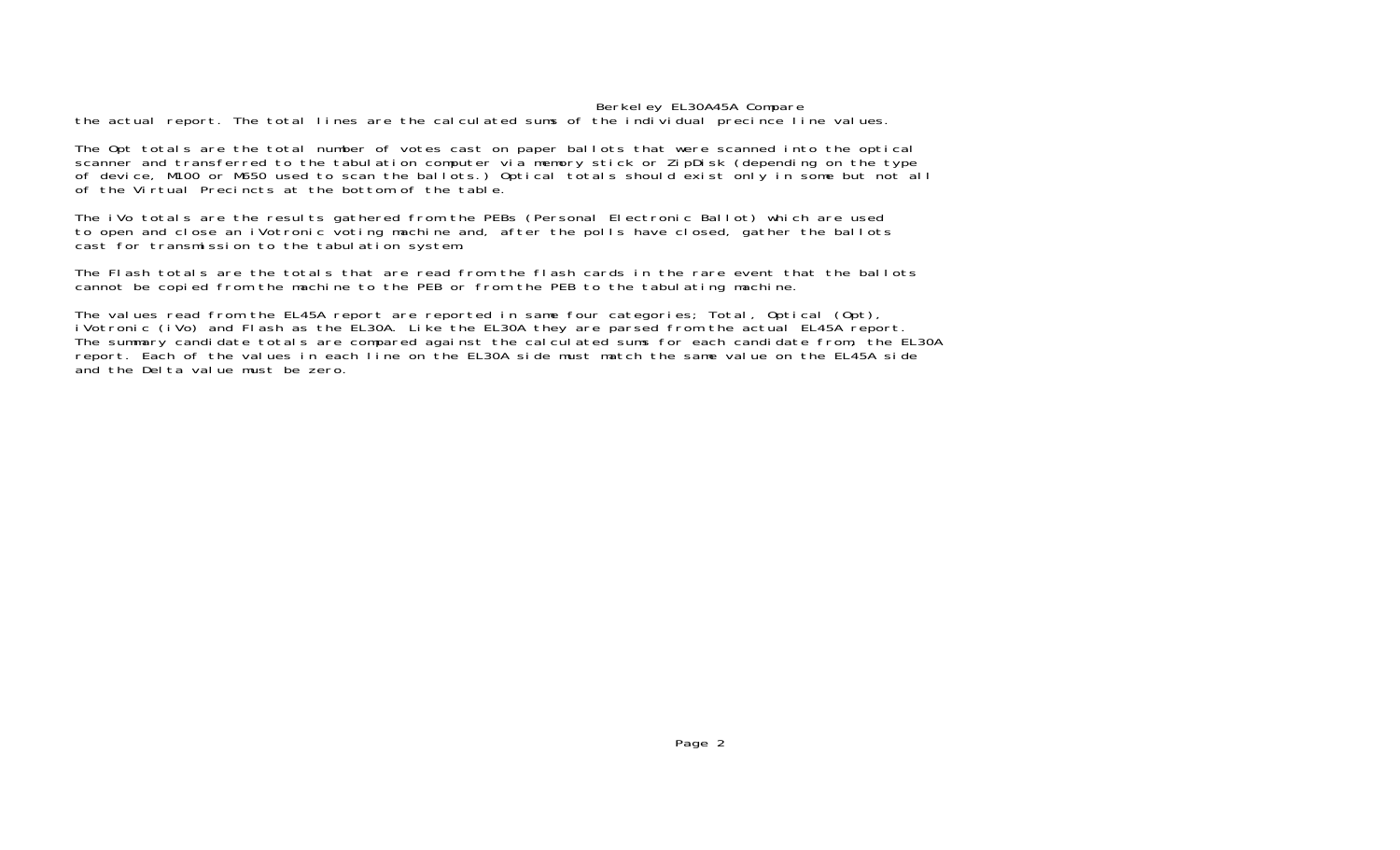Berkeley PEB Use Report Election: Republican PPP Audit Date: 12:31:57, Thu Feb 25, 2016

| Precinct               | PEBs Used        | Comments |
|------------------------|------------------|----------|
| Al vi n                | 197181           |          |
| Bethera                | 155752           |          |
| <b>Bonneau</b>         | 149252           |          |
| Bonneau Beach          | 154877           |          |
| Central                | 134510           |          |
| Cai nhoy               | 137124           |          |
| Carnes Cross Rd 1      | 147881           |          |
| Carnes Cross Rd 2      | 218485           |          |
| Cordesville            | 144729           |          |
| Cross                  | 117696           |          |
| Daniel Island 1        | 145063           |          |
| Daniel Island 2        | 145063           |          |
| Devon Forest 1         | 137439           |          |
| Devon Forest 2         | 137439           |          |
| Eadytown               | 189601           |          |
| Hanahan 1<br>Hanahan 2 | 145892<br>146657 |          |
| Hanahan 3              | 145903           |          |
| Hanahan 4              | 229791           |          |
| Hilton Cross Rd        | 147932           |          |
| Huger                  | 125581           |          |
| Jamestown              | 229808           |          |
| Lebanon                | 244307           |          |
| Macedoni a             | 155110           |          |
| McBeth                 | 133749           |          |
| Moncks Corner 1        | 151774           |          |
| Moncks Corner 2        | 151774           |          |
| Moncks Corner 3        | 125515           |          |
| Moncks Corner 4        | 146576           |          |
| Pimlico                | 147186           |          |
| Pi nopol i s           | 151409           |          |
| Russellville           | 123078           |          |
| Sangaree 1             | 155597           |          |
| Sangaree 2             | 155597           |          |
| Sangaree 3             | 229806           |          |
| Shulerville            | 139878           |          |
| St Stephen 1           | 188633           |          |
| St Stephen 2           | 139059           |          |
| Stratford 1            | 144688           |          |
| Stratford 2            | 143824           |          |
| Stratford 3            | 146419           |          |
| Stratford 4            | 146419           |          |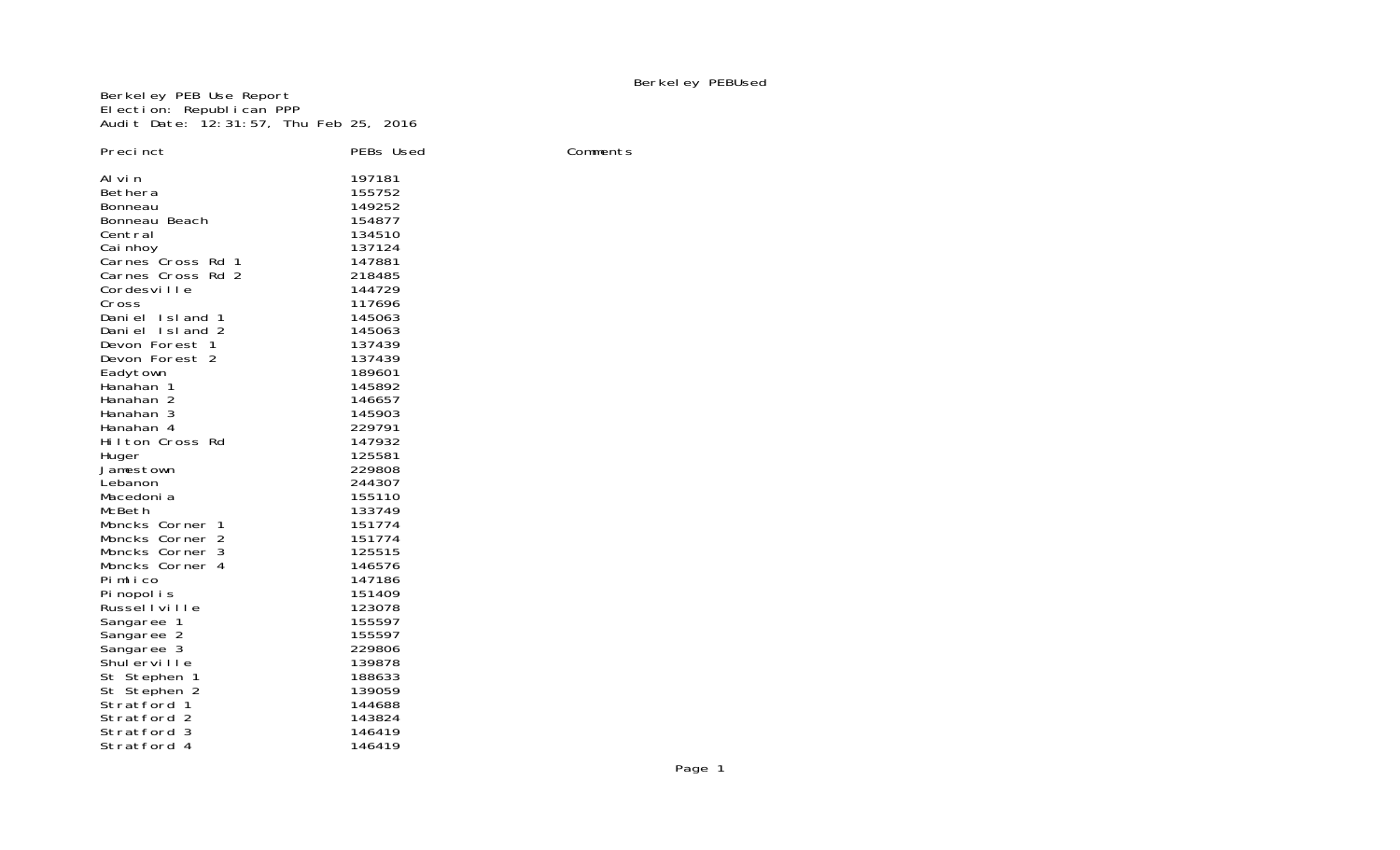|                 |        | Berkel ey PEBUsed |                                              |  |  |  |
|-----------------|--------|-------------------|----------------------------------------------|--|--|--|
| Wassamassaw 1   | 144759 |                   |                                              |  |  |  |
| Wassamassaw 2   | 144014 | 139271            | WARNING: 2 PEBs used to open/close machines. |  |  |  |
| Westview 1      | 229807 |                   |                                              |  |  |  |
| Westview 2      | 144719 |                   |                                              |  |  |  |
| Westview 3      | 144719 |                   |                                              |  |  |  |
| Beverly Hills   | 155711 |                   |                                              |  |  |  |
| Howe Hall 1     | 151048 |                   |                                              |  |  |  |
| Howe Hall 2     | 151048 |                   |                                              |  |  |  |
| Liberty Hall    | 122992 |                   |                                              |  |  |  |
| Medway          | 155711 |                   |                                              |  |  |  |
| Whitesville 1   | 122995 |                   |                                              |  |  |  |
| Whitesville 2   | 122995 |                   |                                              |  |  |  |
| Daniel Island 3 | 145063 |                   |                                              |  |  |  |
| Daniel Island 4 | 145063 |                   |                                              |  |  |  |
| The Village     | 118431 |                   |                                              |  |  |  |
| Yellow House    | 118431 |                   |                                              |  |  |  |
| Cane Bay        | 144759 |                   |                                              |  |  |  |
| Di scovery      | 138747 |                   |                                              |  |  |  |
| Fox Bank        | 147383 |                   |                                              |  |  |  |
| Hanahan 5       | 145903 |                   |                                              |  |  |  |
| Moultrie        | 117696 |                   |                                              |  |  |  |
| 01 d 52         | 146576 |                   |                                              |  |  |  |
| Royl e          | 229806 |                   |                                              |  |  |  |
| Seventy Eight   | 138747 |                   |                                              |  |  |  |
| Stone Lake      | 143824 |                   |                                              |  |  |  |
| Stratford 5     | 144688 |                   |                                              |  |  |  |
| Westview 4      | 229807 |                   |                                              |  |  |  |
| Foster Creek 1  | 135184 |                   |                                              |  |  |  |
| Foster Creek 2  | 135184 |                   |                                              |  |  |  |
| Foster Creek 3  | 119509 |                   |                                              |  |  |  |
| Harbour Lake    | 229798 |                   |                                              |  |  |  |
| St. James       | 229798 |                   |                                              |  |  |  |
| Sedgefield 1    | 142634 |                   |                                              |  |  |  |
| Sedgefield 2    | 142634 |                   |                                              |  |  |  |
| Tramway         | 143967 |                   |                                              |  |  |  |
| Weatherstone    | 143967 |                   |                                              |  |  |  |
| Absentee        | 144748 |                   |                                              |  |  |  |
| Failsafe        | 144748 |                   |                                              |  |  |  |

80 precincts processed

How to read this report.

This is the PEB Used report. It lists the precints found in the Audit data and lists all the PEBs that were used by the poll workers to open and close the iVotronic machines in that. preci nct.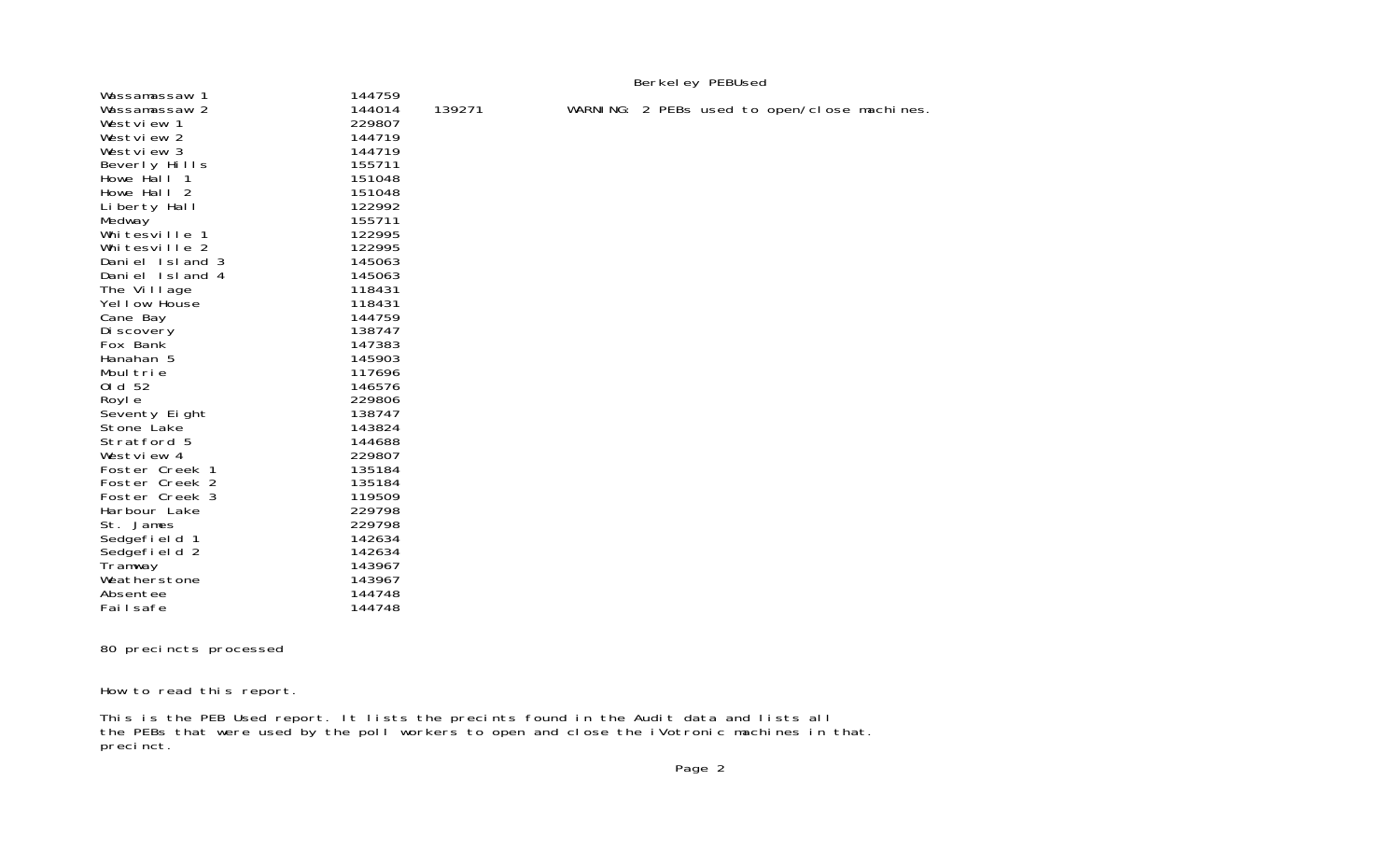# Berkeley PEBUsed

If more than one PEB is used to open and close all the iVotronic machines in a precinct, then the County Election Commission must read ALL the PEBs used in that precinct to assure that they have collected all the ballots from that precinct. A county whose report shows a precinct that has machines open or closed by more than one PEB should double check the Ballot Audit Report against the iVotronic paper tapes and the Poll Book to make sure that all the ballots have been collected and tabulated.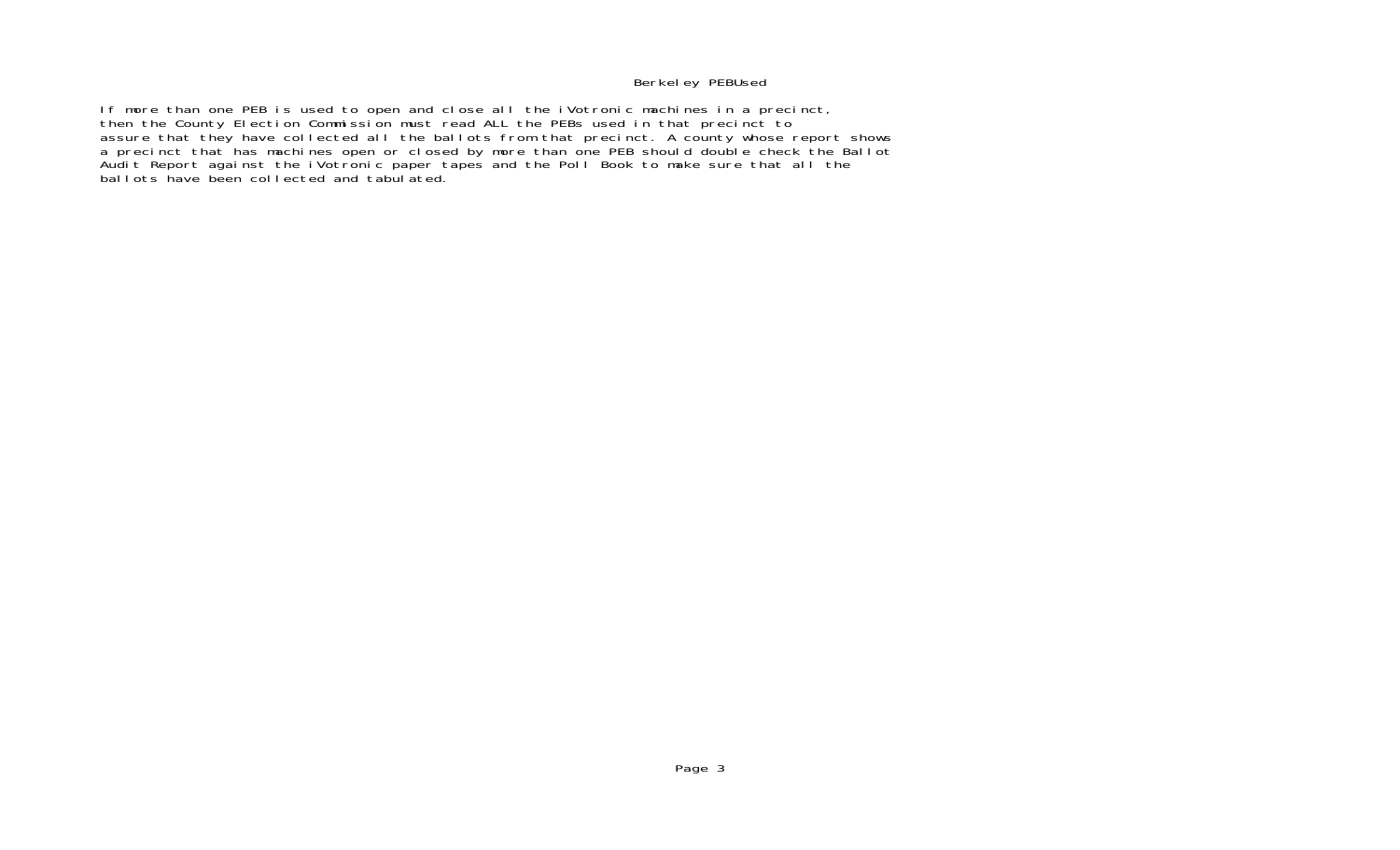Berkeley PEBExceptionsReport

| Election: Republican PPP<br>Election date: 02/20/2016 | Audit Date: 12:31:57, Thu Feb 25, 2016 |        |                            |                    |                                            |
|-------------------------------------------------------|----------------------------------------|--------|----------------------------|--------------------|--------------------------------------------|
| i Vo $#$                                              | Op PEB Open Time                       | CI PEB | Close Time                 | Exception Type     | Precinct - Ballots Cast                    |
| 5118885 229807                                        | 02/20/2016 07:04:58                    | 229807 | 02/20/2016 19: 13: 56      | Open Time          | Westview $1 - 132$<br>Westview $4 - 139$   |
|                                                       | 5120097 137439 02/20/2016 06:30:40     |        | 137439 02/20/2016 13:57:30 | Close Time         | Devon Forest 1 - 14<br>Devon Forest 2 - 35 |
|                                                       | 5121385 135184 02/20/2016 06: 17: 52   |        | 135184 02/20/2016 09:45:22 | Close Time         | Foster Creek 1 - 8<br>Foster Creek 2 - 22  |
|                                                       | 5121555 144688 02/20/2016 06: 32: 18   | 144688 | 09/10/2017 13: 33: 28      | >>Close Date<<     | Stratford 1 - 43<br>Stratford $5 - 51$     |
| 5121555 144688                                        | 02/20/2016 06: 32: 18                  | 144688 | 09/10/2017 13: 33: 28      | Close Time         | Stratford 1 - 43<br>Stratford 5 - 51       |
| 5121583 147383                                        | 02/20/2016 07:03:50                    | 147383 | 02/20/2016 19:03:34        | Open Time          | Fox Bank - 196                             |
| 5124124 155597                                        | 02/20/2016 08: 23: 11                  | 155597 | 02/20/2016 19:02:33        | Open Time          | Sangaree 1 - 72<br>Sangaree 2 - 132        |
| 5124822 144748                                        | 01/20/2016 09:04:42                    | 144748 | 02/20/2016 19:04:43        | >>Open Date<<      | Absentee - 245                             |
| 5124822 144748                                        | 01/20/2016 09:04:42                    | 144748 | 02/20/2016 19:04:43        | Open Time          | Absentee - 245                             |
| 5125296 144748                                        | 01/20/2016 09:08:12                    | 144748 | 02/20/2016 19:02:11        | >>Open Date<<      | Absentee - 622<br>Failsafe - 9             |
| 5125296 144748                                        | 01/20/2016 09:08:12                    | 144748 | 02/20/2016 19:02:11        | Open Time          | Absentee - 622<br>Failsafe - 9             |
| 5127604 146873                                        | 02/20/2016 20:18:03                    | 147383 | 02/20/2016 20: 19: 29      | $>>$ $0/C$ PEBs<<< | $\rightarrow$ >No Ballots<<<               |
| 5127604 146873                                        | 02/20/2016 20:18:03                    | 147383 | 02/20/2016 20: 19: 29      | Open Time          | $\rightarrow$ >No Ballots<<<               |
| 5129343 144748                                        | 01/20/2016 09:06:51                    | 144748 | 02/20/2016 19:04:03        | >>Open Date<<      | Absentee - 201<br>Failsafe - 1             |
| 5129343 144748                                        | 01/20/2016 09:06:51                    | 144748 | 02/20/2016 19:04:03        | Open Time          | Absentee - 201<br>Failsafe - 1             |
| 5132140 229798                                        | 02/20/2016 07: 23: 08                  | 229798 | 02/20/2016 19:06:50        | Open Time          | Harbour Lake - 47<br>St. James - 109       |
| 5132260 229807                                        | 02/20/2016 07:01:15                    | 229807 | 02/20/2016 19:05:44        | Open Time          | Westview $1 - 155$<br>Westview $4 - 148$   |
|                                                       | 5140524 125515 02/20/2016 07:09:51     | 125515 | 02/20/2016 19:01:58        | Open Time          | Moncks Corner 3 - 125                      |

The following machines(s) have audit records but no ballots were cast on them: 5127604 Because they do not have ballots cast, they cannot be matched to a precinct.

How to read this report.

Berkeley PEB Exceptions Report